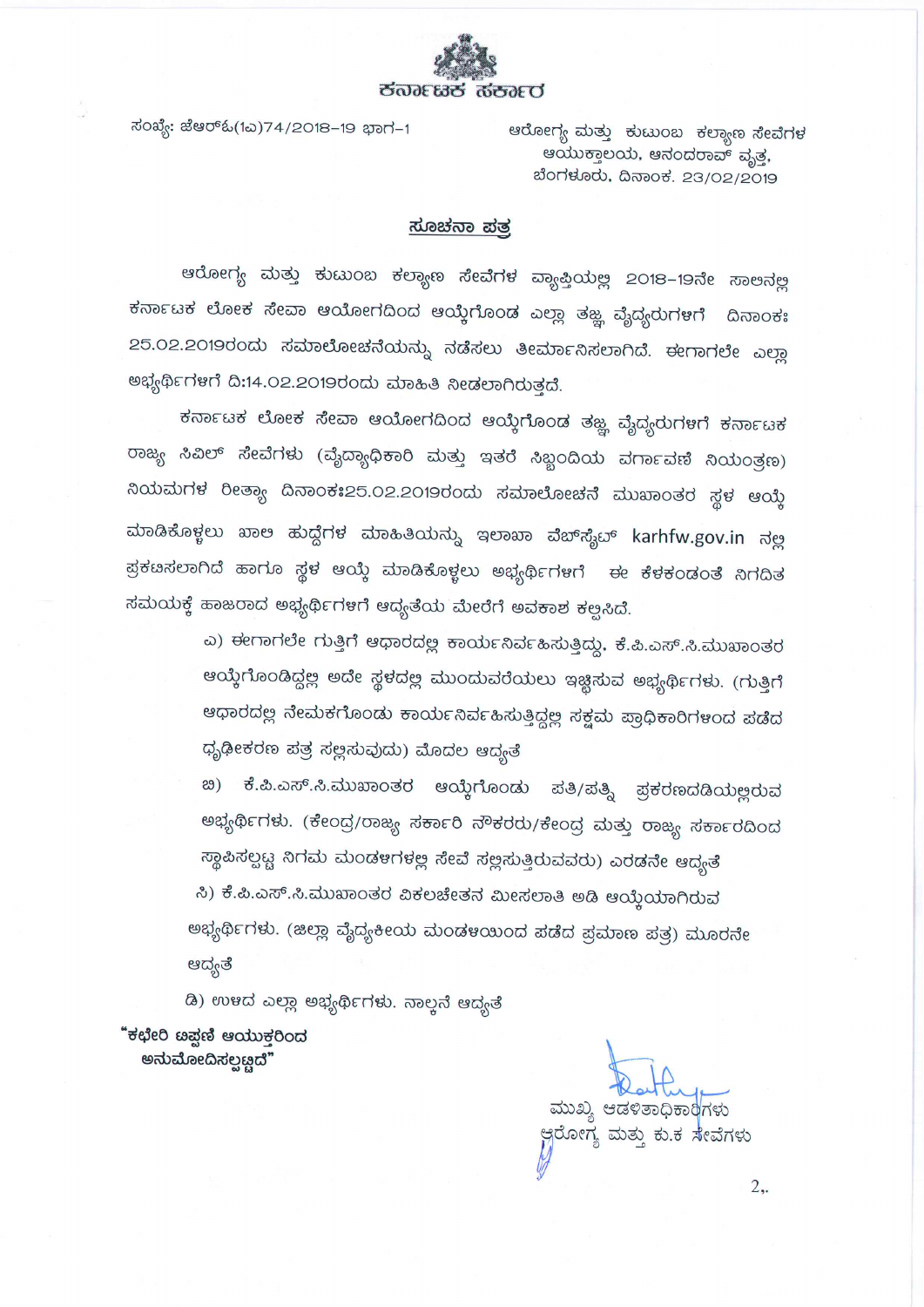|                 | VACANCY LIST OF GENERAL SURGERY AS ON 23.02.2019 |            |                                                             |                                   |                |  |
|-----------------|--------------------------------------------------|------------|-------------------------------------------------------------|-----------------------------------|----------------|--|
| <b>SL</b><br>No | <b>District</b>                                  |            | <b>Places</b>                                               | <b>Critical / Non</b><br>Critical | <b>Remarks</b> |  |
| $\mathbf{1}$    | TUMAKURU                                         | GH         | GH, Turuvekere, TUMAKURU Dist.<br>(MBBS Contract)           | Critical                          |                |  |
| 2               | CHITRADURGA                                      | <b>GH</b>  | GH, Molakalmuru, CHITRADURGA<br>Dist.(Cont MSGS)            | Critical                          |                |  |
| 3               | <b>DAVANAGERE</b>                                | <b>GH</b>  | GH Jagaluru, DAVANAGERE Dist. (NHM<br>Contract)             | Critical                          |                |  |
| 4               | DAVANAGERE                                       | GH         | GH Channagiri, DAVANAGERE Dist.                             | Critical                          |                |  |
| 5               | <b>SHIVAMOGA</b>                                 | GH         | GH Hosanagar, SHIVAMOGA Dist.                               | Critical                          |                |  |
| 6               | <b>SHIVAMOGA</b>                                 | GH         | GH Sagara, SHIVAMOGA Dist.                                  | Critical                          |                |  |
| 7               | SHIVAMOGA                                        | GH         | GH Soraba, SHIVAMOGA Dist.                                  | Critical                          |                |  |
| 8               | SHIVAMOGA                                        | <b>GH</b>  | GH Bhadravathi, SHIVAMOGA Dist.                             | Critical                          |                |  |
| 9               | KODAGU                                           | GH         | GH Somavarapete, KODAGU Dist.                               | Critical                          |                |  |
| 10              | <b>KODAGU</b>                                    | <b>CHC</b> | CHC, Kushalnagara, Somuvarpete Tq,<br>kodagu Dist           | Critical                          |                |  |
| 11              | <b>BELAGAUM</b>                                  | <b>CHC</b> | CHC, Examba, Chikkodi Tq, BELAGAUM<br>Dist.                 | Critical                          |                |  |
| 12              | <b>BELAGAUM</b>                                  | <b>GH</b>  | GH Hukkeri BELAGAUM Dist.(NHM<br>Bid)                       | Critical                          |                |  |
| 13              | <b>U. KANNADA</b>                                | <b>GH</b>  | GH Supa (Joida) U. KANNADA Dist.<br><b>U. KANNADA Dist.</b> | Critical                          |                |  |
| 14              | <b>U. KANNADA</b>                                | <b>GH</b>  | GH Haliyal, U. KANNADA Dist.(NHM<br>Cont)                   | Critical                          |                |  |
| 15              | <b>U. KANNADA</b>                                | <b>GH</b>  | GH Bhatkal, U. KANNADA Dist.                                | Critical                          |                |  |
| 16              | <b>U. KANNADA</b>                                | <b>GH</b>  | GH Dandeli, U. KANNADA Dist. (NHM<br>Contract)              | Critical                          |                |  |
| 17              | Dharawada                                        | DH         | DH Dharwad Dist.                                            | Critical                          |                |  |
| 18              | Dharawada                                        | <b>GH</b>  | GH Navalagunda, Dharwad Dist.(NHM<br>Cont)                  | Critical                          |                |  |
| 19              | <b>HAVERI</b>                                    | DH         | DH Haveri, HAVERI Dist.                                     | Non-Critical                      |                |  |
| 20              | <b>HAVERI</b>                                    | DH         | DH Haveri, HAVERI Dist.                                     | Non-Critical                      |                |  |
| 21              | <b>HAVERI</b>                                    | <b>GH</b>  | GH Akkialuru, HAVERI Dist.                                  | Critical                          |                |  |
| 22              | <b>HAVERI</b>                                    | GH         | GH Hirekerur, HAVERI Dist. (NHM<br>Contract)                | Non-Critical                      |                |  |
| 23              | VIJAYAPURA                                       | <b>GH</b>  | GH Muddebihal, VIJAYAPURA Dist.<br>(NHM Contract)           | Critical                          |                |  |
| 24              | <b>BAGALAKOTE</b>                                | <b>GH</b>  | GH Ilkal, BAGALAKOTE Dist.                                  | Critical                          |                |  |
| 25              | <b>BAGALAKOTE</b>                                | GH         | GH Hungunda BAGALAKOTE Dist.                                | Critical                          |                |  |
| 26              | KALABURAGI                                       | GH         | GH Aland, KALABURAGI Dist.                                  | Critical                          |                |  |
| 27              | <b>BELLARY</b>                                   | <b>CHC</b> | CHC Chikkajogihalli, Kudlgi Tq,<br><b>BELLARY Dist.</b>     | Critical                          |                |  |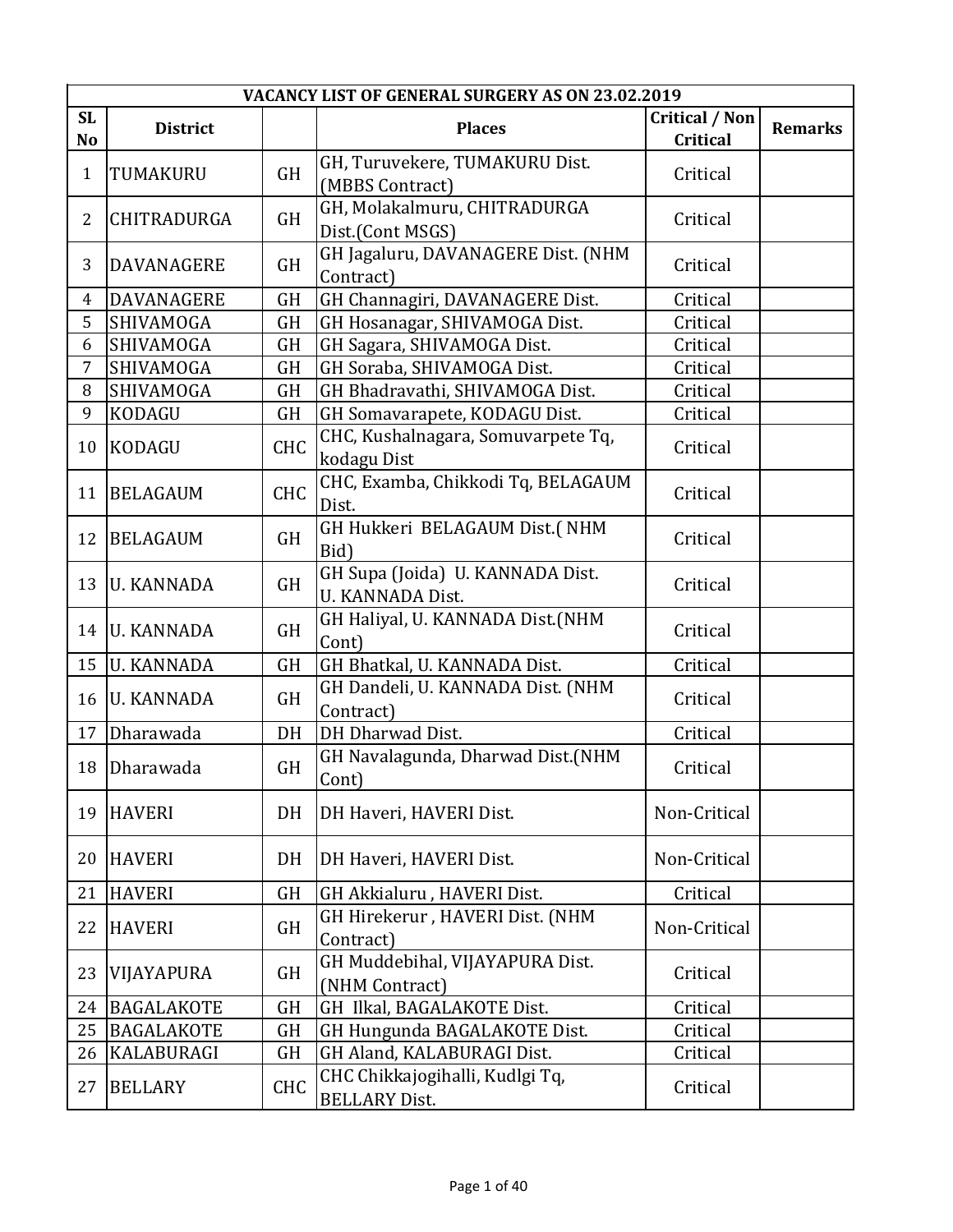| <b>SL</b><br>N <sub>o</sub> | <b>District</b>                                            |           | <b>Places</b>                              | <b>Critical / Non</b><br>Critical | <b>Remarks</b> |  |  |  |
|-----------------------------|------------------------------------------------------------|-----------|--------------------------------------------|-----------------------------------|----------------|--|--|--|
| 28                          | <b>BELLARY</b>                                             | GH        | <b>GH Hagaribommanhalli, BELLARY Dist.</b> | Critical                          |                |  |  |  |
| 29                          | <b>RAICHUR</b>                                             | <b>GH</b> | GH Manvi, RAICHUR Dist                     | Critical                          |                |  |  |  |
|                             | NOTE: VACANCIES SHOWN HERE MAY CHANGE SUBJECT TO CONDITION |           |                                            |                                   |                |  |  |  |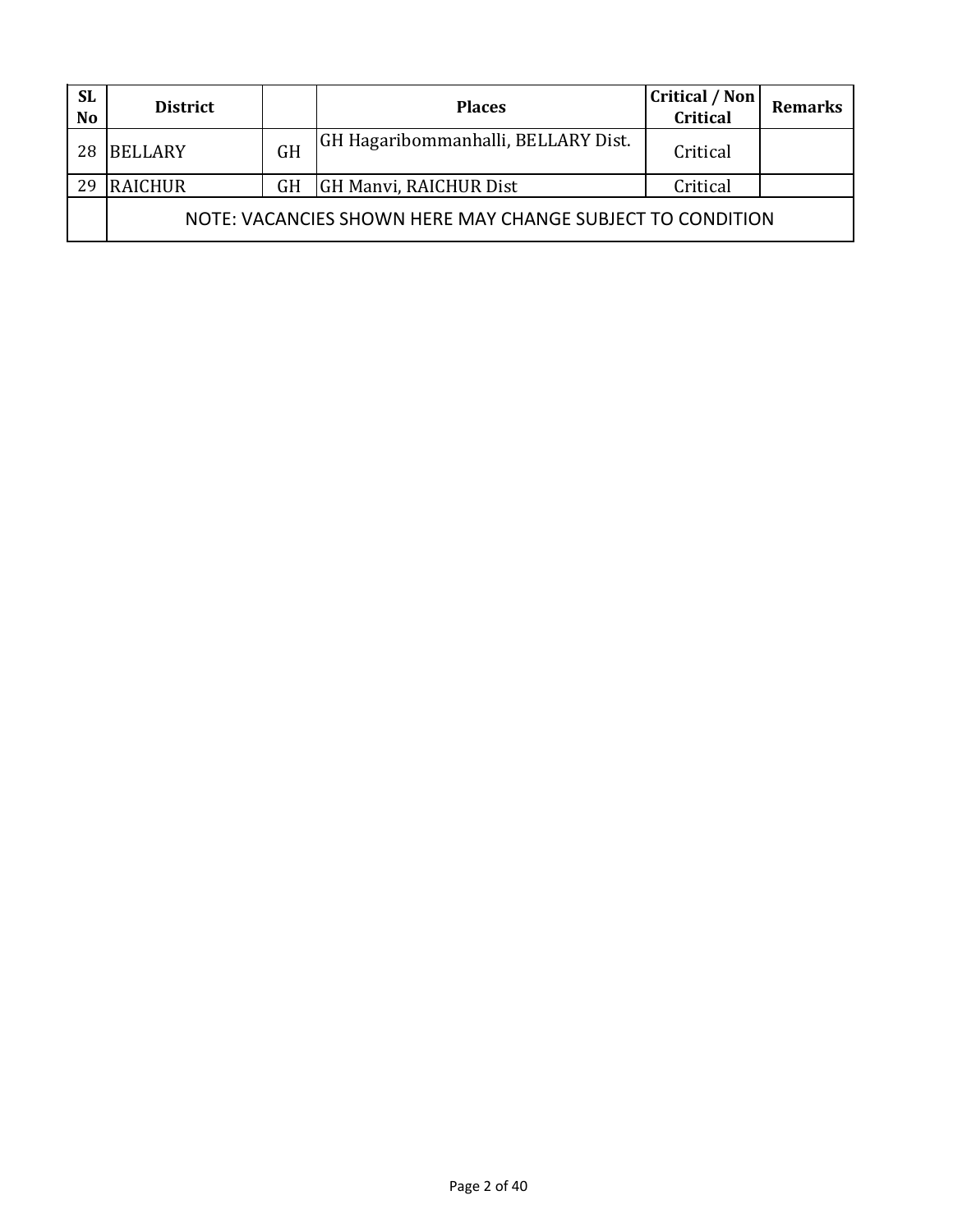|                  | VACANCY LIST OF OBG AS ON 23.02.2019 |            |                                                                         |                                          |                |  |  |  |
|------------------|--------------------------------------|------------|-------------------------------------------------------------------------|------------------------------------------|----------------|--|--|--|
| Sl <sub>No</sub> | <b>District</b>                      |            | <b>Places</b>                                                           | <b>Critical / Non</b><br><b>Critical</b> | <b>Remarks</b> |  |  |  |
| $\mathbf{1}$     | RAMANAGARA                           | DH         | DH, Ramanagara RAMANAGARA Dist. (NHM<br>Contract)                       | Critical                                 |                |  |  |  |
| $\overline{2}$   | RAMANAGARA                           | GH         | GH Magadi RAMANAGARA Dist. (Contract)                                   | Non-Critical                             |                |  |  |  |
| 3                | <b>BANGALURU RURAL</b>               | <b>GH</b>  | MCH Hopital GH Doddaballapur<br><b>BANGALURU Rural Dist</b>             | Non-Critical                             |                |  |  |  |
| 4                | <b>BANGALURU RURAL</b>               | <b>CHC</b> | CHC Vijyapura BANGALURU Rural Dist.                                     | Critical                                 |                |  |  |  |
| 5                | CHIKKABALLAPURA                      | GH         | MCH Hopital GH Gowribidanur<br>CHIKKABALLAPURA Dist.                    | Non-Critical                             |                |  |  |  |
| 6                | CHIKKABALLAPURA                      | GH         | MCH Hopital GH Gowribidanur<br>CHIKKABALLAPURA Dist.                    | Critical                                 |                |  |  |  |
| $\overline{7}$   | CHIKKABALLAPURA                      | <b>GH</b>  | MCH Hopital GH Chintamani<br>CHIKKABALLAPURA Dist.                      | Critical                                 |                |  |  |  |
| 8                | TUMAKURU                             | <b>CHC</b> | CHC M N Kote, Gubbi Tq TUMAKURU Dist.                                   | Critical                                 |                |  |  |  |
| 9                | TUMAKURU                             | CHC        | CHC Y.N Hosakote, Pavagada Tq, TUMAKURU<br>Dist.                        | Critical                                 |                |  |  |  |
| 10               | TUMAKURU                             | CHC        | CHC Tirumani, Pavagada Tq, TUMAKURU Dist.                               | Critical                                 |                |  |  |  |
| 11               | TUMAKURU                             | GH         | GH Gubbi, TUMAKURU Dist. TUMAKURU Dist.                                 | Non-Critical                             |                |  |  |  |
| 12               | TUMAKURU                             | <b>GH</b>  | GH Chikkanayakanahalli, TUMAKURU Dist.                                  | Critical                                 |                |  |  |  |
| 13               | TUMAKURU                             | <b>CHC</b> | CHC Amruthuru, Kunigal Tq TUMAKURU Dist.                                | Critical                                 |                |  |  |  |
| 14               | CHITRADURGA                          | <b>CHC</b> | CHC Bharamasagara, Chitradurga Tq,<br>CHITRADURGA Dist. (MBBS Contract) | Critical                                 |                |  |  |  |
| 15               | CHITRADURGA                          | <b>CHC</b> | CHC Sirigere, Chitradurga Tq, CHITRADURGA<br>Dist. (SPL CONTRACT)       | Critical                                 |                |  |  |  |
| 16               | CHITRADURGA                          | CHC        | CHC Parashurampura, Chalkere Tq,<br>CHITRADURGA Dist.(MBBS Contract)    | Critical                                 |                |  |  |  |
| 17               | CHITRADURGA                          | <b>CHC</b> | CHC Srirampura, Hosadurga Tq,<br><b>CHITRADURGA Dist.</b>               | Critical                                 |                |  |  |  |
| 18               | CHITRADURGA                          | GH         | GH Hiriyuru CHITRADURGA Dist.                                           | Critical                                 |                |  |  |  |
| 19               | CHITRADURGA                          | <b>CHC</b> | CHC Dharmapura, Hiriyuru Tq,<br><b>CHITRADURGA Dist.</b>                | Critical                                 |                |  |  |  |
| 20               | CHITRADURGA                          | CHC        | CHC Rampura, Molakalmuru Tq,<br>CHITRADURGA Dist.(MBBS Contract)        | Critical                                 |                |  |  |  |
| 21               | CHITRADURGA                          | <b>CHC</b> | CHC B Durga, Holalkere Tq, CHITRADURGA<br>Dist.(MBBS Contract)          | Critical                                 |                |  |  |  |
| 22               | <b>DAVANAGERE</b>                    | <b>CHC</b> | CHC Malebennur, Harihara Tq DAVANAGERE<br>Dist.                         | Critical                                 |                |  |  |  |
| 23               | DAVANAGERE                           | CHC        | CHC Santhebennuru, Channagiri Tq,<br>DAVANAGERE Dist.(NHM Contract)     | Critical                                 |                |  |  |  |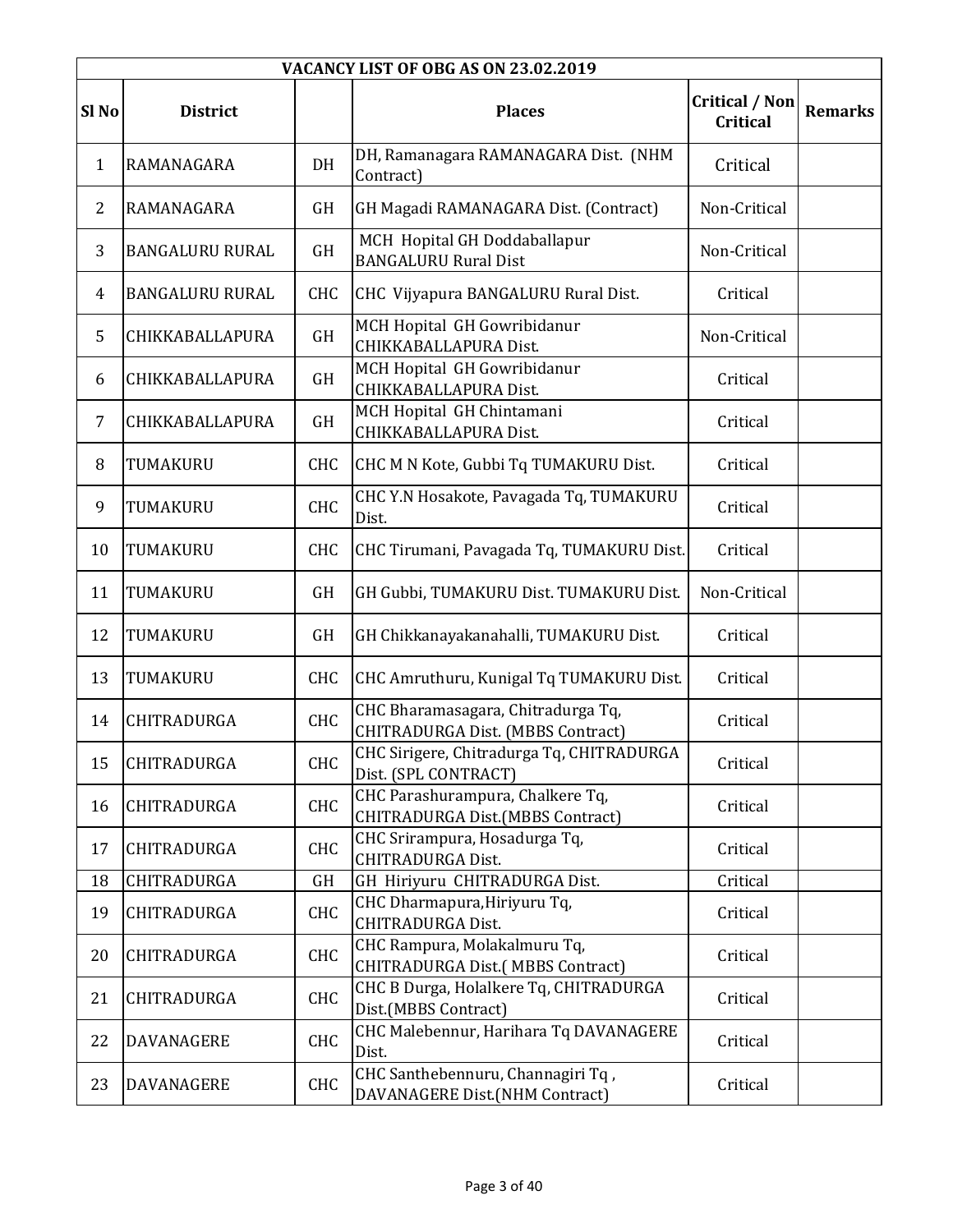| Sl <sub>No</sub> | <b>District</b>   |            | <b>Places</b>                                                | <b>Critical / Non</b><br><b>Critical</b> | <b>Remarks</b> |
|------------------|-------------------|------------|--------------------------------------------------------------|------------------------------------------|----------------|
| 24               | <b>DAVANAGERE</b> | <b>CHC</b> | CHC Nyamathi, Honnali Tq, DAVANAGERE<br>Dist. (NHM Contract) | Critical                                 |                |
| 25               | SHIVAMOGGA        | <b>CHC</b> | CHC Anandapuram, Sagara Tq., SHIVAMOGGA<br>Dist.             | Critical                                 |                |
| 26               | SHIVAMOGGA        | <b>CHC</b> | CHC Anavatti, Soraba Tq, SHIVAMOGGA Dist.                    | Critical                                 |                |
| 27               | SHIVAMOGGA        | <b>CHC</b> | CHC Kannagi Thirathahalli TQ Shimoga Dist                    | Critical                                 |                |
| 28               | SHIVAMOGGA        | <b>CHC</b> | CHC Ayanur, Shimoga Tq Shimoga Dist                          | Critical                                 |                |
| 29               | SHIVAMOGGA        | GH         | GH Hosanagara, SHIVAMOGGA Dist.                              | Critical                                 |                |
| 30               | <b>MYSORE</b>     | <b>CHC</b> | CHC Saraguru, H.D.Kote Tq, MYSORE Dist.                      | Critical                                 |                |
| 31               | <b>MYSORE</b>     | CHC        | CHC, Tagaduru, Nanjanagudu Tq, MYSORE<br>Dist.               | Critical                                 |                |
| 32               | <b>MYSORE</b>     | CHC        | CHC, Talakadu, T Narasipura Tq, MYSORE<br>Dist.              | Critical                                 |                |
| 33               | <b>MYSORE</b>     | GH         | MCH Hopital GH Nanjanagudu, MYSORE Dist.                     | Critical                                 |                |
| 34               | <b>MANDYA</b>     | CHC        | CHC, Shivalli, Mandya Dist                                   | Critical                                 |                |
| 35               | <b>MANDYA</b>     | <b>CHC</b> | CHC, Bindiganavile, Nagamangala Tq, Mandya<br>Dist           | Critical                                 |                |
| 36               | CHAMARAJANAGARA   | GH         | GH Kollegala, Chamarajanagara Dist                           | Non-Critical                             |                |
| 37               | CHAMARAJANAGARA   | <b>GH</b>  | MCH Hopital GH Gundlupet Chamarajanagara<br>Dist             | Critical                                 |                |
| 38               | CHAMARAJANAGARA   | <b>CHC</b> | CHC, Santemarahalli, Chamarajanagara Dist                    | Non-Critical                             |                |
| 39               | CHAMARAJANAGARA   | <b>CHC</b> | MCH Hopital GH Santemarahalli,<br>Chamarajanagara Dist       | Critical                                 |                |
| 40               | <b>KODAGU</b>     | CHC        | CHC Napoklu, Madikeri Tq, KODAGU Dist.                       | Critical                                 |                |
| 41               | KODAGU            | CHC        | CHC Kutta, Virajpete Tq, KODAGU Dist.                        | Critical                                 |                |
| 42               | <b>KODAGU</b>     | CHC        | CHC Shanivarasanthe, Somavarapete Tq,<br><b>KODAGU Dist.</b> | Critical                                 |                |
| 43               | KODAGU            | <b>GH</b>  | GH, Virajpet Kodagu Dist                                     | Non-Critical                             |                |
| 44               | <b>KODAGU</b>     | <b>CHC</b> | CHC, Siddapura, Virajpete Tq, Kodagu Dist                    | Critical                                 |                |
| 45               | <b>HASSAN</b>     | CHC        | CHC Gandasi, Arasikere Tq HASSAN Dist.                       | Critical                                 |                |
| 46               | <b>HASSAN</b>     | <b>CHC</b> | CHC Dudda, Hassan Tq HASSAN Dist.                            | Critical                                 |                |
| 47               | <b>HASSAN</b>     | CHC        | CHC Halebeedu, Beluru Tq, HASSAN Dist.                       | Critical                                 |                |
| 48               | HASSAN            | CHC        | CHC Arehalli, Beluru Tq, HASSAN Dist.                        | Critical                                 |                |
| 49               | <b>HASSAN</b>     | <b>CHC</b> | CHC Hallimysore, N.R.Pura Tq, HASSAN Dist.                   | Critical                                 |                |
| 50               | <b>HASSAN</b>     | CHC        | CHC Konanuru, Arakalagudu Tq, HASSAN<br>Dist.                | Critical                                 |                |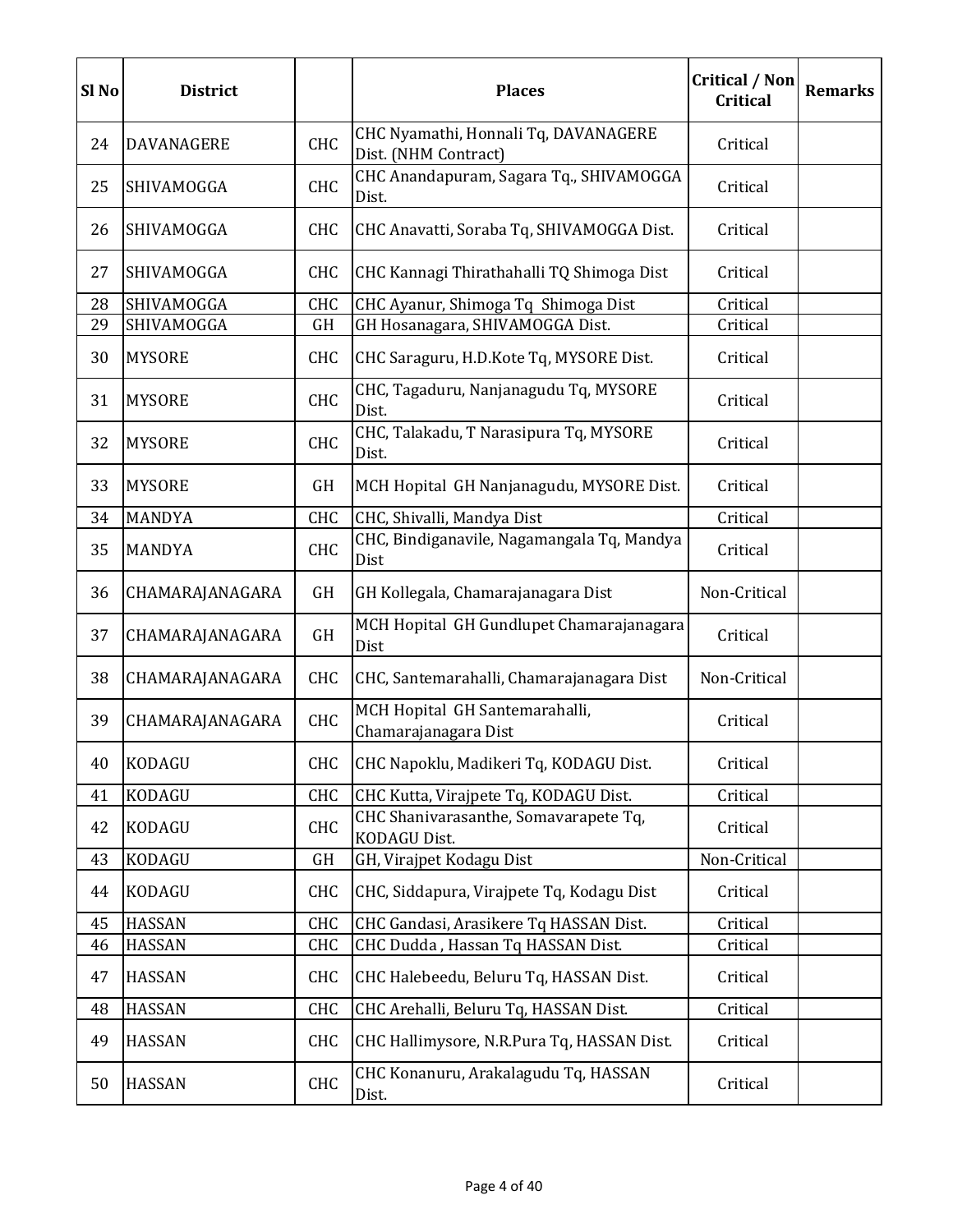| Sl <sub>No</sub> | <b>District</b> |            | <b>Places</b>                                               | <b>Critical / Non</b><br>Critical | <b>Remarks</b> |
|------------------|-----------------|------------|-------------------------------------------------------------|-----------------------------------|----------------|
| 51               | <b>HASSAN</b>   | <b>CHC</b> | CHC Udaypura, C.R Pattana Tq, HASSAN Dist.                  | Critical                          |                |
| 52               | <b>HASSAN</b>   | GH         | GH Sakaleshapura, HASSAN Dist. (NHM Bid)                    | Critical                          |                |
| 53               | <b>HASSAN</b>   | GH         | GH Arasikere, HASSAN Dist.                                  | Critical                          |                |
| 54               | <b>HASSAN</b>   | GH         | GH Holenarashipura, HASSAN Dist.                            | Critical                          |                |
| 55               | <b>HASSAN</b>   | GH         | MCH Hopital GH Holenarashipura, HASSAN<br>Dist.             | Critical                          |                |
| 56               | <b>HASSAN</b>   | GH         | GH Alur, HASSAN Dist. (MBBS Contract)                       | Critical                          |                |
| 57               | <b>HASSAN</b>   | <b>CHC</b> | CHC Paduvalahippe, H.N.Pura Tq, HASSAN<br>Dist.             | Critical                          |                |
| 58               | <b>HASSAN</b>   | <b>GH</b>  | GH Arakalagudu HASSAN Dist.                                 | Critical                          |                |
| 59               | <b>HASSAN</b>   | <b>GH</b>  | GH Hirisave HASSAN Dist.                                    | Critical                          |                |
| 60               | CHIKKAMAGALURU  | <b>CHC</b> | CHC Ajjampura, Tarikere Tq,<br>CHIKKAMAGALURU Dist.         | Critical                          |                |
| 61               | CHIKKAMAGALURU  | <b>CHC</b> | CHC Kalasa, Mudigere Tq,<br>CHIKKAMAGALURU Dist.            | Critical                          |                |
| 62               | <b>UDUPI</b>    | <b>GH</b>  | GH Karkala, UDUPI Dist. (Biding)                            | Critical                          |                |
| 63               | <b>UDUPI</b>    | CHC        | CHC, Hebri, Karkala Tq, UDUPI Dist.                         | Critical                          |                |
| 64               | <b>UDUPI</b>    | <b>CHC</b> | CHC, Nitte, Karkala Tq, UDUPI Dist.                         | Critical                          |                |
| 65               | <b>UDUPI</b>    | CHC        | CHC Baindur, Kundapura Tq, UDUPI Dist.                      | Critical                          |                |
| 66               | D. KANNADA      | GH         | Ladygoshan Hospital, D. KANNADA                             | Non-Critical                      |                |
| 67               | D. KANNADA      | <b>CHC</b> | CHC Vamadapadavu, Bantwala Tq, D.<br><b>KANNADA Dist.</b>   | Critical                          |                |
| 68               | D. KANNADA      | <b>CHC</b> | CHC Vitla, Bantwala Tq, D. KANNADA Dist.                    | Critical                          |                |
| 69               | D. KANNADA      | GH         | GH Putturu, D. KANNADA Dist.                                | Critical                          |                |
| 70               | D. KANNADA      | GH         | GH Sulya D. KANNADA Dist.                                   | Critical                          |                |
| 71               | D. KANNADA      | GH         | GH Beltangadi, D.Kannada Dist                               | Critical                          |                |
| 72               | D. KANNADA      | <b>CHC</b> | CHC Uppinangadi, D.Kannada Dist                             | Critical                          |                |
| 73               | D. KANNADA      | <b>CHC</b> | CHC Kadaba, D.Kannada Dist                                  | Critical                          |                |
| 74               | <b>BELAGAUM</b> | GH         | GH Athani., BELAGAUM Dist.(NHM Bid)                         | Non-Critical                      |                |
| 75               | <b>BELAGAUM</b> | GH         | GH Athani., BELAGAUM Dist.                                  | Critical                          |                |
| 76               | <b>BELAGAUM</b> | GH         | GH Chikkodi BELAGAUM Dist. (NHM Contract)                   | Critical                          |                |
| 77               | <b>BELAGAUM</b> | <b>CHC</b> | CHC Kitturu Bailahongala Tq BELAGAUM<br>Dist.(NHM Contract) | Critical                          |                |
| 78               | <b>BELAGAUM</b> | <b>CHC</b> | CHC Examba, Chikkodi Tq, BELAGAUM Dist.                     | Critical                          |                |
| 79               | <b>BELAGAUM</b> | <b>CHC</b> | CHC, Yaragatti, Savadatti Tq, BELAGAUM<br>Dist.(NHM Bid)    | Critical                          |                |
| 80               | <b>BELAGAUM</b> | GH         | MCH Hopital GH Gogak, BELAGAUM Dist.                        | Critical                          |                |
| 81               | <b>BELAGAUM</b> | GH         | MCH Hopital GH BELAGAUM Dist.                               | Non-Critical                      |                |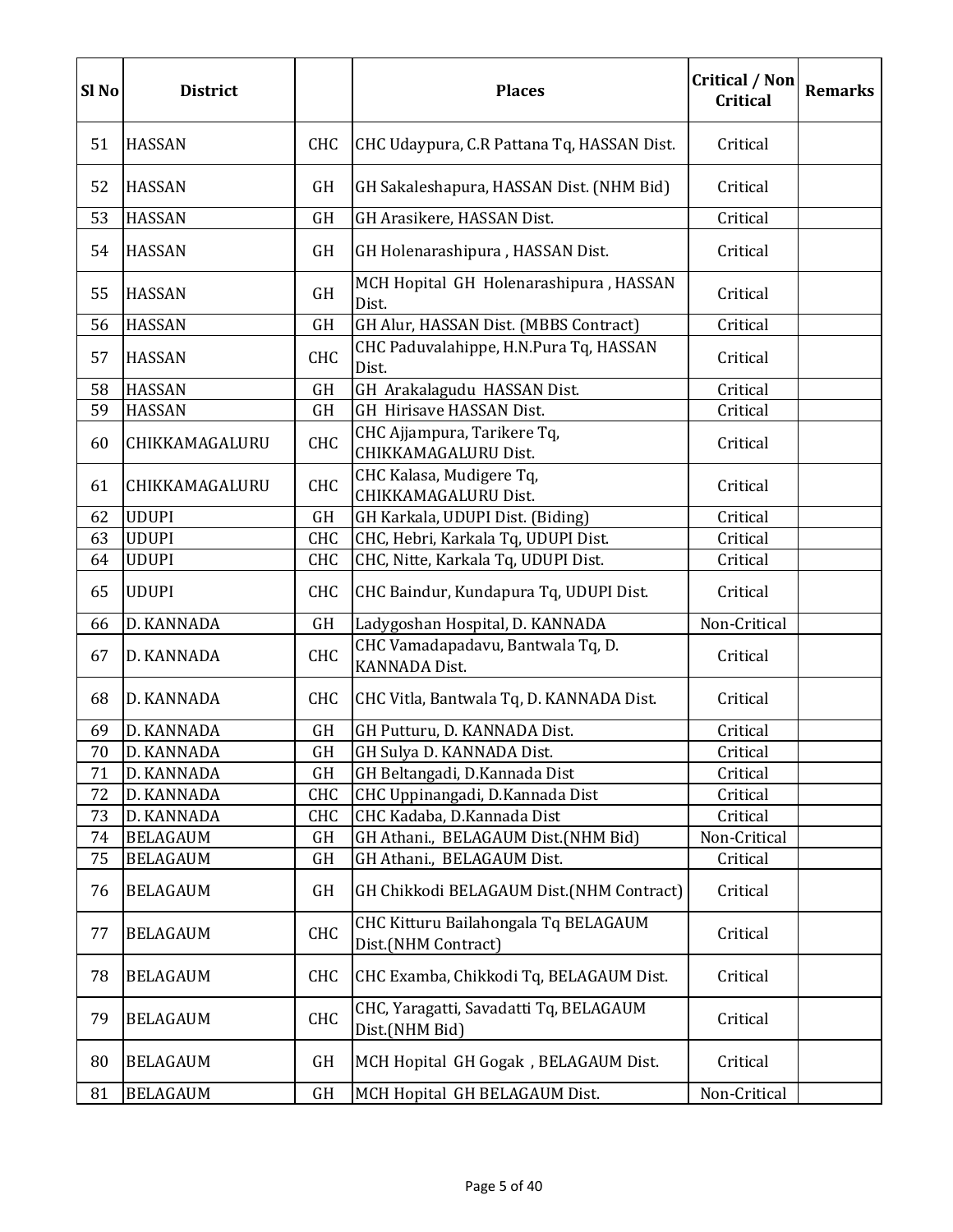| Sl <sub>No</sub> | <b>District</b>   |            | <b>Places</b>                                                    | <b>Critical / Non</b><br><b>Critical</b> | <b>Remarks</b> |
|------------------|-------------------|------------|------------------------------------------------------------------|------------------------------------------|----------------|
| 82               | <b>BELAGAUM</b>   | <b>CHC</b> | CHC Mudalagi, Gogak Tq, BELAGAUM Dist.<br>(NHM Bid)              | Critical                                 |                |
| 83               | <b>BELAGAUM</b>   | <b>CHC</b> | CHC Nandagada, Khanapura Tq, BELAGAUM<br>Dist.                   | Critical                                 |                |
| 84               | <b>BELAGAUM</b>   | <b>CHC</b> | CHC Belawadi, Bailhongala Tq, BELAGAUM<br>Dist.                  | Critical                                 |                |
| 85               | <b>BELAGAUM</b>   | CHC        | CHC Hosakoti, Ramdurga Tq, BELAGAUM<br>Dist.                     | Critical                                 |                |
| 86               | <b>BELAGAUM</b>   | CHC        | CHC Mugalkhed, Raybag Tq, BELAGAUM<br>Dist. (Contract)           | Critical                                 |                |
| 87               | <b>BELAGAUM</b>   | <b>CHC</b> | CHC Kuduchi, Raybag Tq, BELAGAUM Dist.                           | Critical                                 |                |
| 88               | <b>U. KANNADA</b> | <b>CHC</b> | CHC Pala, Mundgod Tq, U. KANNADA Dist.                           | Critical                                 |                |
| 89               | <b>U. KANNADA</b> | GH         | GH Supa, Joida Tq, U. KANNADA Dist.(NHM<br>Contract)             | Critical                                 |                |
| 90               | GADAGA            | GH         | GH Mundargi, GADAGA Dist.                                        | Critical                                 |                |
| 91               | GADAGA            | <b>CHC</b> | CHC, Lakshmeshwara, Shirahatti Tq, GADAGA<br>Dist.               | Critical                                 |                |
| 92               | GADAGA            | <b>CHC</b> | CHC, Gajendraghada, Rona Tq, GADAGA Dist.                        | Critical                                 |                |
| 93               | GADAGA            | <b>GH</b>  | GH Naragunda, GADAGA Dist.                                       | Critical                                 |                |
| 94               | <b>HAVERI</b>     | DH         | DH Haveri, HAVERI Dist.                                          | Non-Critical                             |                |
| 95               | <b>HAVERI</b>     | DH         | DH Haveri, HAVERI Dist.                                          | Non-Critical                             |                |
| 96               | <b>HAVERI</b>     | DH         | MCH Hopital DH Haveri, HAVERI Dist.                              | Non-Critical                             |                |
| 97               | <b>HAVERI</b>     | GH         | GH Savanuru, HAVERI Dist. (NHM Contract)                         | Critical                                 |                |
| 98               | <b>HAVERI</b>     | GH         | GH Hirekeruru, HAVERI Dist.                                      | Critical                                 |                |
| 99               | <b>HAVERI</b>     | GH         | GH Shiggoan Haveri Dist                                          | Critical                                 |                |
| 100              | VIJAYAPURA        | <b>CHC</b> | CHC Nidagundi, Bagewadi Tq , VIJAYAPURA<br>Dist. (MBBS Contract) | Critical                                 |                |
| 101              | VIJAYAPURA        | <b>GH</b>  | GH B.Bagewadi, VIJAYAPURA Dist.                                  | Critical                                 |                |
| 102              | VIJAYAPURA        | CHC        | CHC Nalattawada, Muddebihal Tq,<br>VIJAYAPURA Dist.              | Critical                                 |                |
| 103              | VIJAYAPURA        | GH         | GH Sindhagi , VIJAYAPURA Dist.                                   | Critical                                 |                |
| 104              | VIJAYAPURA        | <b>CHC</b> | CHC Almelu, Sindagi Tq, VIJAYAPURA Dist.                         | Critical                                 |                |
| 105              | VIJAYAPURA        | <b>CHC</b> | CHC Kalkeri, Sindagi Tq, VIJAYAPURA Dist.                        | Critical                                 |                |
| 106              | VIJAYAPURA        | <b>CHC</b> | CHC Talikote, Muddebihal Tq, Vijayapura Dist                     | Critical                                 |                |
| 107              | VIJAYAPURA        | <b>CHC</b> | CHC Moratagi, Sindagi Tq, VIJAYAPURA Dist.                       | Critical                                 |                |
| 108              | <b>BAGALAKOTE</b> | GH         | GH Ilkal, Hunagunda Tq, BAGALAKOTE Dist.                         | Critical                                 |                |
| 109              | <b>BAGALAKOTE</b> | GH         | MCH Hopital GH, Ilkal, Hunagunda Tq,<br><b>BAGALAKOTE Dist.</b>  | Critical                                 |                |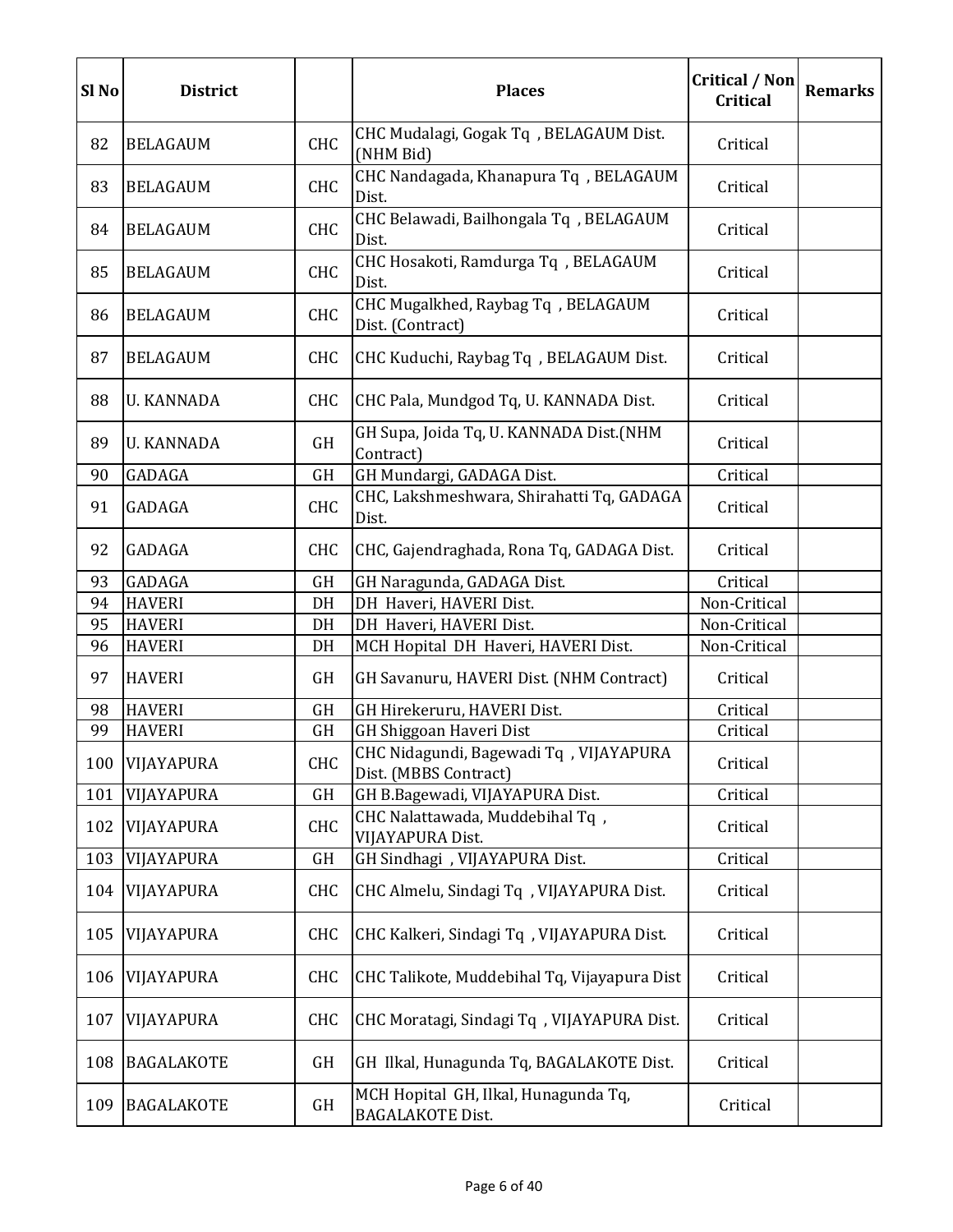| Sl <sub>No</sub> | <b>District</b>   |            | <b>Places</b>                                                             | <b>Critical / Non</b><br><b>Critical</b> | <b>Remarks</b> |
|------------------|-------------------|------------|---------------------------------------------------------------------------|------------------------------------------|----------------|
| 110              | <b>BAGALAKOTE</b> | GH         | MCH Hopital GH Ilkal, Hunagunda Tq,<br><b>BAGALAKOTE Dist.</b>            | Non-Critical                             |                |
| 111              | <b>BAGALAKOTE</b> | CHC        | CHC Koodalasangama, Hunagunda Tq,<br><b>BAGALAKOTE Dist.</b>              | Critical                                 |                |
| 112              | <b>BAGALAKOTE</b> | <b>CHC</b> | CHC Girisagara, Bilagi Tq, BAGALAKOTE Dist.                               | Critical                                 |                |
| 113              | <b>BAGALAKOTE</b> | GH         | GH Mudhol, BAGALAKOTE Dist. (Contract)                                    | Critical                                 |                |
| 114              | <b>BAGALAKOTE</b> | <b>CHC</b> | CHC Mahalingapura, Mudhool Tq.,<br><b>BAGALAKOTE Dist. (NHM Contract)</b> | Critical                                 |                |
| 115              | <b>KALABURAGI</b> | GH         | GH Afzalpur, KALABURAGI Dist.                                             | Non-Critical                             |                |
| 116              | <b>KALABURAGI</b> | <b>CHC</b> | CHC D.Ganagapura, Afzalpur Tq,<br>KALABURAGI Dist.                        | Critical                                 |                |
| 117              | KALABURAGI        | GH         | GH Aland, KALABURAGI Dist.                                                | Non-Critical                             |                |
| 118              | <b>KALABURAGI</b> | <b>CHC</b> | CHC Nimbarga, Aland Tq, KALABURAGI Dist.                                  | Critical                                 |                |
| 119              | <b>KALABURAGI</b> | CHC        | CHC Narona, Aland Tq, KALABURAGI Dist<br>(NHM Bid).                       | Critical                                 |                |
|                  | 120 KALABURAGI    | <b>CHC</b> | CHC Madanahipparaga, Aland Tq,<br>KALABURAGI Dist.                        | Critical                                 |                |
| 121              | <b>KALABURAGI</b> | GH         | GH Chincholi, KALABURAGI Dist.                                            | Non-Critical                             |                |
| 122              | <b>KALABURAGI</b> | <b>CHC</b> | CHC Gadikeshwar, Chincholi Tq,<br>KALABURAGI Dist.                        | Critical                                 |                |
| 123              | <b>KALABURAGI</b> | CHC        | CHC Kunchavaram, Chincholi Tq,<br>KALABURAGI Dist.                        | Critical                                 |                |
|                  | 124   KALABURAGI  | <b>CHC</b> | CHC Wadi, Chittapura Tq, KALABURAGI Dist.<br>(MBBS Contract)              | Critical                                 |                |
| 125              | <b>KALABURAGI</b> | CHC        | CHC Gundugurthi, Chittapur Tq, KALABURAGI<br>Dist. (NHM Contract)         | Critical                                 |                |
| 126              | <b>KALABURAGI</b> | <b>CHC</b> | CHC Hebbal, Chittapur Tq, KALABURAGI<br>Dist.(DGO Contract)               | Critical                                 |                |
| 127              | <b>KALABURAGI</b> | <b>CHC</b> | CHC Kalgi, Chittapur Tq, KALABURAGI Dist.                                 | Critical                                 |                |
| 128              | <b>KALABURAGI</b> | <b>CHC</b> | CHC Nelogi, Jevargi Tq, KALABURAGI Dist.                                  | Critical                                 |                |
| 129              | <b>KALABURAGI</b> | <b>CHC</b> | CHC Mudhol Sedum Tq, KALABURAGI Dist.                                     | Critical                                 |                |
| 130              | <b>KALABURAGI</b> | <b>CHC</b> | CHC Yadrami, Jevargi Tq. , KALABURAGI Dist.                               | Critical                                 |                |
| 131              | YADAGIRI          | <b>CHC</b> | CHC Gurumitkal, Yadgiri Tq, YADAGIRI Dist                                 | Critical                                 |                |
| 132              | YADAGIRI          | <b>CHC</b> | CHC Sydapura, Yadgir Tq, YADAGIRI Dist.                                   | Critical                                 |                |
| 133              | YADAGIRI          | <b>CHC</b> | CHC Arekera.B, Yadgir Tq, YADAGIRI Dist.<br>(MBBS Contract)               | Critical                                 |                |
| 134              | YADAGIRI          | <b>CHC</b> | CHC Wodagera, Shahapur Tq, YADAGIRI Dist.                                 | Critical                                 |                |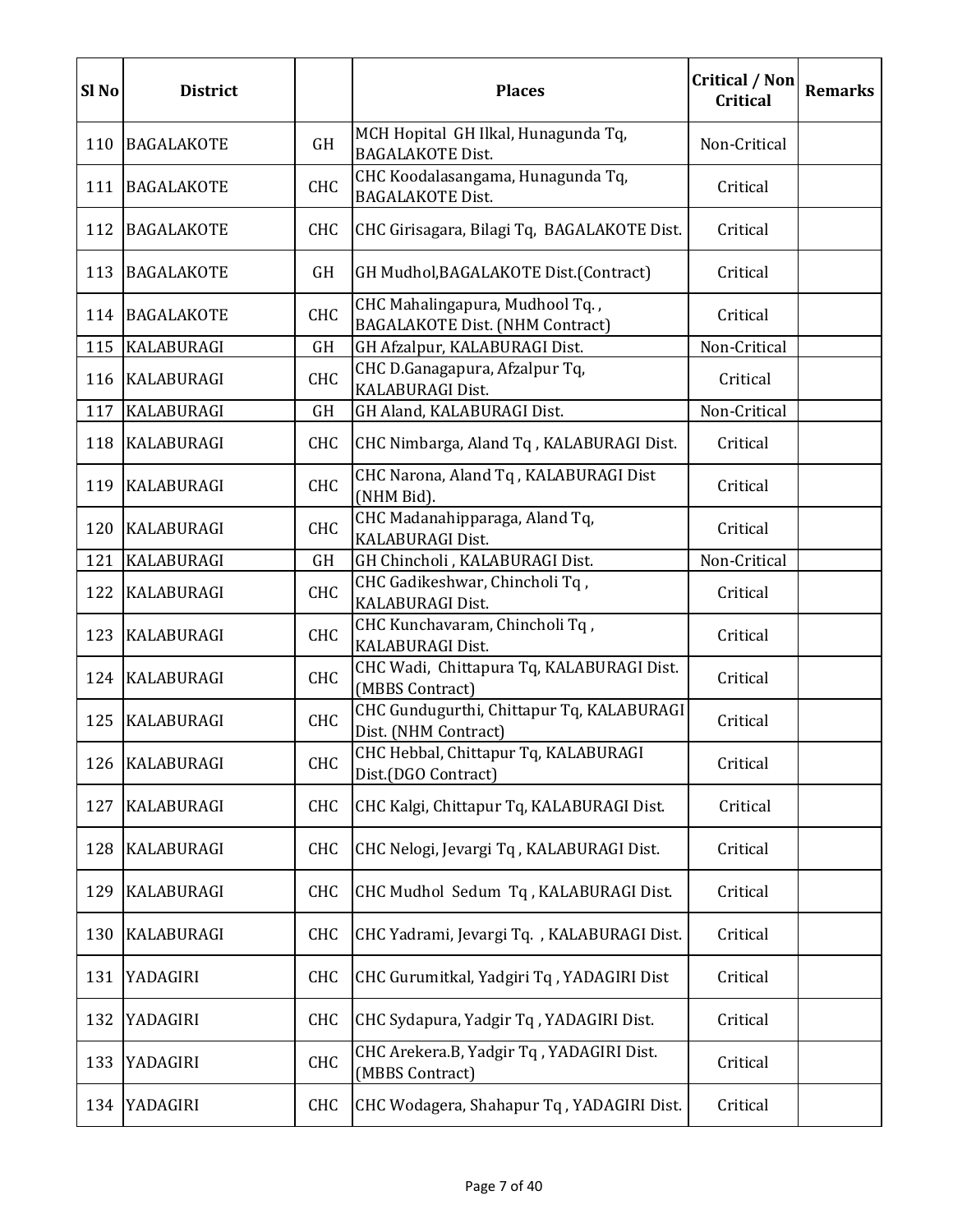| Sl <sub>No</sub> | <b>District</b> |            | <b>Places</b>                                                      | <b>Critical / Non</b><br><b>Critical</b> | <b>Remarks</b> |
|------------------|-----------------|------------|--------------------------------------------------------------------|------------------------------------------|----------------|
| 135              | YADAGIRI        | <b>CHC</b> | CHC Doranahalli, Shahapur Tq., YADAGIRI<br>Dist.(MBBS Contract)    | Critical                                 |                |
| 136              | YADAGIRI        | GH         | GH Surpur, YADAGIRI Dist.                                          | Critical                                 |                |
| 137              | YADAGIRI        | <b>CHC</b> | CHC Hunasagi, Surpur Tq, YADAGIRI Dist.                            | Critical                                 |                |
| 138              | <b>BIDAR</b>    | <b>GH</b>  | GH Aurad, BIDAR Dist.                                              | Critical                                 |                |
| 139              | <b>BIDAR</b>    | <b>CHC</b> | CHC Kamalanagar, Auard Tq, BIDAR Dist.<br>(MBBS Contract)          | Critical                                 |                |
| 140              | <b>BIDAR</b>    | GH         | MCH Hopital GH, Basavakalyana, BIDAR<br>Dist.(Contract)            | Critical                                 |                |
| 141              | <b>BIDAR</b>    | GH         | MCH Hopital GH Basavakalyana, BIDAR Dist.                          | Non-Critical                             |                |
| 142              | <b>BIDAR</b>    | <b>CHC</b> | CHC Rajeshwar, Basavankalyana Tq, BIDAR<br>Dist.                   | Critical                                 |                |
| 143              | <b>BIDAR</b>    | <b>CHC</b> | CHC Hulsoor, Basavakalyana Tq, BIDAR Dist.<br>(MBBS Cont)          | Critical                                 |                |
| 144              | <b>BIDAR</b>    | GH         | GH Bhalki, Bidar Dist                                              | Critical                                 |                |
| 145              | <b>BIDAR</b>    | CHC        | CHC Nittur, Bhalki Tq, BIDAR Dist.                                 | Critical                                 |                |
| 146              | <b>BIDAR</b>    | GH         | GH Humnabad, Bidar Dist                                            | Critical                                 |                |
| 147              | <b>BIDAR</b>    | <b>CHC</b> | CHC Chitaguppa, Humnabad Tq, BIDAR Dist.<br>(OBG Contract)         | Critical                                 |                |
| 148              | <b>RAICHUR</b>  | <b>CHC</b> | CHC Jalahalli, Devadurga Tq, RAICHUR Dist.                         | Critical                                 |                |
| 149              | <b>RAICHUR</b>  | GH         | GH Lingasaguru, RAICHUR Dist.                                      | Critical                                 |                |
| 150              | <b>RAICHUR</b>  | <b>CHC</b> | CHC Mudugal, Lingasaguru Tq, RAICHUR Dist.                         | Critical                                 |                |
| 151              | <b>RAICHUR</b>  | <b>CHC</b> | CHC Anehosuru, Lingasuguru Tq, RAICHUR<br>Dist. (Ayush Contract)   | Critical                                 |                |
| 152              | <b>RAICHUR</b>  | <b>CHC</b> | CHC J Mallapura Raichur Tq, RAICHUR Dist.                          | Critical                                 |                |
| 153              | <b>RAICHUR</b>  | GH         | GH Manvi, RAICHUR Dist.                                            | Critical                                 |                |
| 154              | <b>RAICHUR</b>  | <b>CHC</b> | CHC Kavital, Manvi Tq, RAICHUR Dist.                               | Critical                                 |                |
| 155              | <b>BELLARY</b>  | DH         | DH Bellary, BELLARY Dist.                                          | Non Critical                             |                |
| 156              | <b>BELLARY</b>  | DH         | DH Bellary, BELLARY Dist.                                          | Non Critical                             |                |
| 157              | <b>BELLARY</b>  | DH         | DH Bellary, BELLARY Dist. (Contract)                               | Non Critical                             |                |
| 158              | <b>BELLARY</b>  | <b>CHC</b> | CHC Arasikere, Harappanahalli Tq, BELLARY<br>Dist. (MBBS Contract) | Critical                                 |                |
| 159              | <b>BELLARY</b>  | <b>CHC</b> | CHC Telagi, Harapaanahalli Tq, BELLARY<br>Dist.(MBBS Contract)     | Critical                                 |                |
| 160              | <b>BELLARY</b>  | <b>CHC</b> | CHC Kottur, Kudligi Tq, BELLARY Dist.                              | Critical                                 |                |
| 161              | <b>BELLARY</b>  | <b>CHC</b> | CHC Kurugodu, Bellary Tq, BELLARY Dist.                            | Critical                                 |                |
| 162              | <b>BELLARY</b>  | <b>CHC</b> | CHC Chikkajogihalli, Kudligi Tq, BELLARY<br>Dist.                  | Critical                                 |                |
| 163              | <b>BELLARY</b>  | <b>CHC</b> | CHC Ujjani, Kudligi Tq, BELLARY Dist.                              | Critical                                 |                |
| 164              | <b>BELLARY</b>  | <b>CHC</b> | CHC Hampasagar, H.B.Halli Tq, BELLARY<br>Dist.                     | Critical                                 |                |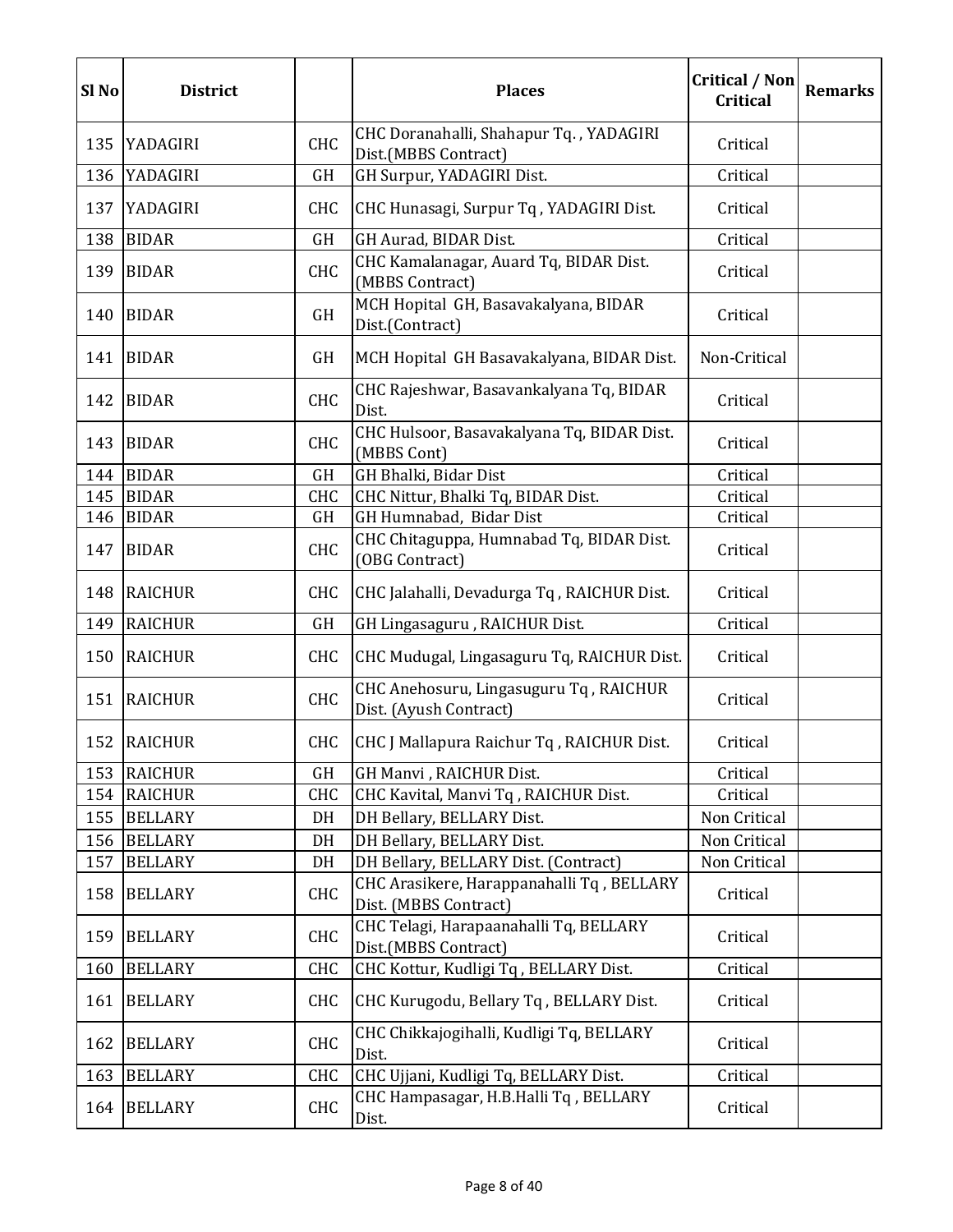| <b>SI</b> No | <b>District</b> |            | <b>Places</b>                                                    | <b>Critical / Non</b><br>Critical | <b>Remarks</b> |
|--------------|-----------------|------------|------------------------------------------------------------------|-----------------------------------|----------------|
| 165          | <b>BELLARY</b>  | GH         | GH Sandur, BELLARY Dist.                                         | Non-Critical                      |                |
| 166          | <b>BELLARY</b>  | <b>CHC</b> | CHC Thekkalakote, Siraguppa TQ, BELLARY<br>Dist. (NHM Contract), | Critical                          |                |
| 167          | <b>KOPPAL</b>   | CHC        | CHC Talkal, Yalburga Tq., KOPPAL Dist.                           | Critical                          |                |
| 168          | <b>KOPPAL</b>   | <b>CHC</b> | CHC H. Vankalakunte, Yalburga Tq., KOPPAL<br>Dist.               | Critical                          |                |
| 169          | <b>KOPPAL</b>   | CHC        | CHC Mangalore, Yalburga Tq., KOPPAL Dist.                        | Critical                          |                |
|              | no              |            |                                                                  | TIUN                              |                |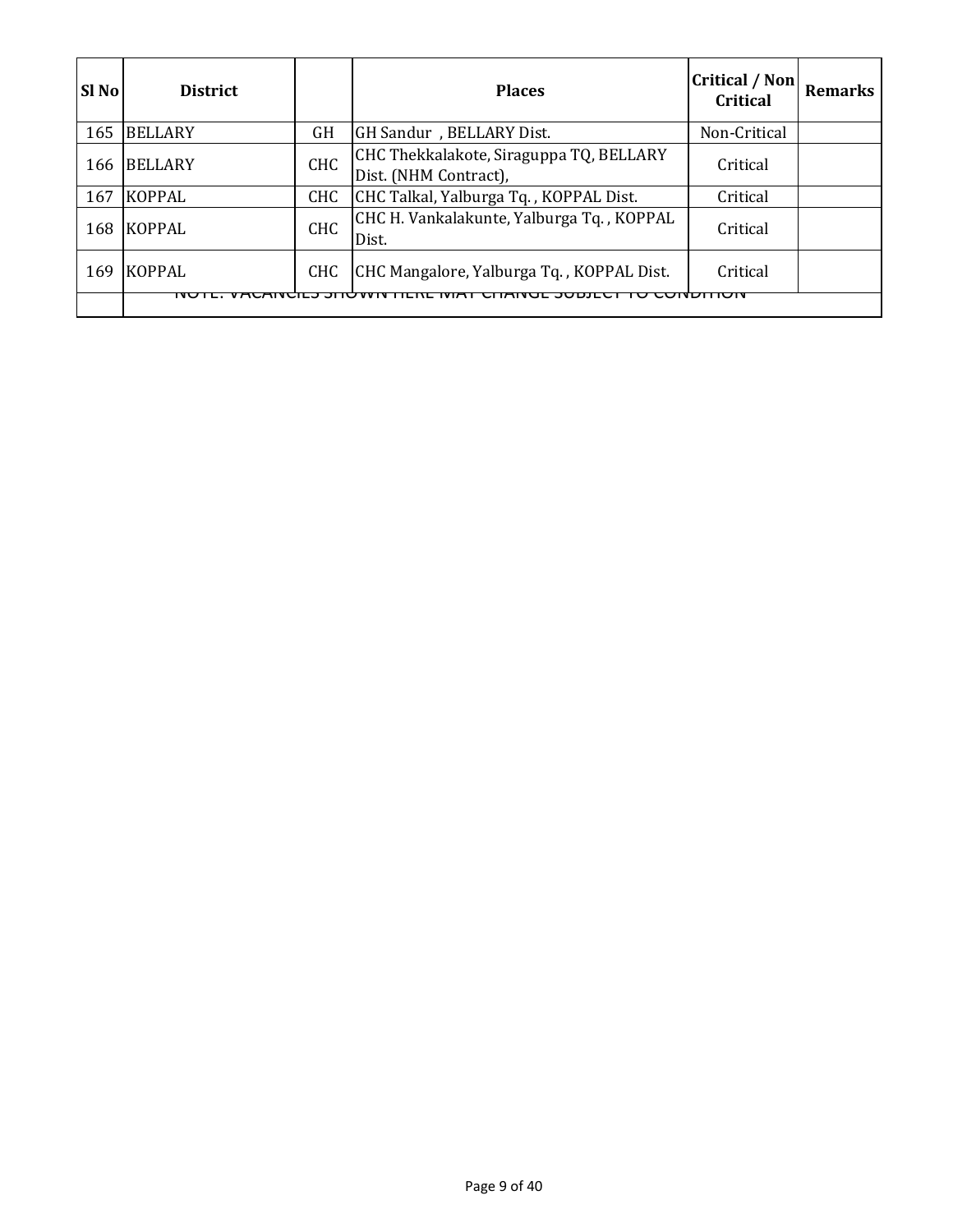|            | VACANCY LIST OF PAEDIATRICIAN AS ON 23.02.2019 |            |                                                                         |                                   |                |  |  |
|------------|------------------------------------------------|------------|-------------------------------------------------------------------------|-----------------------------------|----------------|--|--|
| Sl.<br>No. | <b>District</b>                                |            | <b>Places</b>                                                           | Critical /<br><b>Non Critical</b> | <b>Remarks</b> |  |  |
| 1          | <b>BANGALURU Rural</b>                         | GH         | MCH Hopital GH Doddaballapur<br><b>BANGALURU Rural Dist</b>             | Critical                          |                |  |  |
| 2          | RAMANAGARA                                     | GH         | GH Magadi RAMANAGARA Dist.                                              | Critical                          |                |  |  |
| 3          | RAMANAGARA                                     | <b>CHC</b> | CHC Sathanoor, RAMANAGARA Dist. (NHM<br>Contract)                       | Critical                          |                |  |  |
| 4          | <b>KOLARA</b>                                  | GH         | <b>GH K.G.F KOLAR Dist.</b>                                             | Critical                          |                |  |  |
| 5          | Chikkaballapura                                | DH         | DH Chikkaballapur, CHIKKABALLAPURA                                      | Non-Critical                      |                |  |  |
| 6          | CHIKKABALLAPURA                                | GH         | MCH Hopital GH Gowribidanur<br>CHIKKABALLAPURA Dist.                    | Critical                          |                |  |  |
| 7          | CHIKKABALLAPURA                                | <b>GH</b>  | MCH Hopital GH Chintamani<br>CHIKKABALLAPURA Dist.                      | Critical                          |                |  |  |
| 8          | TUMAKURU                                       | CHC        | CHC Y.N Hosakote, Pavagada Tq, TUMAKURU<br>Dist.(MBBS Contract)         | Critical                          |                |  |  |
| 9          | TUMAKURU                                       | CHC        | CHC Tirumani, Pavagada Tq, TUMAKURU<br>Dist.                            | Critical                          |                |  |  |
| 10         | TUMAKURU                                       | GH         | MCH Hopital GH Tipaturu, TUMAKURU Dist.                                 | Non-Critical                      |                |  |  |
| 11         | TUMAKURU                                       | GH         | GH Chikkanayakanahalli, TUMAKURU Dist.                                  | Critical                          |                |  |  |
| 12         | TUMAKURU                                       | <b>CHC</b> | CHC Amruturu, Kunigal Tq, TUMAKURU Dist.                                | Critical                          |                |  |  |
| 13         | CHITRADURGA                                    | CHC        | CHC Sirigere, Chitradurga Tq, CHITRADURGA<br>Dist.(MBBS Contract),      | Critical                          |                |  |  |
| 14         | CHITRADURGA                                    | CHC        | CHC Bharamasagara, Chitradurga Tq,,<br>CHITRADURGA Dist.(MBBS Contract) | Critical                          |                |  |  |
| 15         | CHITRADURGA                                    | GH         | GH Molakalmuru, CHITRADURGA Dist.                                       | Critical                          |                |  |  |
| 16         | CHITRADURGA                                    | CHC        | CHC Rampura, Molakalmuru Tq,<br>CHITRADURGA Dist. (MBBS Contract)       | Critical                          |                |  |  |
| 17         | CHITRADURGA                                    | CHC        | CHC Nayakanahatti, Chalkere Tq,,<br>CHITRADURGA Dist. (MBBS Contract)   | Critical                          |                |  |  |
| 18         | CHITRADURGA                                    | <b>CHC</b> | CHC Parashurampura, Challakere Tq.,<br><b>CHITRADURGA Dist.</b>         | Critical                          |                |  |  |
| 19         | CHITRADURGA                                    | CHC        | CHC Dharmapura Hiriyuru CHITRADURGA<br>Dist.                            | Critical                          |                |  |  |
| 20         | CHITRADURGA                                    | CHC        | CHC Maradihalli, Hiriyur Tq, CHITRADURGA<br>Dist. (MBBS Contract)       | Critical                          |                |  |  |
| 21         | CHITRADURGA                                    | CHC        | CHC Belguru, Hosadurga Tq, CHITRADURGA<br>Dist.                         | Critical                          |                |  |  |
| 22         | CHITRADURGA                                    | CHC        | CHC K.Kenchanapura, Hosadurga Tq,<br>CHITRADURGA Dist.                  | Critical                          |                |  |  |
| 23         | CHITRADURGA                                    | CHC        | CHC B.Durga, Holalkere Tq, CHITRADURGA<br>Dist.                         | Critical                          |                |  |  |
| 24         | <b>DAVANAGERE</b>                              | CHC        | CHC Nyamathi, Honnali Tq, DAVANAGERE<br>Dist.                           | Critical                          |                |  |  |
| 25         | <b>DAVANAGERE</b>                              | CHC        | CHC Santebennuru, Channagiri Tq,<br>DAVANAGERE Dist.                    | Critical                          |                |  |  |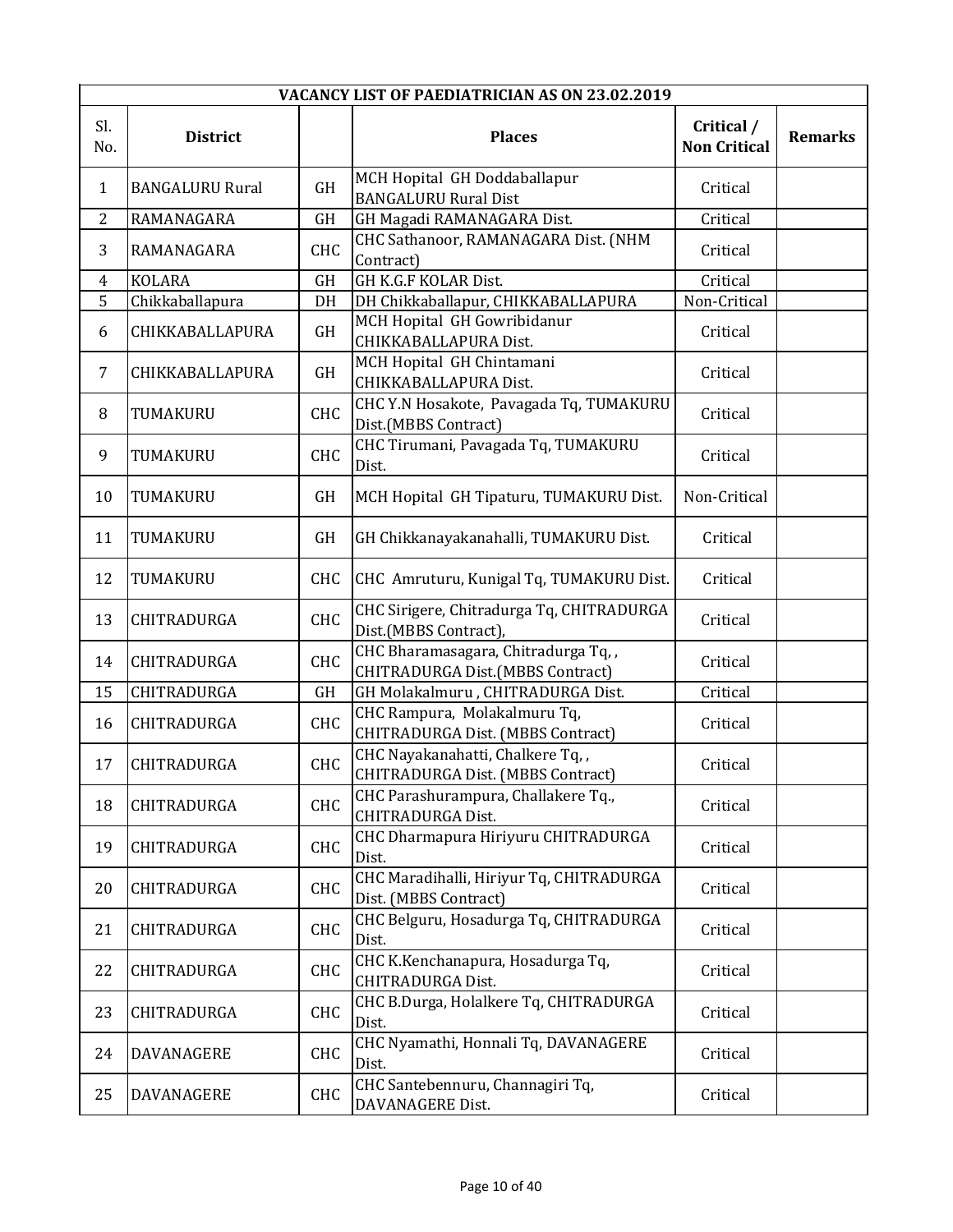| Sl.<br>No. | <b>District</b>   |            | <b>Places</b>                                                   | Critical /<br><b>Non Critical</b> | <b>Remarks</b> |
|------------|-------------------|------------|-----------------------------------------------------------------|-----------------------------------|----------------|
| 26         | <b>DAVANAGERE</b> | CHC        | CHC Malebennuru, Harihara Tq,<br><b>DAVANAGERE Dist.</b>        | Critical                          |                |
| 27         | SHIVAMOGGA        | <b>CHC</b> | CHC Anavatti, Soraba Tq, SHIVAMOGGA Dist.                       | Critical                          |                |
| 28         | SHIVAMOGGA        | GH         | GH Hosanagara, SHIVAMOGGA Dist.                                 | Critical                          |                |
| 29         | SHIVAMOGGA        | GH         | MCH Hopital GH, Sagara, SHIVAMOGGA Dist.                        | Non-Critical                      |                |
| 30         | SHIVAMOGGA        | <b>CHC</b> | CHC Anandapuram, Sagara Tq, SHIVAMOGGA<br>Dist.                 | Critical                          |                |
| 31         | SHIVAMOGGA        | GH         | GH Shikaripura, SHIVAMOGGA Dist.                                | Non-Critical                      |                |
| 32         | SHIVAMOGGA        | CHC        | CHC Shiralakoppa, Shikaripura Tq,<br>SHIVAMOGGA Dist.           | Critical                          |                |
| 33         | SHIVAMOGGA        | <b>CHC</b> | CHC Kannangi, Thirthahalli Tq, SHIVAMOGGA<br>Dist.              | Critical                          |                |
| 34         | <b>MYSORE</b>     | <b>CHC</b> | CHC Saraguru, H.D.Kote Tq, MYSORE Dist.                         | Critical                          |                |
| 35         | <b>MYSORE</b>     | <b>CHC</b> | CHC Tagaduru, Nanjanagudu Tq, MYSORE<br>Dist.                   | Critical                          |                |
| 36         | <b>MYSORE</b>     | <b>CHC</b> | CHC, Talakadu, T. Narasipura Tq, Mysore Dist                    | Critical                          |                |
| 37         | <b>MYSORE</b>     | GH         | MCH Hopital GHNanjanagudu, MYSORE Dist                          | Critical                          |                |
| 38         | <b>MYSORE</b>     | GH         | MCH Hopital GH K.R Nagar, MYSORE Dist                           | Critical                          |                |
| 39         | <b>MANDYA</b>     | CHC        | CHC Shivalli, Mandya Tq, MANDYA<br>Dist.(Ayush Contract)        | Critical                          |                |
| 40         | <b>MANDYA</b>     | <b>CHC</b> | CHC Bukanakere, K.R.Pete Tq, MANDYA Dist.                       | Critical                          |                |
| 41         | MANDYA            | <b>CHC</b> | CHC Kikkeri, K.R.Pete Tq, MANDYA Dist.                          | Critical                          |                |
| 42         | <b>MANDYA</b>     | CHC        | CHC Kirugavalu, Malavalli Tq, MANDYA Dist<br>(Ayush Contract).  | Critical                          |                |
| 43         | <b>MANDYA</b>     | CHC        | CHC Chinakurali, Pandavapura Tq, MANDYA<br>Dist(Ayush Contract) | Critical                          |                |
| 44         | CHAMARAJANAGARA   | GH         | MCH, Gundlupet Chamarajanagara Dist                             | Critical                          |                |
| 45         | CHAMARAJANAGARA   | CHC        | CHC MCH, Santemarahalli, Chamarajanagara<br>Dist                | Non-Critical                      |                |
| 46         | CHAMARAJANAGARA   | CHC        | CHC MCH, Santemarahalli, Chamarajanagara<br>Dist                | Critical                          |                |
| 47         | <b>KODAGU</b>     | <b>CHC</b> | CHC Napoklu, Madikere Tq, KODAGU Dist.                          | Critical                          |                |
| 48         | <b>KODAGU</b>     | CHC        | CHC Kushalanagar, Somawarpet Tq, KODAGU<br>Dist.                | Critical                          |                |
| 49         | <b>KODAGU</b>     | CHC        | CHC Shanivarsanthe, Somwarpet Tq,<br><b>KODAGU Dist</b>         | Critical                          |                |
| 50         | <b>KODAGU</b>     | <b>CHC</b> | CHC Polybetta, Virajpet Tq, KODAGU Dist.                        | Critical                          |                |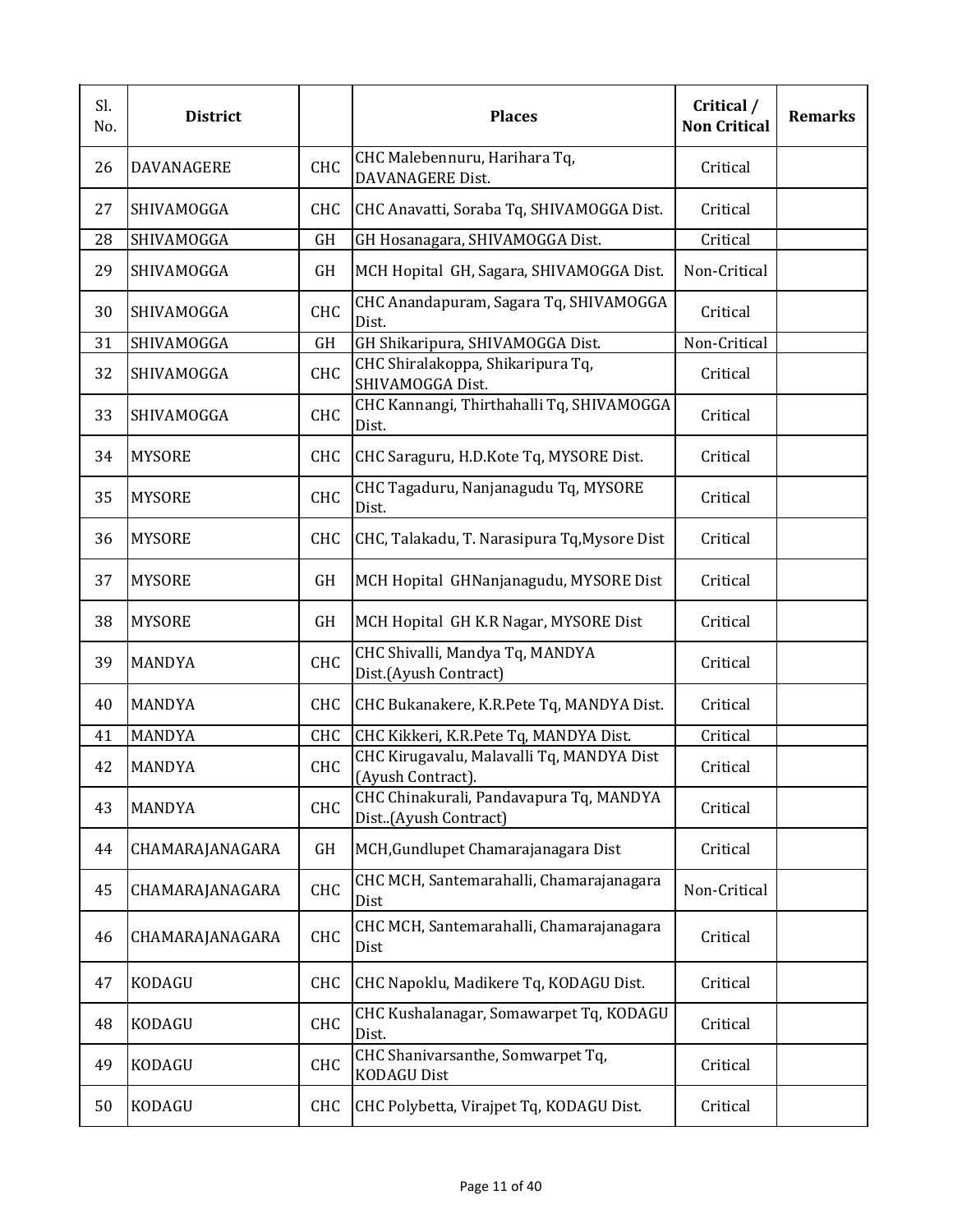| Sl.<br>No. | <b>District</b> |            | <b>Places</b>                                                                | Critical /<br><b>Non Critical</b> | <b>Remarks</b> |
|------------|-----------------|------------|------------------------------------------------------------------------------|-----------------------------------|----------------|
| 51         | <b>KODAGU</b>   | <b>CHC</b> | CHC Siddapura, Virajpet Tq, KODAGU Dist.                                     | Critical                          |                |
| 52         | KODAGU          | <b>CHC</b> | CHC Kutta, Virajpet Tq KODAGU Dist                                           | Critical                          |                |
| 53         | <b>HASSAN</b>   | CHC        | CHC Dudda, Hassan Tq, HASSAN Dist.(NHM<br>Contract)                          | Critical                          |                |
| 54         | <b>HASSAN</b>   | CHC        | CHC Halebidu, Belur tq, HASSAN Dist.                                         | Critical                          |                |
| 55         | <b>HASSAN</b>   | <b>CHC</b> | CHC Arehalli, Beluru Tq HASSAN Dist.(NHM<br>Bid),                            | Critical                          |                |
| 56         | <b>HASSAN</b>   | CHC        | CHC Mosalehosahalli, Hassan Tq, HASSAN<br>Dist.                              | Critical                          |                |
| 57         | <b>HASSAN</b>   | CHC        | CHC Konanur, Arakalagudu Tq, HASSAN<br>Dist.(NHM Cont)                       | Critical                          |                |
| 58         | <b>HASSAN</b>   | CHC        | CHC Gandasi, Arasikere Tq HASSAN Dist.                                       | Critical                          |                |
| 59         | <b>HASSAN</b>   | GH         | GH Holenarasipura, HASSAN Dist (NHM<br>Contract)                             | Non-Critical                      |                |
| 60         | <b>HASSAN</b>   | GH         | GH MCH Holenarasipura, HASSAN Dist                                           | Critical                          |                |
| 61         | <b>HASSAN</b>   | CHC        | CHC HalliMysore, Holenarasipura Tq,<br>HASSAN Dist.(NHM Bid)                 | Critical                          |                |
| 62         | <b>HASSAN</b>   | GH         | GH Sakaleshpura, HASSAN Dist. (NHM Ayush)                                    | Critical                          |                |
| 63         | <b>HASSAN</b>   | <b>CHC</b> | CHC Nuggehalli, C.R Patna Tq, HASSAN Dist.                                   | Critical                          |                |
| 64         | <b>HASSAN</b>   | <b>CHC</b> | CHC Hirisave, C.R Patna Tq, HASSAN Dist.                                     | Critical                          |                |
| 65         | <b>HASSAN</b>   | CHC        | CHC Shravanabelagola, C.R Patna Tq, HASSAN<br>Dist.                          | Critical                          |                |
| 66         | <b>HASSAN</b>   | <b>CHC</b> | CHC Shanthigrama, Hassan Tq, HASSAN<br>Dist.(NHM Bid)                        | Critical                          |                |
| 67         | CHIKKAMAGALURU  | DH         | DH, Chikkamagaluru, CHIKKAMAGALURU<br>Dist.                                  | Non-Critical                      |                |
| 68         | CHIKKAMAGALURU  | DH         | DH, Chikkamagaluru, CHIKKAMAGALURU<br>Dist(bid).                             | Critical                          |                |
| 69         | CHIKKAMAGALURU  | GH         | GH Narasimharajapura, CHIKKAMAGALURU<br>Dist.                                | Critical                          |                |
| 70         | CHIKKAMAGALURU  | GH         | GH Mudigere, CHIKKAMAGALURU Dist.                                            | Critical                          |                |
| 71         | CHIKKAMAGALURU  | GH         | GH Sringeri, CHIKKAMAGALURU Dist.                                            | Critical                          |                |
| 72         | CHIKKAMAGALURU  | GH         | GH N.R Pura, CHIKKAMAGALURU Dist.                                            | Critical                          |                |
| 73         | CHIKKAMAGALURU  | <b>CHC</b> | CHC Kalasa, Mudigere Tq,<br>CHIKKAMAGALURU Dist.                             | Critical                          |                |
| 74         | CHIKKAMAGALURU  | CHC        | CHC Ajjampura, Tarikere Tq,<br>CHIKKAMAGALURU Dist.                          | Critical                          |                |
| 75         | CHIKKAMAGALURU  | <b>CHC</b> | CHC Panchanahalli, Kaduru Tq,<br>CHIKKAMAGALURU Dist.                        | Critical                          |                |
| 76         | <b>UDUPI</b>    | CHC        | CHC Shirva, Udupi Tq, UDUPI Dist.                                            | Critical                          |                |
| 77         | <b>UDUPI</b>    | <b>CHC</b> | CHC Hebri, Karkala Tq, UDUPI Dist.<br>CHC NIUE, Karkala Tq, UDUPI DISC (BIQ) | Critical                          |                |
| 78         | <b>UDUPI</b>    | <b>CHC</b> |                                                                              | Critical                          |                |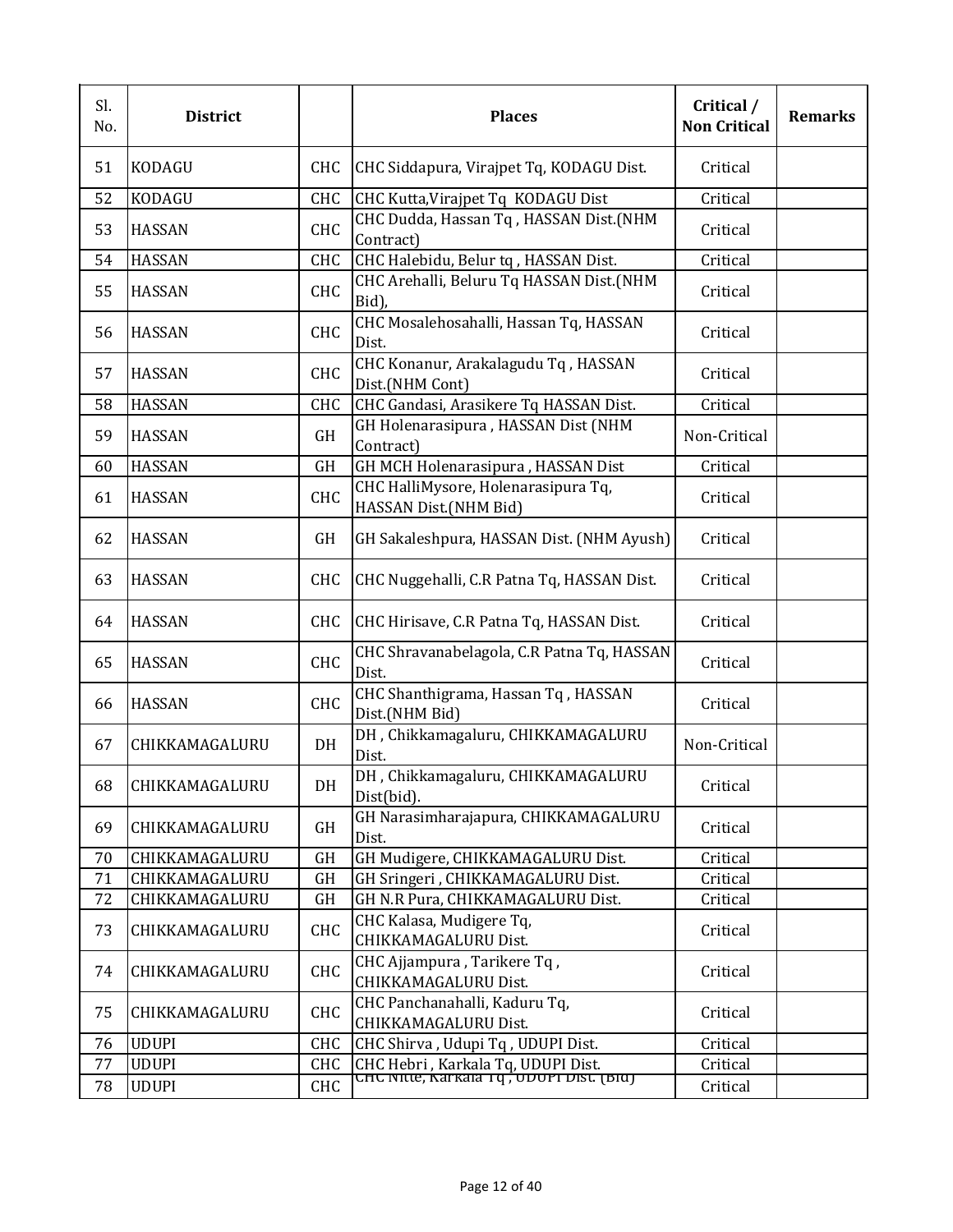| Sl.<br>No. | <b>District</b>   |            | <b>Places</b>                                             | Critical /<br><b>Non Critical</b> | <b>Remarks</b> |
|------------|-------------------|------------|-----------------------------------------------------------|-----------------------------------|----------------|
| 79         | DAKSHINA KANNADA  | DH         | DH, Wenlock Hospital, DAKSHINA KANNADA<br>Dist.           | Non-Critical                      |                |
| 80         | D. KANNADA        | GH         | GH Belthangadi, D. KANNADA Dist.                          | Critical                          |                |
| 81         | D. KANNADA        | CHC        | CHC Mudubidare, Mangaluru Tq, D.<br><b>KANNADA Dist.</b>  | Critical                          |                |
| 82         | D. KANNADA        | GH         | GH Bantwala, D. KANNADA Dist.                             | Critical                          |                |
| 83         | D. KANNADA        | CHC        | CHC Vamadapadavu, Bantwala Tq, D.<br><b>KANNADA Dist.</b> | Critical                          |                |
| 84         | D. KANNADA        | <b>CHC</b> | CHC Uppinangadi, D.Kannada Dist                           | Critical                          |                |
| 85         | D. KANNADA        | <b>CHC</b> | CHC Kadaba, D.Kannada Dist                                | Critical                          |                |
| 86         | <b>BELAGAUM</b>   | CHC        | CHC Kagawada, Athani Tq, BELAGAUM Dist.<br>(BID)          | Critical                          |                |
| 87         | <b>BELAGAUM</b>   | GH         | MCH Hopital GH Gogak, BELAGAUM Dist.                      | Critical                          |                |
| 88         | <b>BELAGAUM</b>   | <b>GH</b>  | GH Raybag, BELAGAUM Dist. (NHM Bid)                       | Critical                          |                |
| 89         | <b>BELAGAUM</b>   | <b>CHC</b> | CHC Kuduchi, Raybag Tq, BELAGAUM Dist.                    | Critical                          |                |
| 90         | <b>BELAGAUM</b>   | CHC        | CHC Mugalkhed, Raybag Tq, BELAGAUM<br>Dist.(NHM Bid)      | Critical                          |                |
| 91         | <b>BELAGAUM</b>   | <b>CHC</b> | CHC Kabburu, Chikkodi Tq, BELAGAUM Dist.                  | Critical                          |                |
| 92         | <b>BELAGAUM</b>   | CHC        | CHC Hirebagewadi, BELAGAUM Tq,<br><b>BELAGAUM Dist.</b>   | Critical                          |                |
| 93         | <b>BELAGAUM</b>   | <b>CHC</b> | CHC Nippani Chikkodi Tq, BELAGAUM<br>Dist.(NHM Contract)  | Critical                          |                |
| 94         | <b>BELAGAUM</b>   | <b>CHC</b> | CHC Examba, Chikkodi tq., BELAGAUM Dist.                  | Critical                          |                |
| 95         | <b>BELAGAUM</b>   | GH         | GH Hukkeri, BELAGAUM Dist.(NHM Contract)                  | Critical                          |                |
| 96         | <b>BELAGAUM</b>   | <b>CHC</b> | CHC Ammanagi, Hukkeri Tq, BELAGAUM Dist.                  | Critical                          |                |
| 97         | <b>BELAGAUM</b>   | <b>CHC</b> | CHC Naganur, Bailhongal Tq, BELAGAUM<br>Dist.             | Critical                          |                |
| 98         | <b>BELAGAUM</b>   | CHC        | CHC Belawadi, Bailhongala Tq, BELAGAUM<br>Dist.           | Critical                          |                |
| 99         | <b>BELAGAUM</b>   | <b>CHC</b> | CHC Hosakoti, Ramdurg Tq, BELAGAUM Dist.                  | Critical                          |                |
| 100        | <b>BELAGAUM</b>   | CHC        | CHC Nandagada, Khanapura Tq, BELAGAUM<br>Dist.            | Critical                          |                |
| 101        | <b>BELAGAUM</b>   | GH         | GH Savadathi, BELAGAUM Dist.                              | Non-Critical                      |                |
| 102        | <b>BELAGAUM</b>   | GH         | GH, Khanapura, Belguam Dist                               | Critical                          |                |
| 103        | <b>BELAGAUM</b>   | <b>CHC</b> | CHC Yaragatti, Savadathi Tq, BELAGAUM Dist.               | Critical                          |                |
| 104        | <b>BELAGAUM</b>   | <b>CHC</b> | CHC Mudalagi, Gokak Tq, BELAGAUM Dist.                    | Critical                          |                |
| 105        | <b>U. KANNADA</b> | GH         | GH Supa (Joida), U. KANNADA Dist.                         | Critical                          |                |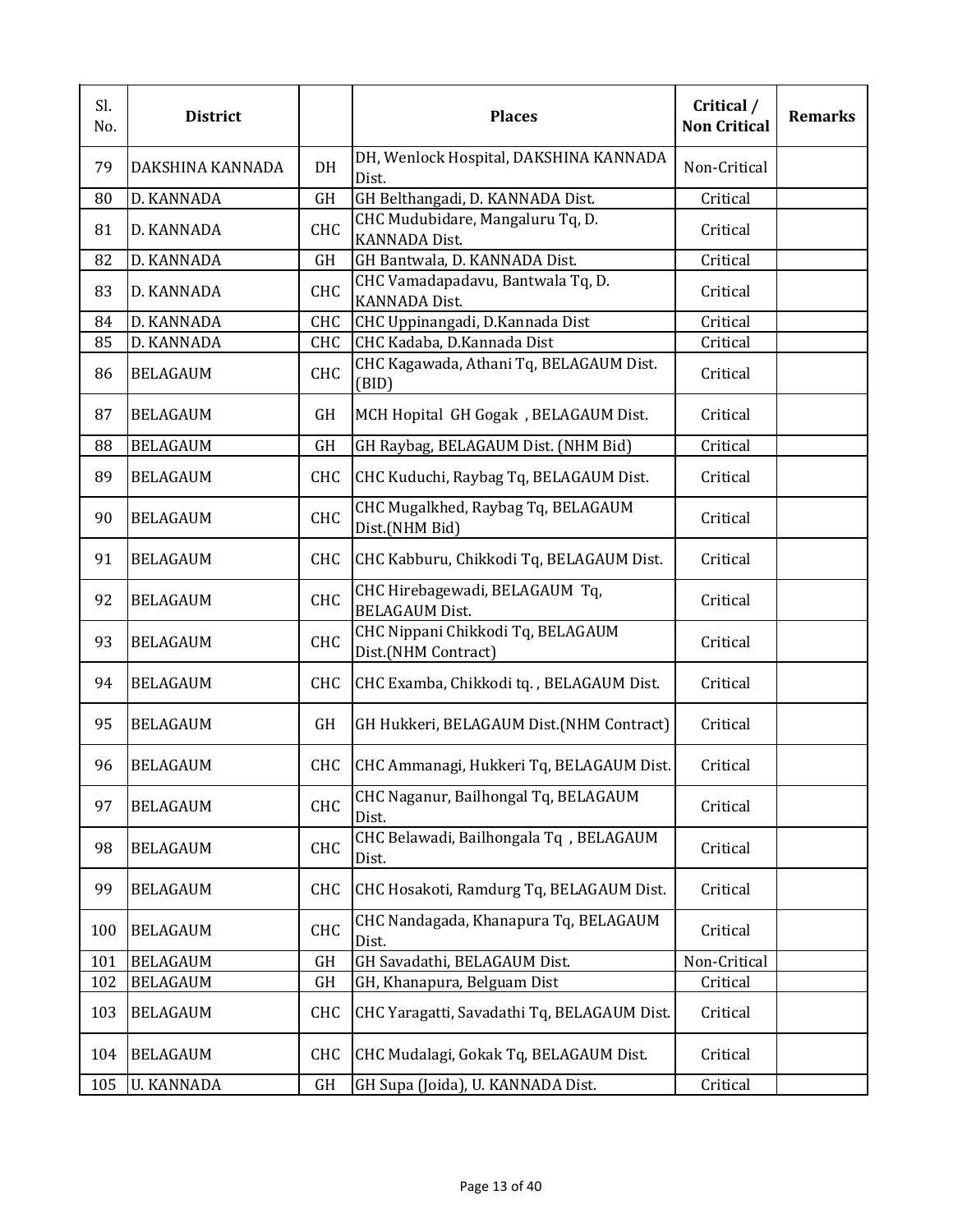| Sl.<br>No. | <b>District</b>   |            | <b>Places</b>                                              | Critical /<br><b>Non Critical</b> | <b>Remarks</b> |
|------------|-------------------|------------|------------------------------------------------------------|-----------------------------------|----------------|
| 106        | <b>U. KANNADA</b> | GH         | GH Yellapura, U. KANNADA Dist. (NHM<br>Contract)           | Critical                          |                |
| 107        | <b>U. KANNADA</b> | <b>CHC</b> | CHC Pala, Mundgod Tq, U. KANNADA Dist.                     | Critical                          |                |
| 108        | <b>U. KANNADA</b> | <b>GH</b>  | GH Haliyala, U. KANNADA Dist.                              | Critical                          |                |
| 109        | <b>U. KANNADA</b> | GH         | GH Ankola, U. KANNADA Dist.                                | Critical                          |                |
| 110        | <b>U. KANNADA</b> | GH         | GH Bhatkal, Bhatkal Tq, U. KANNADA Dist.                   | Critical                          |                |
| 111        | DHARAWADA         | DH         | DH Dharwada, DHARAWADA Dist.                               | Critical                          |                |
| 112        | DHARAWADA         | GH         | GH Navalagunda, DHARAWADA Dist.                            | Critical                          |                |
| 113        | GADAGA            | GH         | GH Rona, GADAGA Dist.                                      | Critical                          |                |
| 114        | GADAGA            | <b>CHC</b> | CHC Gajendragada, Rona tq, GADAGA Dist.                    | Critical                          |                |
| 115        | <b>HAVERI</b>     | DH         | DH Haveri, HAVERI Dist.(NHM COntract)                      | Non-Critical                      |                |
| 116        | <b>HAVERI</b>     | DH         | MCH Hospital, DH Haveri, HAVERI Dist.                      | Critical                          |                |
| 117        | <b>HAVERI</b>     | DH         | MCH Hospital, DH Haveri, HAVERI Dist.                      | Non-Critical                      |                |
| 118        | <b>HAVERI</b>     | CHC        | CHC Guttala, Haveri Tq, HAVERI Dist. (NHM<br>Cont)         | Critical                          |                |
| 119        | <b>HAVERI</b>     | GH         | GH Savanur, HAVERI Dist.(NHM CONTRACT)                     | Critical                          |                |
| 120        | <b>HAVERI</b>     | CHC        | CHC Rattihalli, Hirekerur Tq, HAVERI Dist.                 | Critical                          |                |
| 121        | <b>HAVERI</b>     | <b>CHC</b> | CHC Bankapura, Shiggaon Tq, HAVERI Dist.                   | Critical                          |                |
| 122        | <b>HAVERI</b>     | <b>CHC</b> | CHC Akki Alur, Hangal Tq HAVERI Dist.                      | Critical                          |                |
| 123        | VIJAYAPURA        | GH         | GH Sindagi, VIJAYAPURA Dist.                               | Critical                          |                |
| 124        | VIJAYAPURA        | GH         | GH B.Bagewadi, , VIJAYAPURA Dist.                          | Critical                          |                |
| 125        | VIJAYAPURA        | CHC        | CHC Nidagundi, B.Bagewadi Tq, VIJAYAPURA<br>Dist.          | Critical                          |                |
| 126        | VIJAYAPURA        | CHC        | CHC Chadachan, Indi Tq., VIJAYAPURA<br>Dist.(Contract)     | Critical                          |                |
| 127        | VIJAYAPURA        | <b>CHC</b> | CHC Kalgi, Muddebihal Tq, VIJAYAPURA Dist.                 | Critical                          |                |
| 128        | VIJAYAPURA        | <b>CHC</b> | CHC Nalattawada, Muddebihal Tq,<br>VIJAYAPURA Dist.        | Critical                          |                |
| 129        | VIJAYAPURA        | CHC        | CHC Almelu, Sindagi Tq, VIJAYAPURA Dist.<br>(NHM Contract) | Critical                          |                |
| 130        | VIJAYAPURA        | <b>CHC</b> | CHC Kalkeri, Sindagi Tq, VIJAYAPURA Dist.                  | Critical                          |                |
| 131        | VIJAYAPURA        | GH         | GH Indi, Indi Tq, VIJAYAPURA Dist. (NHM<br>Contract)       | Critical                          |                |
| 132        | VIJAYAPURA        | GH         | GH Muddebihal, VIJAYAPURA Dist.                            | Critical                          |                |
| 133        | <b>BAGALAKOTE</b> | GH         | GH Hunagunda, BAGALAKOTE Dist.                             | Critical                          |                |
| 134        | <b>BAGALAKOTE</b> | GH         | GH Ilkal, Hunagunda Tq,, BAGALAKOTE Dist.                  | Critical                          |                |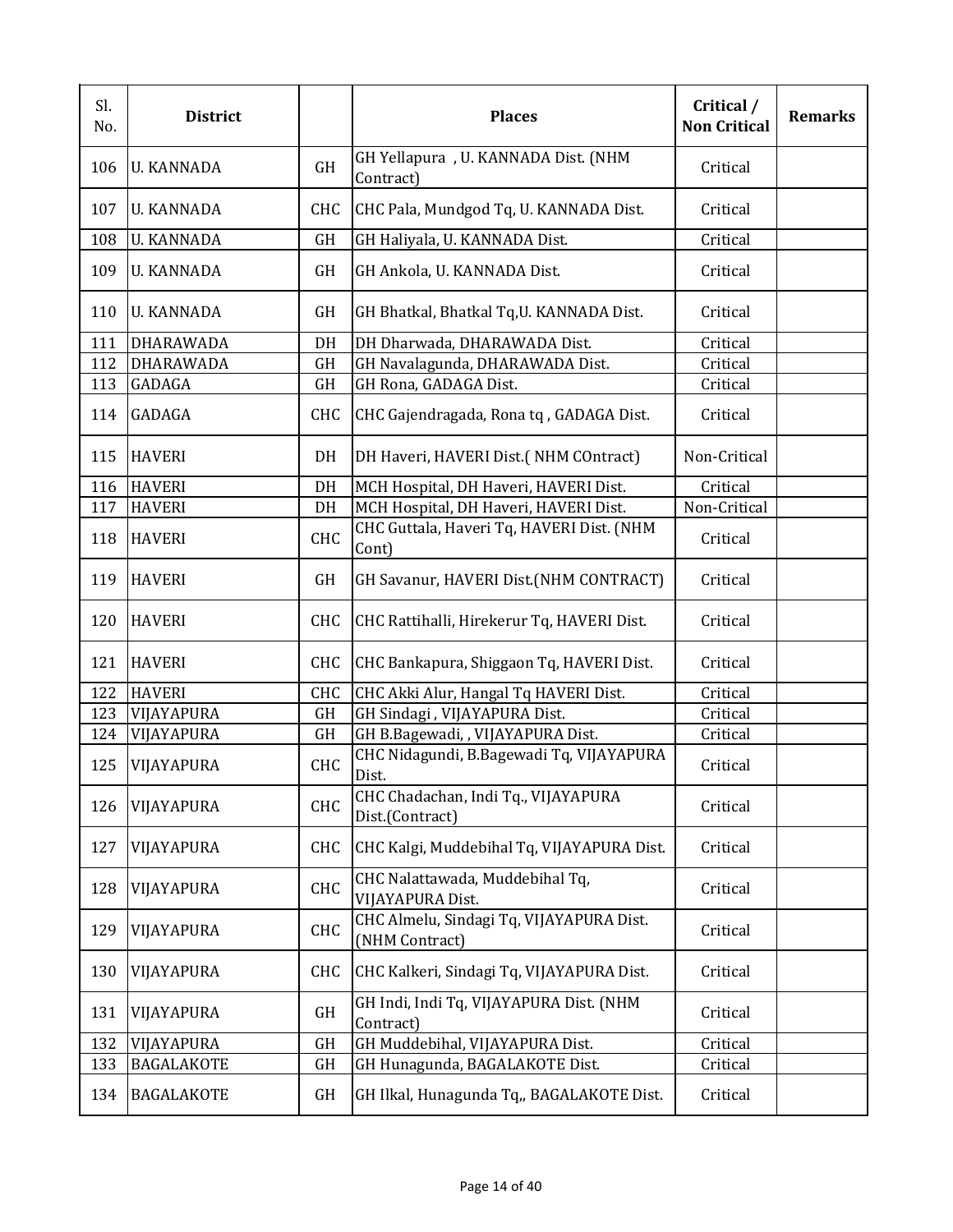| Sl.<br>No. | <b>District</b>   |            | <b>Places</b>                                                      | Critical /<br><b>Non Critical</b> | <b>Remarks</b> |
|------------|-------------------|------------|--------------------------------------------------------------------|-----------------------------------|----------------|
| 135        | <b>BAGALAKOTE</b> | GH         | MCH Hopital GH Ilkal, Hunagunda Tq,<br><b>BAGALAKOTE Dist.</b>     | Non-Critical                      |                |
| 136        | <b>BAGALAKOTE</b> | GH         | GH MC H, Ilkal, Hunagunda Tq, BAGALAKOTE<br>Dist.                  | Non-Critical                      |                |
| 137        | <b>BAGALAKOTE</b> | <b>CHC</b> | CHC Koodalasangama, Hunagunda Tq,,<br><b>BAGALAKOTE Dist.</b>      | Critical                          |                |
| 138        | <b>BAGALAKOTE</b> | GH         | GH Badami, BAGALAKOTE Dist (NHM<br>Contract)                       | Critical                          |                |
| 139        | <b>BAGALAKOTE</b> | <b>CHC</b> | CHC Keruru, Badami Tq, BAGALAKOTE Dist.                            | Critical                          |                |
| 140        | <b>BAGALAKOTE</b> | CHC        | CHC Mahalingapur Mudhol Tq, BAGALAKOTE<br>Dist. (NHM Contract)     | Critical                          |                |
| 141        | <b>BAGALAKOTE</b> | GH         | GH Bilagi, Bagalakote Dist                                         | Critical                          |                |
| 142        | KALABURAGI        | <b>CHC</b> | CHC D.Ganagapura, Afzalpur Tq.,<br>KALABURAGI Dist. (NHM Bid)      | Critical                          |                |
| 143        | <b>KALABURAGI</b> | CHC        | CHC S.Ganagapura, Afzalpur Tq.<br>KALABURAGI Dist.(MBBS Contract), | Critical                          |                |
| 144        | <b>KALABURAGI</b> | CHC        | CHC Madanahipparaga, Aland Tq,<br>KALABURAGI Dist.(MBBS Contract)  | Critical                          |                |
| 145        | <b>KALABURAGI</b> | CHC        | CHC Gadikeshwar, Chincholi Tq,<br>KALABURAGI Dist. (Contract)      | Critical                          |                |
| 146        | <b>KALABURAGI</b> | CHC        | CHC Kunchavaram, Chincholi Tq,<br>KALABURAGI Dist.                 | Critical                          |                |
| 147        | <b>KALABURAGI</b> | CHC        | CHC Wadi, Chittapura Tq., KALABURAGI<br>Dist(Contract)             | Critical                          |                |
| 148        | <b>KALABURAGI</b> | <b>CHC</b> | CHC Gundugurthi, Chittapur Tq,<br>KALABURAGI Dist.(NHM Contract)   | Critical                          |                |
| 149        | <b>KALABURAGI</b> | <b>CHC</b> | CHC Hebbal, Chittapura Tq., KALABURAGI<br>Dist.                    | Critical                          |                |
| 150        | <b>KALABURAGI</b> | CHC        | CHC Kalagi, Chittapur Tq., KALABURAGI Dist.<br>(NHM Bid)           | Critical                          |                |
| 151        | KALABURAGI        | CHC        | CHC Yadrami, Jevargi Tq KALABURAGI<br>Dist.(Contract),             | Critical                          |                |
| 152        | KALABURAGI        | CHC        | CHC Malkhed, Sedam Tq KALABURAGI<br>Dist.(MBBS Contract),          | Critical                          |                |
| 153        | YADAGIRI          | GH         | GH Shorapur, YADAGIRI Dist.                                        | Critical                          |                |
| 154        | YADAGIRI          | <b>CHC</b> | CHC Hunasagi, Shorapur Tq, YADAGIRI Dist.                          | Critical                          |                |
| 155        | YADAGIRI          | CHC        | CHC Sydapura, Yadgir Tq, YADAGIRI Dist.                            | Critical                          |                |
| 156        | YADAGIRI          | CHC        | CHC Arekera.B, Yadgir Tq, YADAGIRI Dist.                           | Critical                          |                |
| 157        | <b>BIDAR</b>      | GH         | GH MC H, Basavakalyana, BIDAR Dist.                                | Critical                          |                |
| 158        | <b>BIDAR</b>      | GH         | GH Aurad, BIDAR Dist.(DCH Bid)                                     | Critical                          |                |
| 159        | <b>BIDAR</b>      | GH         | GH Humanabad, BIDAR Dist.(MBBS Cont)                               | Critical                          |                |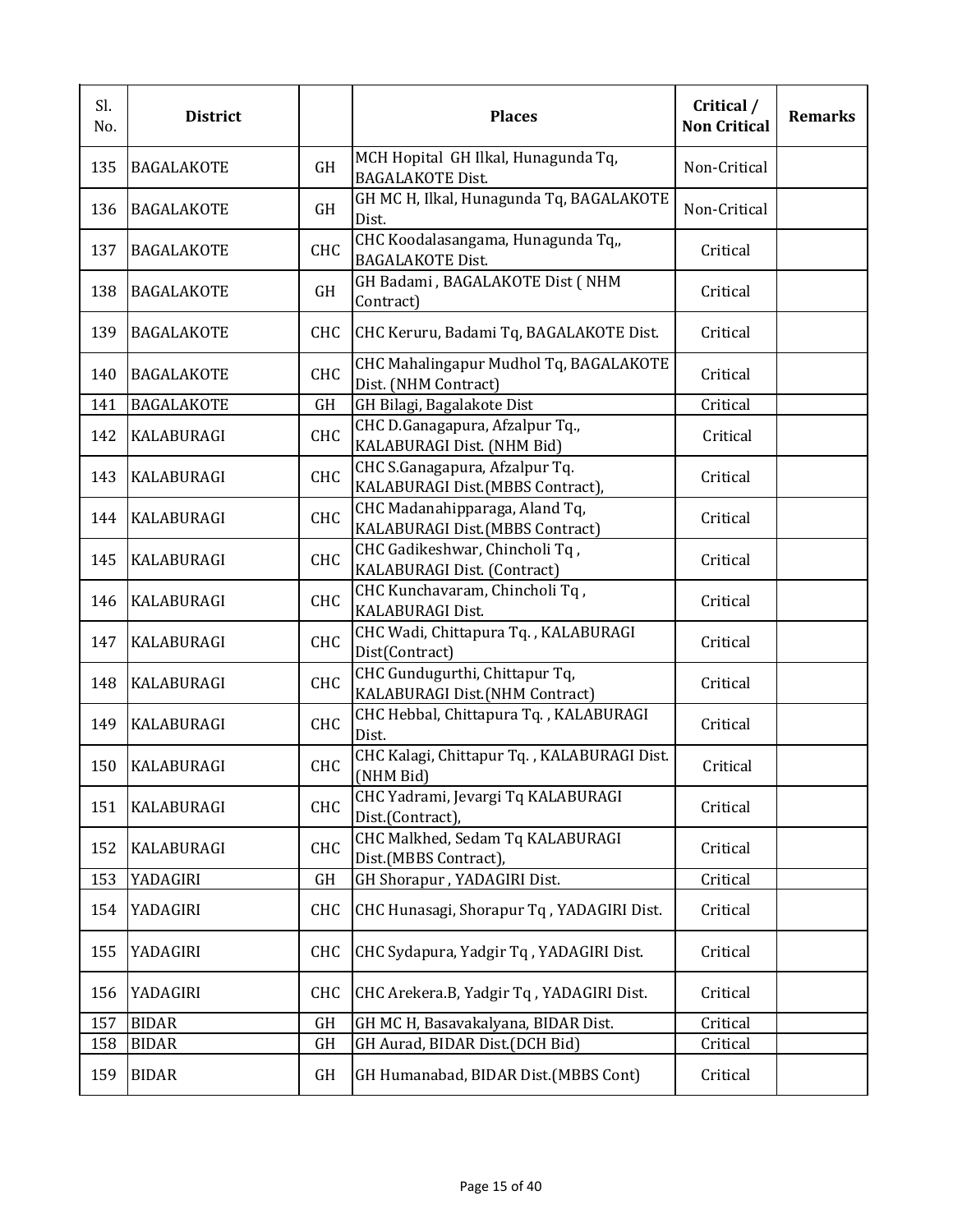| Sl.<br>No. | <b>District</b> |            | <b>Places</b>                                                   | Critical /<br><b>Non Critical</b> | <b>Remarks</b> |
|------------|-----------------|------------|-----------------------------------------------------------------|-----------------------------------|----------------|
| 160        | <b>BIDAR</b>    | CHC        | CHC Rajeshwar, Basavankalyana Tq BIDAR<br>Dist.(MBBS Contract), | Critical                          |                |
| 161        | <b>BIDAR</b>    | CHC        | CHC Hulsoor, Basavakalyana Tq., BIDAR<br>Dist.                  | Critical                          |                |
| 162        | <b>BIDAR</b>    | <b>CHC</b> | CHC Chitaguppa, Humnabad Tq BIDAR Dist.                         | Critical                          |                |
| 163        | <b>BIDAR</b>    | CHC        | CHC Kamalanagar, Aurad Tq, BIDAR<br>Dist.(Cont)                 | Critical                          |                |
| 164        | <b>RAICHUR</b>  | <b>CHC</b> | CHC J Mallapura, Raichur Tq, RAICHUR Dist.                      | Critical                          |                |
| 165        | <b>RAICHUR</b>  | <b>CHC</b> | CHC Jalahalli, Devadurga Tq, RAICHUR Dist.                      | Critical                          |                |
| 166        | <b>RAICHUR</b>  | GH         | GH Sindhanoor, RAICHUR Dist.                                    | Critical                          |                |
| 167        | <b>RAICHUR</b>  | CHC        | CHC Arakere, Devadurga Tq, RAICHUR Dist.                        | Critical                          |                |
| 168        | <b>RAICHUR</b>  | <b>CHC</b> | CHC Mudugal, Lingasaguru Tq, RAICHUR Dist.                      | Critical                          |                |
| 169        | <b>RAICHUR</b>  | <b>CHC</b> | CHC Anehosuru, Lingasuguru Tq, RAICHUR<br>Dist.                 | Critical                          |                |
| 170        | <b>RAICHUR</b>  | CHC        | CHC Kavithal, Manvi Tq., RAICHUR Dist.                          | Critical                          |                |
| 171        | <b>BELLARY</b>  | DH         | DH Bellary, BELLARY Dist.                                       | Critical                          |                |
| 172        | <b>BELLARY</b>  | DH         | DH Bellary, BELLARY Dist.                                       | Critical                          |                |
| 173        | <b>BELLARY</b>  | DH         | DH Bellary, BELLARY Dist.                                       | Non-Critical                      |                |
| 174        | <b>BELLARY</b>  | CHC        | CHC Telagi, Harapaanahalli Tq, BELLARY<br>Dist.                 | Critical                          |                |
| 175        | <b>BELLARY</b>  | <b>CHC</b> | CHC Arasikere, Harappanahalli Tq, BELLARY<br>Dist.              | Critical                          |                |
| 176        | <b>BELLARY</b>  | <b>CHC</b> | CHC Kurugodu, Bellary Tq, BELLARY Dist.                         | Critical                          |                |
| 177        | <b>BELLARY</b>  | GH         | GH Hagaribommanahalli, BELLARY Dist.                            | Critical                          |                |
| 178        | <b>BELLARY</b>  | CHC        | CHC Hampasagar, H.B.Halli Tq, BELLARY<br>Dist.                  | Critical                          |                |
| 179        | <b>BELLARY</b>  | CHC        | CHC Kampli, Hospete Tq, BELLARY Dist.                           | Critical                          |                |
| 180        | <b>BELLARY</b>  | CHC        | CHC Ujjani, Kudlgi Tq, BELLARY Dist.                            | Critical                          |                |
| 181        | <b>BELLARY</b>  | GH         | GH, Siruguppa, Bellary Dist                                     | Critical                          |                |
| 182        | <b>BELLARY</b>  | GH         | GH Chikkjogihalli, Kudlgi Tq BELLARY Dist.                      | Critical                          |                |
| 183        | <b>BELLARY</b>  | <b>CHC</b> | CHC Kottur, Kudlgi Tq, BELLARY Dist.                            | Critical                          |                |
| 184        | <b>BELLARY</b>  | GH         | GH Sandoor, BELLARY Dist.(Contract)                             | Critical                          |                |
| 185        | <b>BELLARY</b>  | CHC        | CHC Toranagal, Sandur Tq BELLARY Dist.<br>(Ayush Contract)      | Critical                          |                |
| 186        | <b>BELLARY</b>  | <b>CHC</b> | CHC Tekkalkote, Siraguppa Tq, BELLARY<br>Dist.                  | Critical                          |                |
| 187        | <b>KOPPAL</b>   | <b>CHC</b> | CHC Hiresindhagi, Koppal Tq, KOPPAL Dist.                       | Critical                          |                |
| 188        | <b>KOPPAL</b>   | CHC        | CHC Kanakagiri, Gangavathi Tq, KOPPAL<br>Dist.                  | Critical                          |                |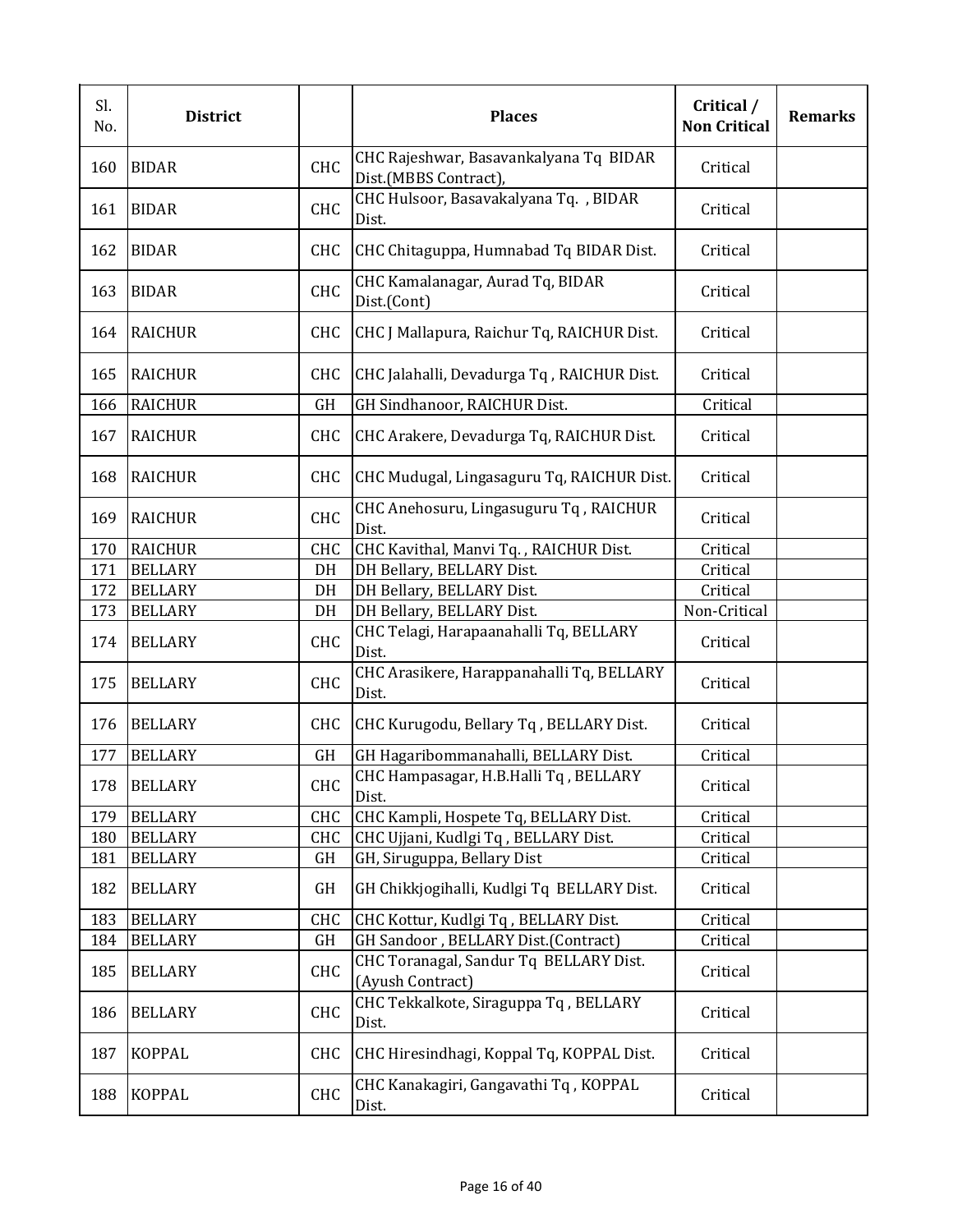| Sl.<br>No. | <b>District</b> |            | <b>Places</b>                                              | Critical /<br><b>Non Critical</b> | <b>Remarks</b> |
|------------|-----------------|------------|------------------------------------------------------------|-----------------------------------|----------------|
| 189        | <b>KOPPAL</b>   | CHC        | CHC Tavaragera, Kustagi Tq, KOPPAL Dist.                   | Critical                          |                |
| 190        | <b>KOPPAL</b>   | GH         | GH, Karatagi, KOPPAL Dist.                                 | Critical                          |                |
| 191        | <b>KOPPAL</b>   | <b>CHC</b> | CHC H. Vankalakunte, Yalburga Tq, KOPPAL<br>Dist.          | Critical                          |                |
| 192        | <b>KOPPAL</b>   | <b>CHC</b> | CHC Kukanoor, Yelburga Tq, KOPPAL Dist.                    | Critical                          |                |
| 193        | <b>KOPPAL</b>   | CHC        | CHC Mangalore, Yelburga Tq, KOPPAL Dist.                   | Critical                          |                |
|            |                 |            | NOTE: VACANCIES SHOWN HERE MAY CHANGE SUBJECT TO CONDITION |                                   |                |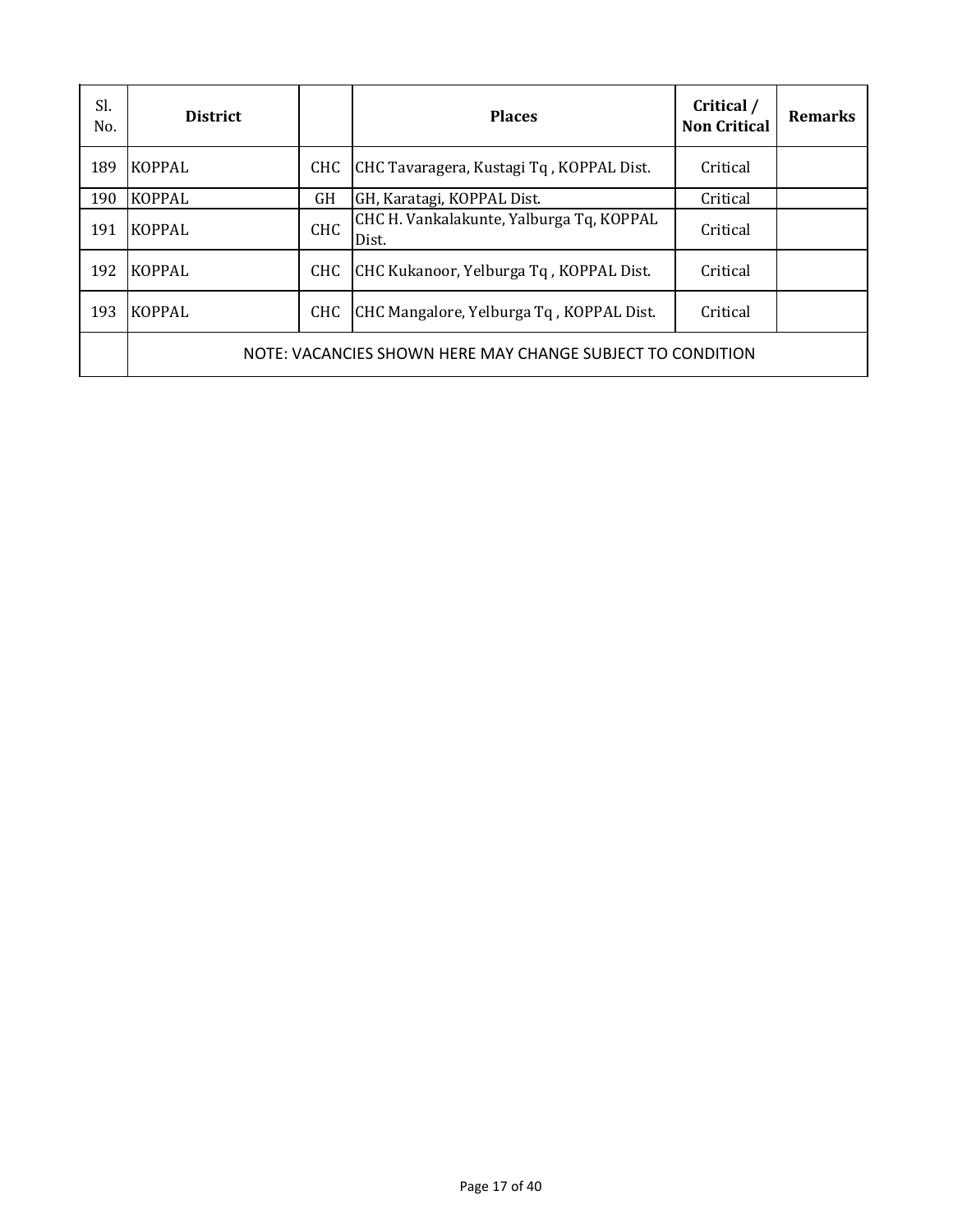|                       | VACANCY LIST OF ANAESTHESIA AS ON 23.02.2019 |            |                                                                        |                                   |                |  |
|-----------------------|----------------------------------------------|------------|------------------------------------------------------------------------|-----------------------------------|----------------|--|
| Sl.<br>N <sub>o</sub> | <b>District</b>                              |            | <b>Places</b>                                                          | Critical /<br><b>Non Critical</b> | <b>Remarks</b> |  |
| $\mathbf{1}$          | <b>BANGALURU Rural</b>                       | <b>CHC</b> | CHC Vijyapura BANGALURU Rural Dist                                     | Critical                          |                |  |
| $\overline{2}$        | <b>BANGALURU Rural</b>                       | <b>GH</b>  | GH Hosakote BANGALURU Rural Dist.                                      | Critical                          |                |  |
| 3                     | <b>BANGALURU Rural</b>                       | <b>GH</b>  | MCH Hospital GH Doddaballapur,<br><b>BANGALURU Rural Dist.</b>         | Critical                          |                |  |
| 4                     | RAMANAGARA                                   | GH         | GH Kanakapura, RAMANAGARA Dist. (<br>bid)                              | Critical                          |                |  |
| 5                     | RAMANAGARA                                   | <b>CHC</b> | CHC Sathanoor, Kanakapura Tq,<br>RAMANAGARA Dist.                      | Critical                          |                |  |
| 6                     | RAMANAGARA                                   | <b>CHC</b> | CHC Solur, Magadi Tq, RAMANAGARA<br>Dist.(Oncall bid)                  | Critical                          |                |  |
| 7                     | <b>KOLAR</b>                                 | <b>CHC</b> | CHC Gownipalli, Srinivaspura Tq, KOLAR<br>Dist (MBBS Contract)         | Critical                          |                |  |
| 8                     | <b>KOLAR</b>                                 | <b>CHC</b> | CHC Bethamangala, Bangarpet Tq, KOLAR<br>Dist (MBBS Contract)          | Critical                          |                |  |
| 9                     | <b>KOLARA</b>                                | <b>GH</b>  | GH, K G F, KOLARA Dist.                                                | Critical                          |                |  |
| 10                    | CHIKKABALLAPURA                              | <b>GH</b>  | MCH Hospital GH Gowribidanur<br>CHIKKABALLAPURA Dist.                  | Critical                          |                |  |
| 11                    | CHIKKABALLAPURA                              | GH         | MCH Hospital GH Chintamani<br>CHIKKABALLAPURA Dist.                    | Critical                          |                |  |
| 12                    | CHIKKABALLAPURA                              | <b>CHC</b> | CHC Batlahalli, Chintamani<br>Tq,CHIKKABALLAPURADist                   | Critical                          |                |  |
| 13                    | TUMAKURU                                     | <b>CHC</b> | CHC Y.N Hosakote, Pavagada Tq,<br><b>TUMAKURU Dist.</b>                | Critical                          |                |  |
| 14                    | TUMAKURU                                     | <b>CHC</b> | CHC Tirumani, Pavagada Tq, TUMAKURU<br>Dist.                           | Critical                          |                |  |
| 15                    | <b>TUMAKURU</b>                              | GH         | GH Chikkanayakanahalli, TUMAKURU<br>Dist.                              | Critical                          |                |  |
| 16                    | TUMAKURU                                     | <b>GH</b>  | GH Pavagada, TUMAKURU Dist.                                            | Critical                          |                |  |
| 17                    | CHITRADURGA                                  | <b>CHC</b> | CHC Sirigere, Chirtadurga Tq,<br>CHITRADURGA Dist.(MBBS Contract),     | Critical                          |                |  |
| 18                    | <b>CHITRADURGA</b>                           | CHC        | CHC Bharamasagara, Chirtadurga Tq<br>CHITRADURGA Dist.(MBBS Contract), | Critical                          |                |  |
| 19                    | <b>CHITRADURGA</b>                           | CHC        | CHC Nayakanahatti, Chalkere Tq,<br>CHITRADURGA Dist.(NHM Contract)     | Critical                          |                |  |
| 20                    | CHITRADURGA                                  | <b>CHC</b> | CHC Parashurampura, Chalkere Tq,<br><b>CHITRADURGA Dist.</b>           | Critical                          |                |  |
| 21                    | CHITRADURGA                                  | <b>CHC</b> | CHC Dharampura, Hiriyuru Tq,<br>CHITRADURGA Dist.(MBBS Contract)       | Critical                          |                |  |
| 22                    | <b>CHITRADURGA</b>                           | <b>GH</b>  | GH Holalkere, CHITRADURGA Dist.                                        | Critical                          |                |  |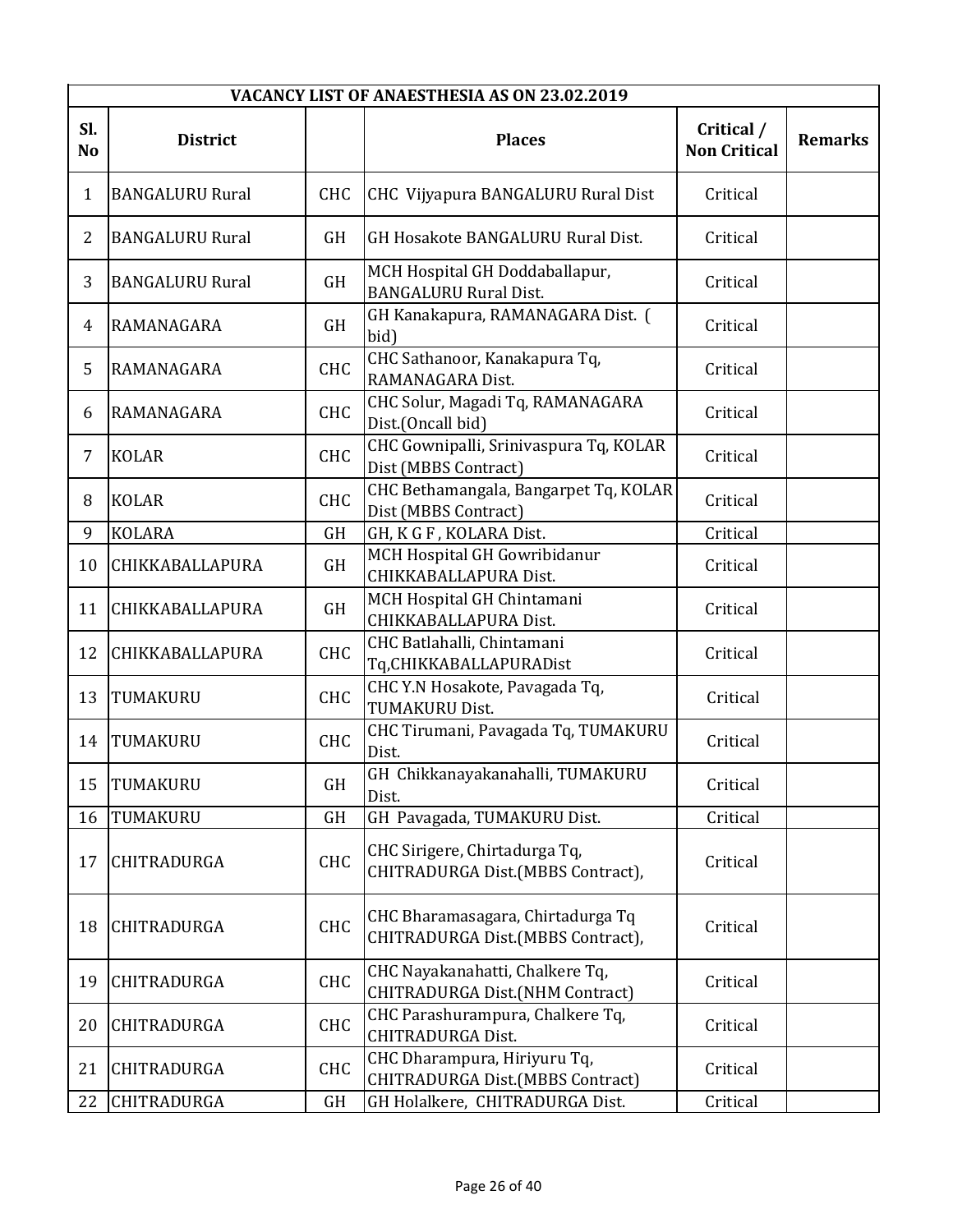| Sl.<br>N <sub>o</sub> | <b>District</b>    |            | <b>Places</b>                                                    | Critical /<br><b>Non Critical</b> | <b>Remarks</b> |
|-----------------------|--------------------|------------|------------------------------------------------------------------|-----------------------------------|----------------|
| 23                    | CHITRADURGA        | CHC        | CHC B.Durga, Holalkere Tq,<br><b>CHITRADURGA Dist.</b>           | Critical                          |                |
| 24                    | <b>CHITRADURGA</b> | <b>CHC</b> | CHC K.Kenchapura, Hosadurga Tq,<br><b>CHITRADURGA Dist.</b>      | Critical                          |                |
| 25                    | <b>CHITRADURGA</b> | <b>CHC</b> | CHC Sriramapura, Hosadurga Tq,<br><b>CHITRADURGA Dist.</b>       | Critical                          |                |
| 26                    | CHITRADURGA        | <b>CHC</b> | CHC Belaguru, Hosadurga Tq,<br>CHITRADURGA Dist. (MBBS Contract) | Critical                          |                |
| 27                    | <b>CHITRADURGA</b> | <b>GH</b>  | GH Molakalmuru, CHITRADURGA Dist.<br>(MBBS Contract)             | Critical                          |                |
| 28                    | <b>CHITRADURGA</b> | <b>CHC</b> | CHC Rampura, Molakalmuru Tq,<br><b>CHITRADURGA Dist.</b>         | Critical                          |                |
| 29                    | <b>DAVANAGERE</b>  | <b>CHC</b> | CHC Santhebennuru, Channagiri Tq,<br>DAVANAGERE Dist.            | Critical                          |                |
| 30                    | <b>DAVANAGERE</b>  | <b>CHC</b> | CHC Kerebilachi, Channagiri Tq,<br>DAVANAGERE Dist.              | Critical                          |                |
| 31                    | <b>DAVANAGERE</b>  | <b>CHC</b> | CHC Nyamathi, Honnali Tq,<br><b>DAVANAGERE Dist.</b>             | Critical                          |                |
| 32                    | SHIVAMOGGA         | <b>GH</b>  | MCH Hopital GH Sagara, SHIVAMOGGA<br>Dist.                       | Non-Critical                      |                |
| 33                    | SHIVAMOGGA         | <b>CHC</b> | CHC Anandapuram, Sagara Tq<br>SHIVAMOGGA Dist.                   | Critical                          |                |
| 34                    | SHIVAMOGGA         | <b>CHC</b> | CHC Kannangi, Thirthahalli Tq,<br>SHIVAMOGGA Dist.               | Critical                          |                |
| 35                    | <b>SHIVAMOGGA</b>  | <b>CHC</b> | CHC Shiralakoppa, Shikaripura Tq,<br>SHIVAMOGGA Dist.            | Critical                          |                |
| 36                    | SHIVAMOGGA         | <b>GH</b>  | GH Soraba, SHIVAMOGGA Dist.                                      | Critical                          |                |
| 37                    | SHIVAMOGGA         | CHC        | CHC Anavatti, Soraba Tq, SHIVAMOGGA<br>Dist.                     | Critical                          |                |
| 38                    | SHIVAMOGGA         | <b>CHC</b> | CHC AYANUR Shivamogga Tq<br>SHIVAMOGGA Tq                        | Critical                          |                |
| 39                    | SHIVAMOGGA         | <b>CHC</b> | CHC Holaluru SHIVAMOGGA Tq                                       | Critical                          |                |
| 40                    | <b>MYSORE</b>      | <b>CHC</b> | CHC Tagaduru, Nanjangudu Tq, MYSORE<br>Dist.                     | Critical                          |                |
| 41                    | <b>MYSORE</b>      | <b>GH</b>  | GH, Talakadu Mysore Dist                                         | Critical                          |                |
| 42                    | <b>MYSORE</b>      | <b>GH</b>  | GH, Hunasuru, Mysore Dist                                        | Critical                          |                |
| 43                    | <b>MYSORE</b>      | <b>GH</b>  | MCH Hopital GH Nanjanagudu, MYSORE<br>Dist                       | Critical                          |                |
| 44                    | <b>MYSORE</b>      | GH         | MCH Hopital GH K.R Nagar, MYSORE<br>Dist                         | Critical                          |                |
| 45                    | <b>MANDYA</b>      | <b>CHC</b> | CHC Shivalli, Mandya tq, MANDYA Dist.                            | Critical                          |                |
| 46                    | <b>MANDYA</b>      | CHC        | CHC Keelara, Mandya Tq, MANDYA Dist<br>(Ayush Contract)          | Critical                          |                |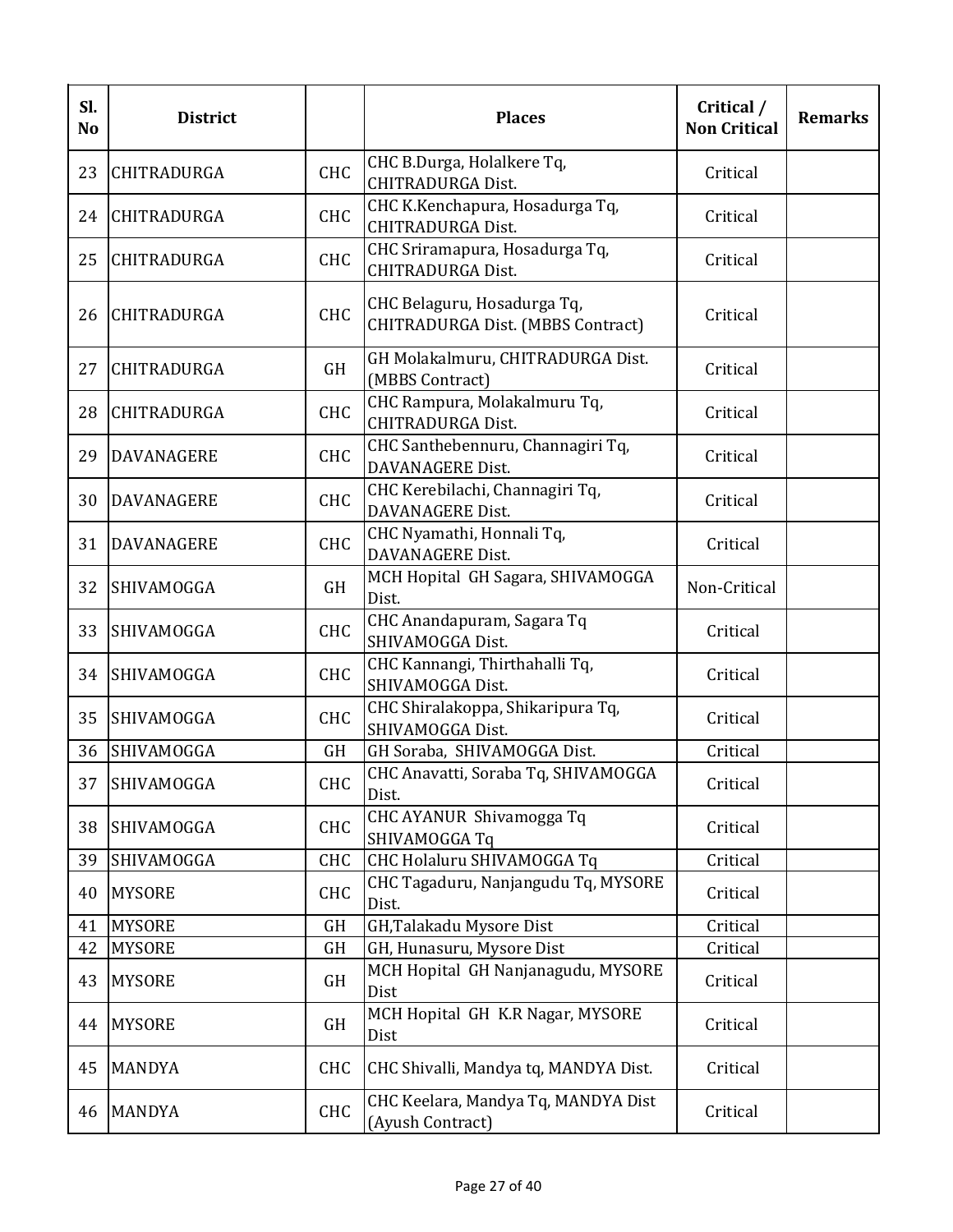| Sl.<br><b>No</b> | <b>District</b> |            | <b>Places</b>                                              | Critical /<br><b>Non Critical</b> | <b>Remarks</b> |
|------------------|-----------------|------------|------------------------------------------------------------|-----------------------------------|----------------|
| 47               | <b>MANDYA</b>   | <b>CHC</b> | CHC Kirugavalu, Malavalli Tq, MANDYA<br>Dist.              | Critical                          |                |
| 48               | <b>MANDYA</b>   | <b>CHC</b> | CHC Kikkeri, K.R.Pete Tq, MANDYA Dist.                     | Critical                          |                |
| 49               | <b>MANDYA</b>   | <b>CHC</b> | CHC Bukanakere, K.R.Pete Tq,, MANDYA<br>Dist.              | Critical                          |                |
| 50               | <b>MANDYA</b>   | GH         | GH Nagamangala MANDYA Dist.                                | Critical                          |                |
| 51               | <b>MANDYA</b>   | <b>CHC</b> | CHC Bindiganavile, Nagamangala Tq,,<br><b>MANDYA Dist.</b> | Critical                          |                |
| 52               | CHAMARAJANAGARA | <b>CHC</b> | CHC Kabballi, Gundlupete Tq,,<br>CHAMARAJANAGARA Dist.     | Critical                          |                |
| 53               | CHAMARAJANAGARA | <b>CHC</b> | CHC Beguru, Gundlupete Tq,<br>CHAMARAJANAGARA Dist.        | Critical                          |                |
| 54               | CHAMARAJANAGARA | GH         | <b>MCH Hopital GH Gundlupet</b><br>CHAMARAJANAGARA Dist.   | Critical                          |                |
| 55               | CHAMARAJANAGARA | <b>CHC</b> | MCH Hopital CHC, Santemarahalli,<br>Chamarajanagara Dist   | Critical                          |                |
| 56               | CHAMARAJANAGARA | <b>CHC</b> | MCH Hopital CHC Santemarahalli,<br>Chamarajanagara Dist    | Non-Critical                      |                |
| 57               | <b>KODAGU</b>   | <b>CHC</b> | CHC Napoklu, Madikeri Tq, KODAGU Dist.                     | Critical                          |                |
| 58               | <b>KODAGU</b>   | <b>GH</b>  | GH, Somvarapete, Kodagu Dist                               | Critical                          |                |
| 59               | <b>KODAGU</b>   | <b>GH</b>  | GH, Virajpet Kodagu Dist                                   | Critical                          |                |
| 60               | <b>KODAGU</b>   | <b>CHC</b> | CHC Siddapura, Virajpet Tq. KODAGU<br>Dist.(MBBS Contract) | Critical                          |                |
| 61               | <b>KODAGU</b>   | <b>CHC</b> | CHC Polybetta, Virajpet Tq. KODAGU Dist.                   | Critical                          |                |
| 62               | <b>KODAGU</b>   | <b>CHC</b> | CHC Kutta, Virajpete Tq, KODAGU Dist.                      | Critical                          |                |
| 63               | <b>KODAGU</b>   | <b>CHC</b> | CHC Kushalnagara, Somavarapete Tq,<br>KODAGU Dist.         | Critical                          |                |
| 64               | <b>KODAGU</b>   | CHC        | CHC Shanivarasante, Somavarapete Tq,<br>KODAGU Dist.       | Critical                          |                |
| 65               | <b>HASSAN</b>   | <b>CHC</b> | CHC Dudda, Hassan Tq, HASSAN Dist.                         | Critical                          |                |
| 66               | <b>HASSAN</b>   | <b>GH</b>  | GH Arasikere HASSAN Dist. (NHM Biding)                     | Critical                          |                |
| 67               | <b>HASSAN</b>   | <b>GH</b>  | GH Arakalagudu, Hassan Dist (NHM)                          | Critical                          |                |
| 68               | <b>HASSAN</b>   | GH         | GH, Sakaleshura, Hassan Dist (NHM<br>contract)             | Critical                          |                |
| 69               | <b>HASSAN</b>   | CHC        | CHC Konanur, Arakalagudu Tq, HASSAN<br>Dist.               | Critical                          |                |
| 70               | <b>HASSAN</b>   | <b>CHC</b> | CHC Gandasi, Arasikere Tq, HASSAN Dist.                    | Critical                          |                |
| 71               | <b>HASSAN</b>   | GH         | GH Beluru, HASSAN Dist.                                    | Critical                          |                |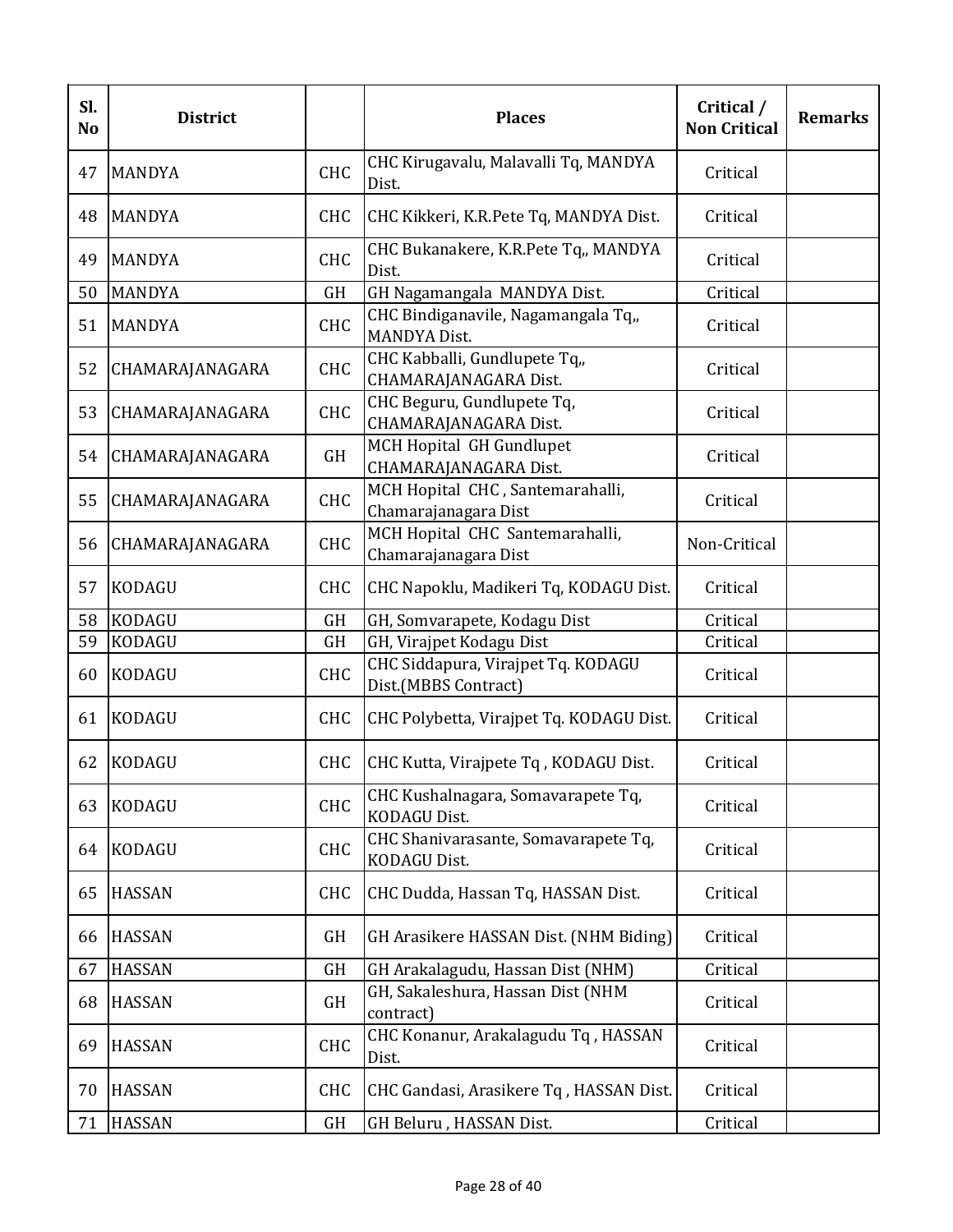| Sl.<br>N <sub>o</sub> | <b>District</b>  |            | <b>Places</b>                                              | Critical /<br><b>Non Critical</b> | <b>Remarks</b> |
|-----------------------|------------------|------------|------------------------------------------------------------|-----------------------------------|----------------|
| 72                    | <b>HASSAN</b>    | <b>CHC</b> | CHC Halebidu, Beluru Tq, HASSAN Dist.                      | Critical                          |                |
| 73                    | <b>HASSAN</b>    | <b>CHC</b> | CHC Arehalli, Beluru Tq, HASSAN Dist.                      | Critical                          |                |
| 74                    | <b>HASSAN</b>    | <b>GH</b>  | GH Holenarashipura, HASSAN Dist                            | Non-critical                      |                |
| 75                    | <b>HASSAN</b>    | <b>CHC</b> | CHC Mosalehosahalli, Hassan Tq, HASSAN<br>Dist.(NHM Cont)  | Critical                          |                |
| 76                    | <b>HASSAN</b>    | <b>CHC</b> | CHC Doddakunche, H.N.Pura Tq, HASSAN<br>Dist.              | Critical                          |                |
| 77                    | <b>HASSAN</b>    | <b>CHC</b> | CHC Halli Mysore, H.N.Pura, HASSAN<br>Dist.                | Critical                          |                |
| 78                    | <b>HASSAN</b>    | <b>CHC</b> | CHC Udayapura, C.R.Patna Tq HASSAN<br>Dist.,               | Critical                          |                |
| 79                    | <b>HASSAN</b>    | <b>CHC</b> | CHC Nuggehalli, C.R.Patna Tq, HASSAN<br>Dist.              | Critical                          |                |
| 80                    | <b>HASSAN</b>    | <b>CHC</b> | CHC Shravanabelagola, C.R.Patna Tq,<br><b>HASSAN Dist.</b> | Critical                          |                |
| 81                    | <b>HASSAN</b>    | <b>CHC</b> | CHC Hirisave, C.R.Patna Tq, HASSAN<br>Dist.(NHM Bid)       | Critical                          |                |
| 82                    | <b>HASSAN</b>    | <b>CHC</b> | CHC J, C. Pura Arashikere Tq, HASSAN<br>Dist.              | Critical                          |                |
| 83                    | CHIKKAMAGALURU   | <b>GH</b>  | GH Sringeri CHIKKAMAGALURU Dist                            | Critical                          |                |
| 84                    | CHIKKAMAGALURU   | <b>GH</b>  | GH Biruru, CHIKKAMAGALURU Dist                             | Critical                          |                |
| 85                    | CHIKKAMAGALURU   | <b>GH</b>  | GH, Koppa, Chikkamagaluru Dist                             | Critical                          |                |
| 86                    | CHIKKAMAGALURU   | <b>CHC</b> | CHC Panchanahalli Kaduru Tq,<br>CHIKKAMAGALURU Dist.       | Critical                          |                |
| 87                    | CHIKKAMAGALURU   | <b>CHC</b> | CHC Kalasa, Mudigere Tq,<br>CHIKKAMAGALURU Dist.           | Critical                          |                |
| 88                    | CHIKKAMAGALURU   | CHC        | CHC Ajjampura, Tarikere Tq,<br>CHIKKAMAGALURU Dist.        | Critical                          |                |
| 89                    | <b>UDUPI</b>     | <b>CHC</b> | CHC Hebri, Karkala Tq, UDUPI Dist.                         | Critical                          |                |
| 90                    | DAKSHINA KANNADA | DH         | DH, Wenlock Hospital, D.kannada Dist                       | Non-Critical                      |                |
| 91                    | DAKSHINA KANNADA | <b>GH</b>  | GH Bantwala DAKSHINA KANNADA<br>Dist.(On call),            | Critical                          |                |
| 92                    | DAKSHINA KANNADA | <b>CHC</b> | CHC Vitla, Bantwala Tq, DAKSHINA<br><b>KANNADA Dist.</b>   | Critical                          |                |
| 93                    | DAKSHINA KANNADA | CHC        | CHC Vamanapadavu, Bantwala Tq,<br>DAKSHINA KANNADA Dist.   | Critical                          |                |
| 94                    | DAKSHINA KANNADA | CHC        | CHC Uppinangadi, D.Kannada Dist                            | Critical                          |                |
| 95                    | DAKSHINA KANNADA | CHC        | CHC Kadaba, D.Kannada Dist                                 | Critical                          |                |
| 96                    | DAKSHINA KANNADA | CHC        | CHC Mulkhi, D.Kannada Dist                                 | Critical                          |                |
| 97                    | <b>BELAGAUM</b>  | <b>CHC</b> | CHC Hirebagewadi, Belgaum Tq,<br><b>BELAGAUM Dist.</b>     | Critical                          |                |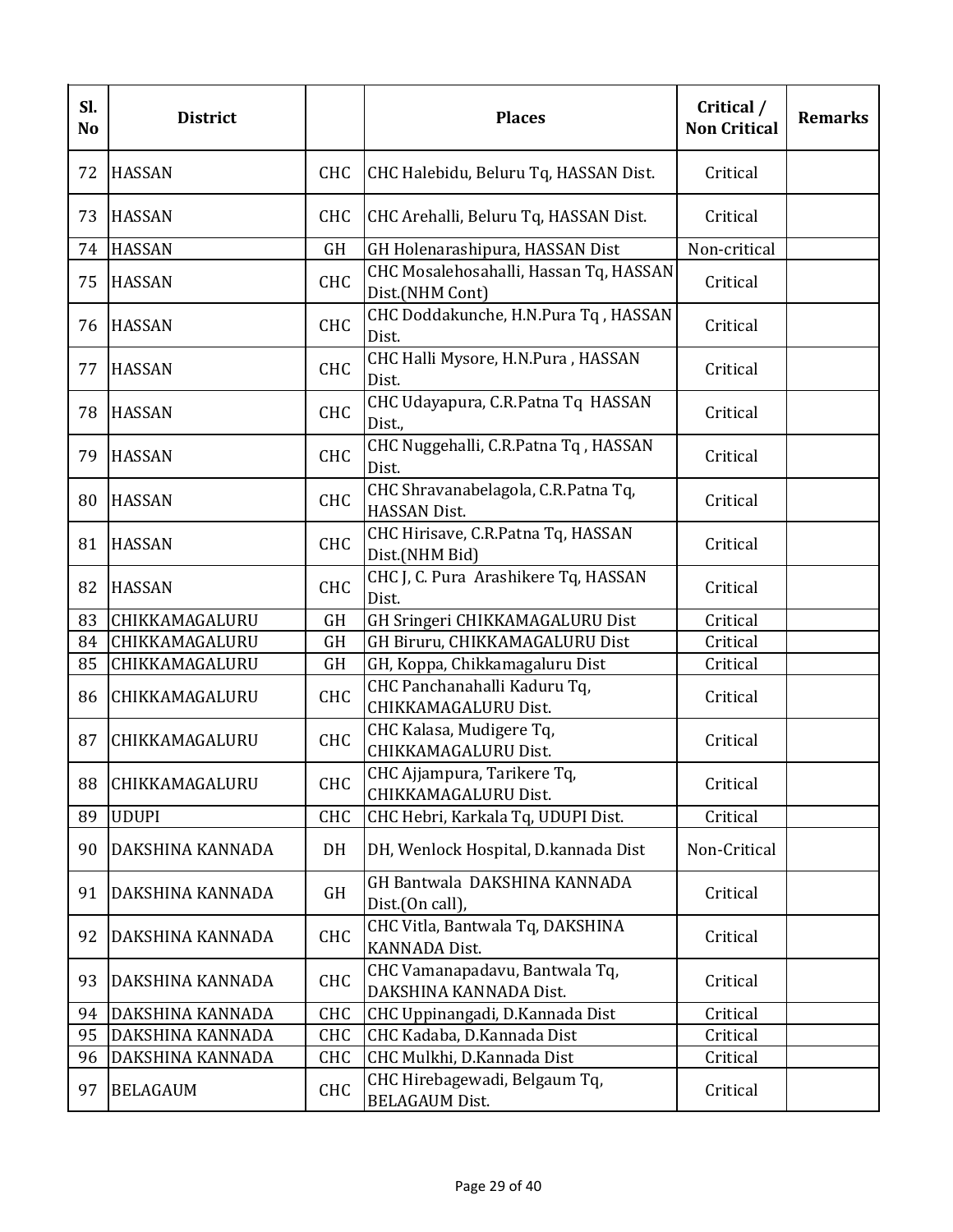| Sl.<br>N <sub>o</sub> | <b>District</b>     |            | <b>Places</b>                                                 | Critical /<br><b>Non Critical</b> | <b>Remarks</b> |
|-----------------------|---------------------|------------|---------------------------------------------------------------|-----------------------------------|----------------|
| 98                    | <b>BELAGAUM</b>     | CHC        | CHC Examba, Chikkodi Tq, BELAGAUM<br>Dist.                    | Critical                          |                |
| 99                    | <b>BELAGAUM</b>     | <b>CHC</b> | CHC Kabbura, Chikkodi Tq, BELAGAUM<br>Dist.                   | Critical                          |                |
|                       | 100 BELAGAUM        | <b>GH</b>  | GH MC H, Gokak, BELAGAUM Dist.                                | Critical                          |                |
|                       | 101   BELAGAUM      | <b>GH</b>  | GH Gokak, BELAGAUM Dist. (NHM Bid)                            | Critical                          |                |
|                       | 102 BELAGAUM        | <b>GH</b>  | GH Ramadurga BELAGAUM Dist. (NHM<br>Bid)                      | Critical                          |                |
|                       | 103 BELAGAUM        | <b>CHC</b> | CHC Mudalagi, Gogak Tq, BELAGAUM<br>Dist.                     | Critical                          |                |
|                       | 104 BELAGAUM        | <b>GH</b>  | GH Hukkeri, BELAGAUM Dist. (NHM<br>Contract)                  | Critical                          |                |
|                       | 105 BELAGAUM        | <b>CHC</b> | CHC Nandagada, Khanapura Tq,<br><b>BELAGAUM Dist.</b>         | Critical                          |                |
|                       | 106 BELAGAUM        | <b>CHC</b> | CHC Belawadi, Bailhongala Tq,<br><b>BELAGAUM Dist.</b>        | Critical                          |                |
| 107                   | <b>BELAGAUM</b>     | <b>CHC</b> | CHC kitturu, Bailhongala Tq, BELAGAUM<br>Dist.                | Critical                          |                |
|                       | 108 BELAGAUM        | <b>CHC</b> | CHC Hosakoti, Ramdurga Tq,<br><b>BELAGAUM Dist.</b>           | Critical                          |                |
|                       | 109 BELAGAUM        | <b>CHC</b> | CHC Yaragatti, Savadathi Tq, BELAGAUM<br>Dist. (NHM Bid)      | Critical                          |                |
|                       | 110 BELAGAUM        | <b>GH</b>  | GH Athani, BELAGAUM Dist.                                     | Critical                          |                |
|                       | 111 BELAGAUM        | <b>GH</b>  | GH Savadatti, BELAGAUM Dist.                                  | Non-Critical                      |                |
|                       | 112 UTTARA KANNADA  | <b>GH</b>  | GH Dandeli, , UTTARA KANNADA Dist<br>(NHM Contract)           | Critical                          |                |
|                       | 113 UTTARA KANNADA  | <b>GH</b>  | GH Haliyal, UTTARA KANNADA Dist.                              | Critical                          |                |
|                       | 114 UTTARA KANNADA  | GH         | GH Mundgod, UTTARA KANNADA Dist<br>(NHM Contract)             | Critical                          |                |
|                       | 115 JUTTARA KANNADA | <b>CHC</b> | CHC Pala, Mundgod Tq, UTTARA<br>KANNADA Dist. (MBBS Contract) | Critical                          |                |
|                       | 116 UTTARA KANNADA  | <b>GH</b>  | GH Honnavara, , UTTARA KANNADA<br>Dist.(NHM Contract)         | Critical                          |                |
|                       | 117 JUTTARA KANNADA | <b>GH</b>  | GH Supa (Joida), UTTARA KANNADA<br>Dist.                      | Critical                          |                |
|                       | 118 UTTARA KANNADA  | CHC        | GH Yellapura, , UTTARA KANNADA Dist                           | Critical                          |                |
|                       | 119 DHARAWADA       | <b>GH</b>  | GH Kalaghatagi, DHARAWADA Dist.                               | Critical                          |                |
|                       | 120 GADAGA          | <b>CHC</b> | CHC Laksmeshwara, Shirahatti TQ,<br><b>GADAGA Dist.</b>       | Critical                          |                |
| 121                   | <b>GADAGA</b>       | GH         | GH Rona, GADAGA Dist.                                         | Critical                          |                |
|                       | 122 GADAGA          | <b>CHC</b> | CHC Gajendragada, Rona tq GADAGA<br>Dist.                     | Critical                          |                |
|                       | 123 HAVERI          | DH         | DH Haveri, HAVERI Dist.                                       | Non-Critical                      |                |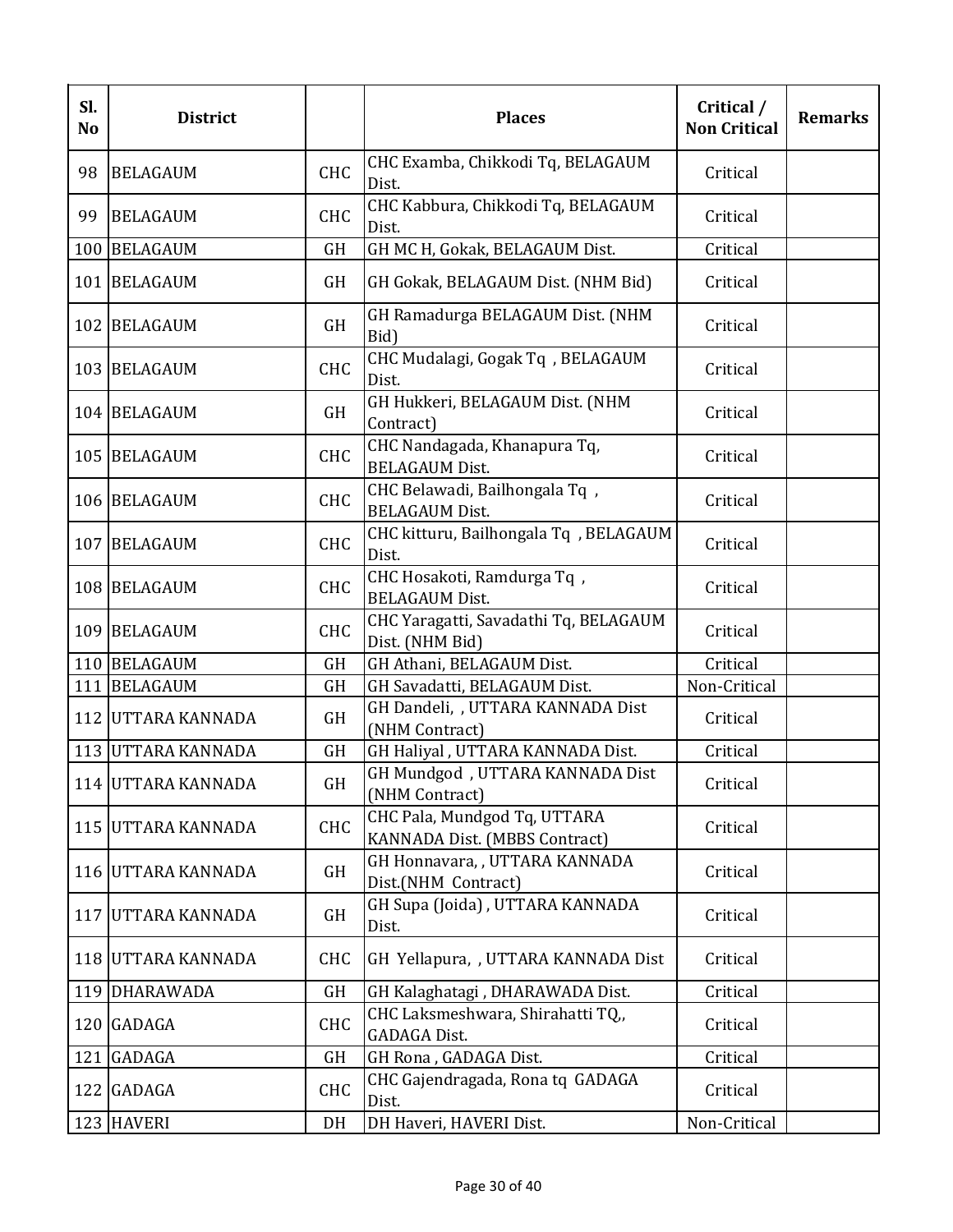| Sl.<br>N <sub>o</sub> | <b>District</b> |            | <b>Places</b>                                                                   | Critical /<br><b>Non Critical</b> | <b>Remarks</b> |
|-----------------------|-----------------|------------|---------------------------------------------------------------------------------|-----------------------------------|----------------|
|                       | 124 HAVERI      | DH         | DH Haveri, HAVERI Dist.                                                         | Non-Critical                      |                |
|                       | 125 HAVERI      | DH         | DH Haveri, HAVERI Dist.                                                         | Non-Critical                      |                |
|                       | 126 HAVERI      | DH         | DH MCH, Haveri, HAVERI Dist.                                                    | Non-Critical                      |                |
|                       | 127 HAVERI      | <b>GH</b>  | GH Savanuru, HAVERI Dist.                                                       | Critical                          |                |
|                       | 128 HAVERI      | CHC        | CHC Guttala, Haveri Tq, HAVERI Dist.                                            | Critical                          |                |
|                       | 129 HAVERI      | <b>CHC</b> | CHC Rattihalli, Hirekerur Tq, HAVERI<br>Dist.                                   | Critical                          |                |
|                       | 130 HAVERI      | CHC        | CHC Masura, Hirekerur Tq, HAVERI Dist.<br>(MBBS Contract)                       | Critical                          |                |
|                       | 131 HAVERI      | <b>CHC</b> | CHC Akki Alur, Hangal Tq HAVERI Dist<br>(NHM Cont).                             | Critical                          |                |
|                       | 132 VIJAYAPURA  | CHC        | CHC Nalatwada, Muddebihal Tq,<br>VIJAYAPURA Dist.                               | Critical                          |                |
|                       | 133 VIJAYAPURA  | <b>CHC</b> | CHC Almelu, Sindagi Tq, VIJAYAPURA<br>Dist                                      | Critical                          |                |
|                       | 134 VIJAYAPURA  | <b>CHC</b> | CHC Kalkere, Sindagi Tq, VIJAYAPURA<br>Dist.                                    | Critical                          |                |
|                       | 135 VIJAYAPURA  | <b>GH</b>  | GH Muddebihal, VIJAYAPURA Dist.                                                 | Critical                          |                |
|                       | 136 VIJAYAPURA  | <b>CHC</b> | CHC Moratagi, Sindagi Tq , VIJAYAPURA<br>Dist.                                  | Critical                          |                |
|                       | 137 VIJAYAPURA  | <b>GH</b>  | GH Sindhagi, VIJAYAPURA Dist.                                                   | Critical                          |                |
|                       | 138 VIJAYAPURA  | <b>CHC</b> | CHC Chadachana, Indi tq, VIJAYAPURA<br>Dist.                                    | Critical                          |                |
|                       | 139 VIJAYAPURA  | <b>CHC</b> | CHC Nidagundi, B.Bagewadi VIJAYAPURA<br>Dist.                                   | Critical                          |                |
|                       | 140 BAGALAKOTE  | <b>CHC</b> | CHC Kerur, Badami Tq, BAGALAKOTE<br>Dist.                                       | Critical                          |                |
|                       | 141 BAGALAKOTE  | <b>CHC</b> | CHC Guledagudda, Badami Tq,<br><b>BAGALAKOTE Dist.</b>                          | Critical                          |                |
|                       | 142 BAGALAKOTE  | <b>CHC</b> | CHC Girisagar, Bilagi Tq, BAGALAKOTE<br>Dist.                                   | Critical                          |                |
|                       | 143 BAGALAKOTE  | <b>CHC</b> | CHC Rabakavibanahatti, Jamakhandi Tq,<br><b>BAGALAKOTE Dist. (NHM Contract)</b> | Critical                          |                |
|                       | 144 BAGALAKOTE  | <b>GH</b>  | GH W & C H, Ilkal, Hunagunda Tq,<br><b>BAGALAKOTE Dist.</b>                     | Critical                          |                |
|                       | 145 BAGALAKOTE  | <b>GH</b>  | MCH Hopital GH Ilkal, Hunagunda Tq,<br><b>BAGALAKOTE Dist.</b>                  | Non-Critical                      |                |
|                       | 146 BAGALAKOTE  | <b>CHC</b> | CHC Koodalasangama, Hunagunda Tq,,<br><b>BAGALAKOTE Dist.</b>                   | Critical                          |                |
|                       | 147 BAGALAKOTE  | <b>CHC</b> | CHC Mahalingapur, Mudhol Tq,,<br><b>BAGALAKOTE Dist. (NHM Contract)</b>         | Critical                          |                |
|                       | 148 KALABURAGI  | <b>GH</b>  | GH Afzalpur, KALABURAGI<br>Dist.(Contract)                                      | Critical                          |                |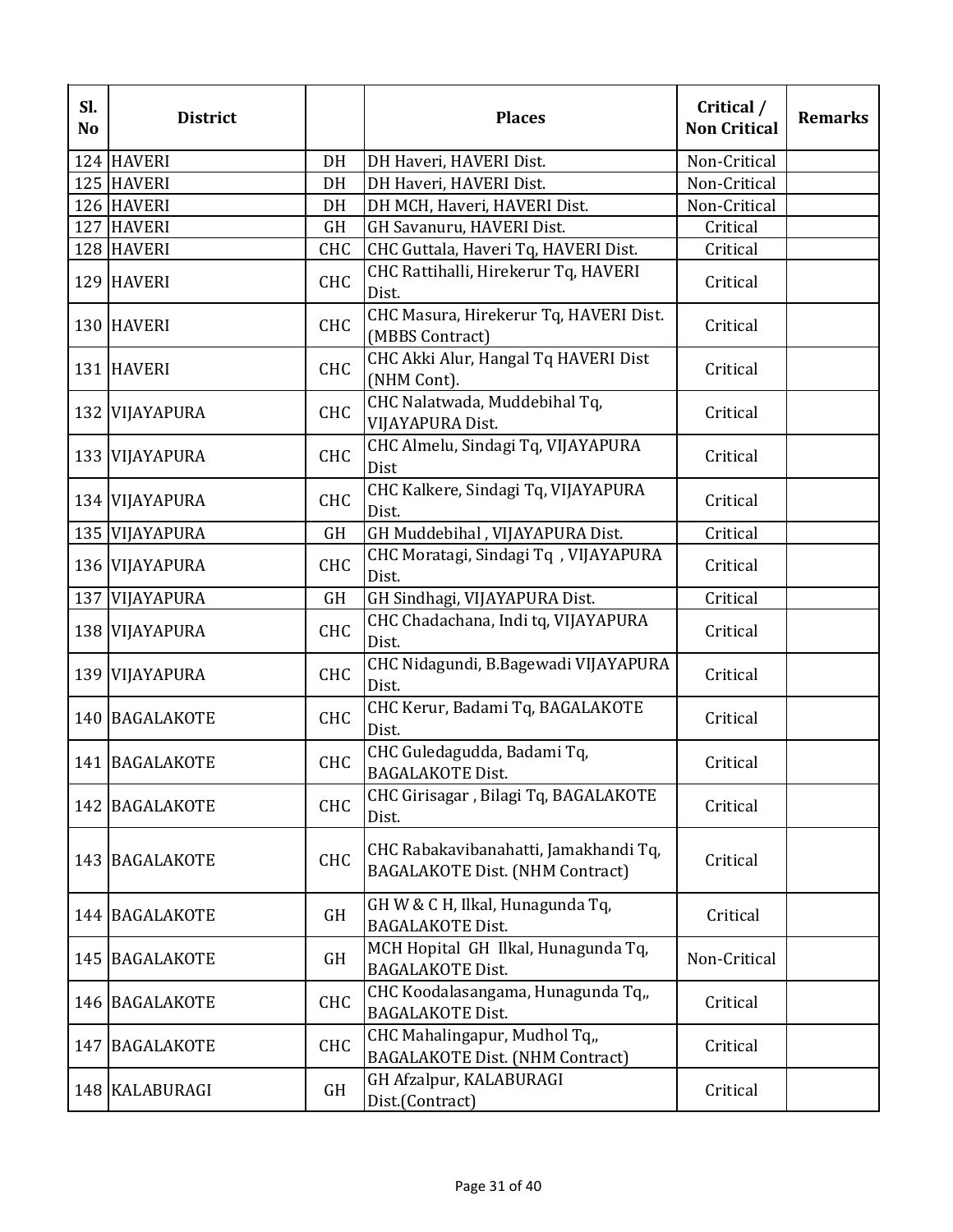| Sl.<br>N <sub>o</sub> | <b>District</b>  |            | <b>Places</b>                                                  | Critical /<br><b>Non Critical</b> | <b>Remarks</b> |
|-----------------------|------------------|------------|----------------------------------------------------------------|-----------------------------------|----------------|
|                       | 149   KALABURAGI | <b>GH</b>  | GH, Chittapur, Kalaburgi Dist (NHM<br>Contract)                | Critical                          |                |
|                       | 150 KALABURAGI   | <b>GH</b>  | GH, Sedum, Kalaburgi Dist                                      | Critical                          |                |
|                       | 151 KALABURAGI   | <b>CHC</b> | CHC D.Ganagapura, Afzalpur Tq,<br>KALABURAGI Dist.             | Critical                          |                |
|                       | 152 KALABURAGI   | <b>CHC</b> | CHC S.Ganagapura, Afzalpur Tq,<br><b>KALABURAGI Dist.</b>      | Critical                          |                |
|                       | 153 KALABURAGI   | <b>CHC</b> | CHC Nimbarga, Aland Tq, KALABURAGI<br>Dist.                    | Critical                          |                |
|                       | 154 KALABURAGI   | <b>CHC</b> | CHC Narano, Aland Tq, KALABURAGI<br>Dist.                      | Critical                          |                |
|                       | 155 KALABURAGI   | <b>CHC</b> | CHC Gadikeshwar, Chincholi Tq,<br><b>KALABURAGI Dist.</b>      | Critical                          |                |
|                       | 156 KALABURAGI   | <b>CHC</b> | CHC Kunchavaram, Chincholi Tq,<br>KALABURAGI Dist.             | Critical                          |                |
|                       | 157 KALABURAGI   | <b>CHC</b> | CHC Shahabad, Chittapur Tq,<br>KALABURAGI Dist.(MBBS Contract) | Critical                          |                |
|                       | 158 KALABURAGI   | <b>CHC</b> | CHC Gundugurthi, Chittapur Tq,<br>KALABURAGI Dist.             | Critical                          |                |
|                       | 159 KALABURAGI   | <b>CHC</b> | CHC Hebbal, Chittapura Tq.,<br>KALABURAGI Dist.                | Critical                          |                |
|                       | 160 KALABURAGI   | <b>CHC</b> | CHC Kalagi, Chittapur Tq., KALABURAGI<br>Dist.                 | Critical                          |                |
|                       | 161 KALABURAGI   | <b>CHC</b> | CHC Nelogi, Jevargi Tq, KALABURAGI<br>Dist.                    | Critical                          |                |
|                       | 162 KALABURAGI   | <b>CHC</b> | CHC Yadrami, Jevargi Tq, KALABURAGI<br>Dist.                   | Critical                          |                |
|                       | 163 KALABURAGI   | <b>CHC</b> | CHC Mudhol, Sedam Tq, KALABURAGI<br>Dist.(MBBS Contract)       | Critical                          |                |
|                       | 164 YADAGIRI     | <b>GH</b>  | GH Surpur, YADAGIRI Dist.                                      | Critical                          |                |
|                       | 165 YADAGIRI     | <b>CHC</b> | CHC Hunasagi, Surpur Tq, YADAGIRI<br>Dist.                     | Critical                          |                |
|                       | 166 YADAGIRI     | <b>CHC</b> | CHC Wodagera, Shahapur Tq, YADAGIRI<br>Dist.                   | Critical                          |                |
|                       | 167 YADAGIRI     | <b>CHC</b> | CHC Doranahalli, Shahapur Tq, YADAGIRI<br>Dist.                | Critical                          |                |
|                       | 168 YADAGIRI     | <b>CHC</b> | CHC Sydapura, Yadgiri Tq, YADAGIRI<br>Dist.                    | Critical                          |                |
|                       | 169 YADAGIRI     | <b>CHC</b> | CHC Gurumitkal, Yadgiri Tq, YADAGIRI<br>Dist.                  | Critical                          |                |
|                       | 170 BIDAR        | <b>GH</b>  | GH Bhalki, Bidar Dist                                          | Critical                          |                |
|                       | 171 BIDAR        | <b>CHC</b> | CHC Nitturu, Balki Tq BIDAR Dist                               | Critical                          |                |
|                       | 172 BIDAR        | GH         | GH Aurad, BIDAR Dist.,                                         | Critical                          |                |
|                       | 173 BIDAR        | <b>CHC</b> | CHC Santhpoor, Aurad Tq, BIDAR Dist                            | Critical                          |                |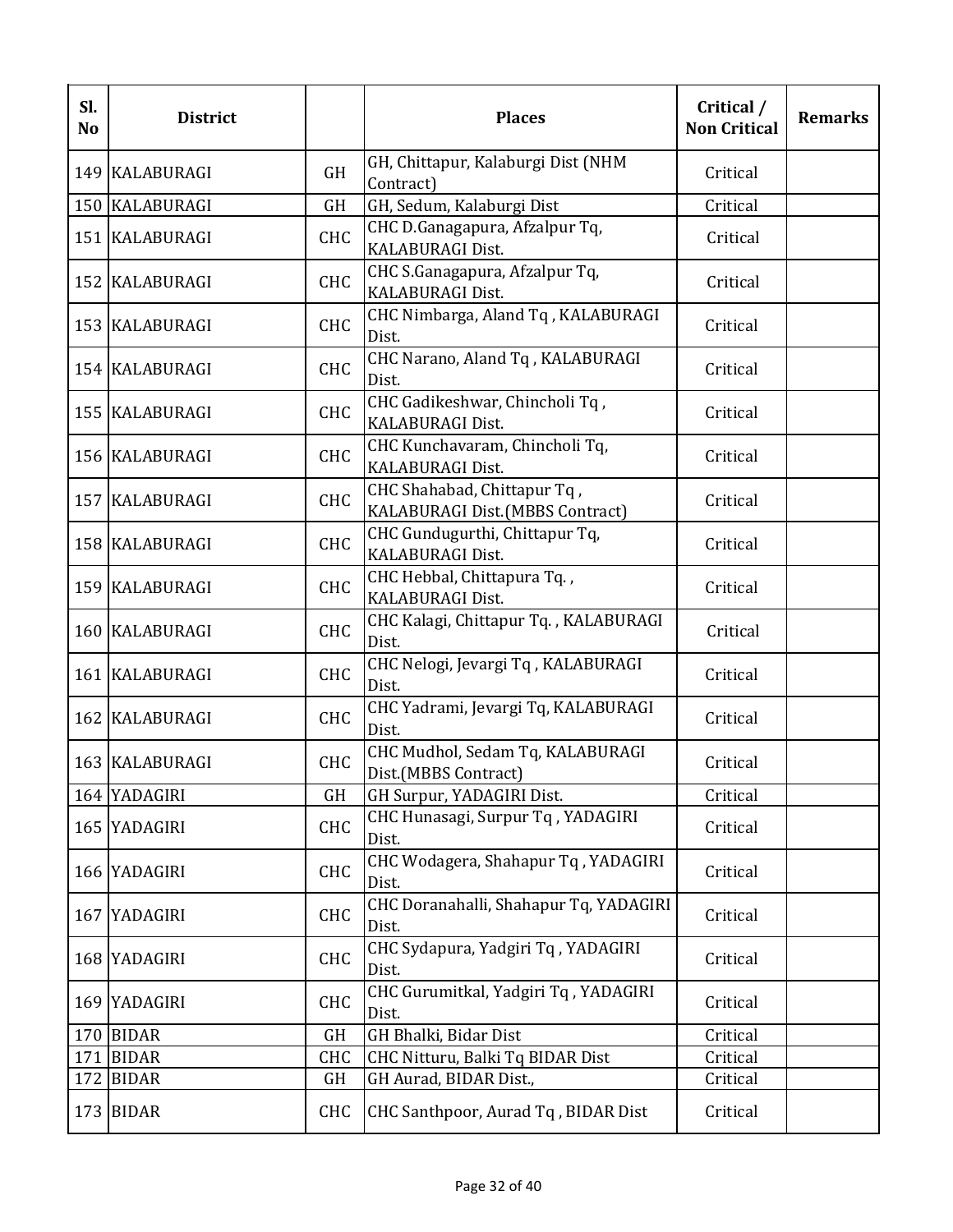| Sl.<br>N <sub>o</sub> | <b>District</b> |            | <b>Places</b>                                                 | Critical /<br><b>Non Critical</b> | <b>Remarks</b> |
|-----------------------|-----------------|------------|---------------------------------------------------------------|-----------------------------------|----------------|
|                       | 174 BIDAR       | <b>CHC</b> | CHC Kamalanagar, Auard Tq, BIDAR Dist.                        | Critical                          |                |
|                       | 175 BIDAR       | <b>GH</b>  | GH W & C H, Basavakalyana, BIDAR Dist.                        | Non-Critical                      |                |
|                       | 176 BIDAR       | <b>GH</b>  | GH Basavakalyana, BIDAR Dist.                                 | Critical                          |                |
|                       | 177 BIDAR       | <b>CHC</b> | CHC Hulsoor, Basavakalyana Tq., BIDAR<br>Dist.(MBBS Contract) | Critical                          |                |
|                       | 178 BIDAR       | <b>CHC</b> | CHC Chitaguppa, Humnabad Tq, BIDAR<br>Dist.                   | Critical                          |                |
|                       | 179 RAICHUR     | <b>CHC</b> | CHC J.Mallapura, RAICHUR Tq & Dist.                           | Critical                          |                |
|                       | 180 RAICHUR     | <b>CHC</b> | CHC Arakera Devadurga Tq, RAICHUR<br>Dist.                    | Critical                          |                |
|                       | 181 RAICHUR     | <b>CHC</b> | CHC Jalahalli, Devadurga Tq, RAICHUR<br>Dist.                 | Critical                          |                |
|                       | 182 RAICHUR     | <b>CHC</b> | CHC Mudugal, Lingasaguru Tq, RAICHUR<br>Dist.                 | Critical                          |                |
|                       | 183 RAICHUR     | <b>CHC</b> | CHC Anehosuru, Lingasuguru Tq,<br><b>RAICHUR Dist.</b>        | Critical                          |                |
|                       | 184 RAICHUR     | <b>CHC</b> | CHC Kavithal, Manvi Tq., RAICHUR Dist.                        | Critical                          |                |
|                       | 185 BELLARY     | <b>CHC</b> | CHC Arasikere, Harappanahalli Tq,<br><b>BELLARY Dist.</b>     | Critical                          |                |
|                       | 186 BELLARY     | <b>GH</b>  | GH Sirguppa, BELLARY Dist. (NHM<br>(Contract)                 | Critical                          |                |
|                       | 187 BELLARY     | <b>CHC</b> | CHC Kurugodu, Bellary Tq, BELLARY<br>Dist.                    | Critical                          |                |
|                       | 188 BELLARY     | <b>CHC</b> | CHC Hampasagar, H.B.Halli Tq, BELLARY<br>Dist.                | Critical                          |                |
|                       | 189 BELLARY     | GH         | GH Chikkjogihalli, Kudlgi Tq BELLARY<br>Dist.                 | Critical                          |                |
|                       | 190 BELLARY     | <b>CHC</b> | CHC Kotturu, Kudligi Tq., BELLARY Dist.                       | Critical                          |                |
| 191                   | <b>BELLARY</b>  | <b>CHC</b> | CHC Ujjani, Kudligi Tq., BELLARY Dist.                        | Critical                          |                |
|                       | 192 BELLARY     | <b>CHC</b> | CHC Thekkalakote, Siraguppa Tq.,<br><b>BELLARY Dist.</b>      | Critical                          |                |
|                       | 193 BELLARY     | <b>CHC</b> | CHC Toranagal, Sandoor Tq., BELLARY<br>Dist                   | Critical                          |                |
|                       | 194 KOPPAL      | <b>CHC</b> | CHC Hiresindhagi, Koppal Tq, KOPPAL<br>Dist.                  | Critical                          |                |
|                       | 195 KOPPAL      | <b>CHC</b> | CHC Munirabad, Koppal Tq, KOPPAL Dist.                        | Critical                          |                |
|                       | 196 KOPPAL      | <b>CHC</b> | CHC Kanakagiri, Gangavathi Tq, KOPPAL<br>Dist.                | Critical                          |                |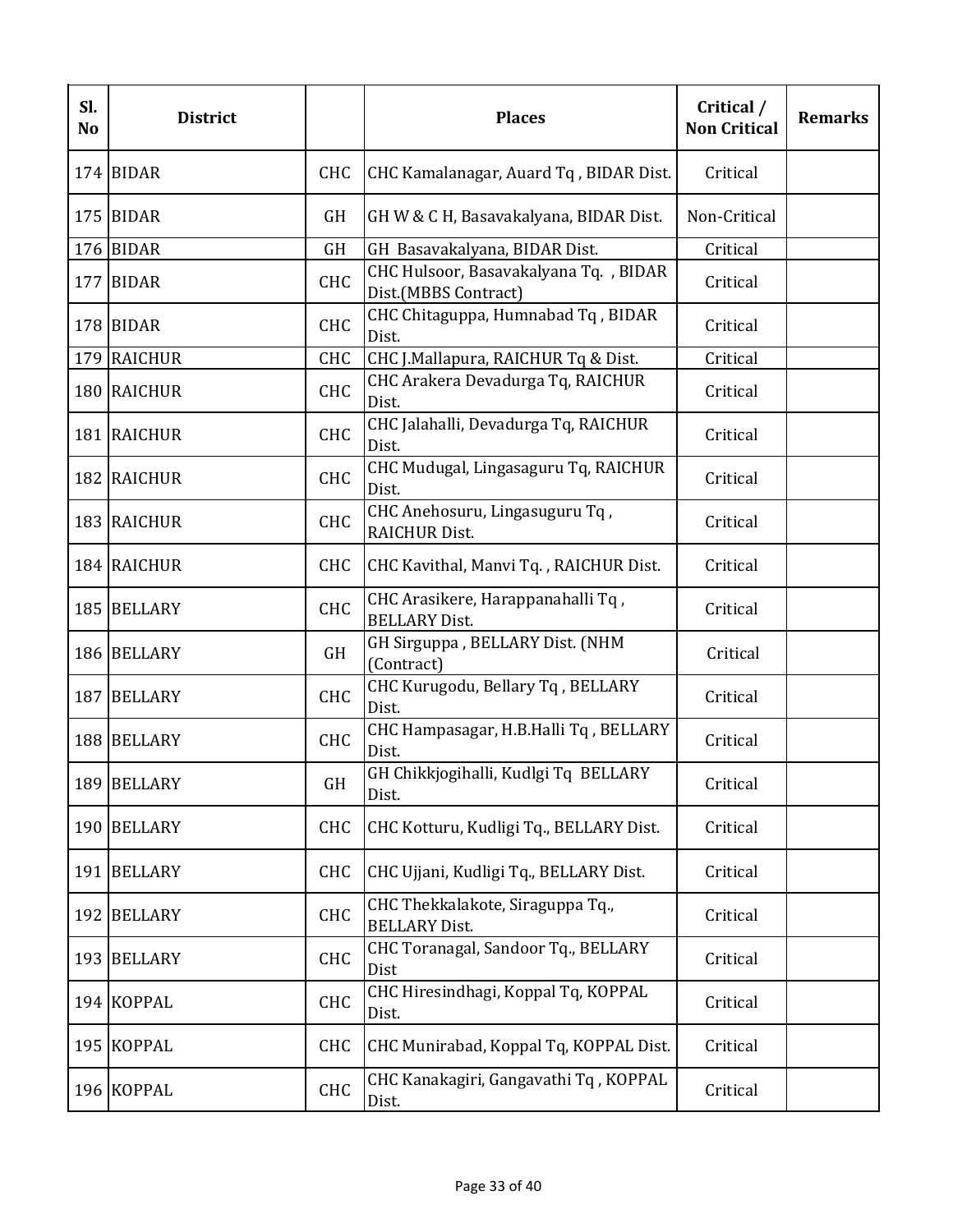| Sl.<br><b>No</b> | <b>District</b> |            | <b>Places</b>                                            | Critical /<br><b>Non Critical</b> | <b>Remarks</b> |
|------------------|-----------------|------------|----------------------------------------------------------|-----------------------------------|----------------|
|                  | 197 KOPPAL      | <b>CHC</b> | CHC Tavaragera, Kushtagi Tq, KOPPAL<br>Dist.             | Critical                          |                |
|                  | 198 KOPPAL      | <b>CHC</b> | CHC H. Vankalakunte, Yalburga Tq,<br><b>KOPPAL Dist.</b> | Critical                          |                |
|                  | 199 KOPPAL      | <b>CHC</b> | CHC Mangalore, Yelburga Tq, KOPPAL<br>Dist.              | Critical                          |                |
|                  | NU              |            |                                                          |                                   |                |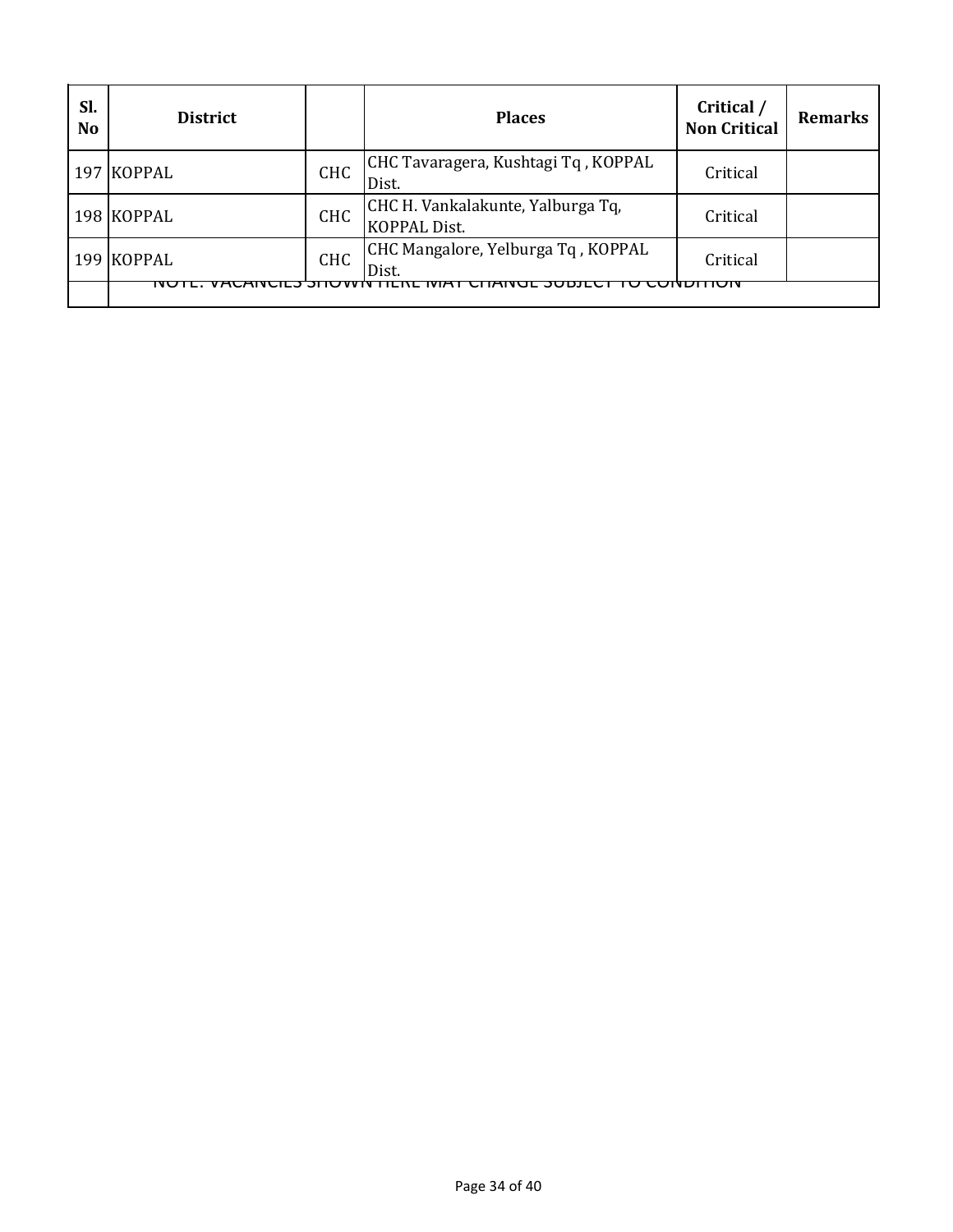|                  | VACANCY LIST OF OPTHALMOLOGY AS ON 23.02.2019 |           |                                                            |                                  |                |  |  |
|------------------|-----------------------------------------------|-----------|------------------------------------------------------------|----------------------------------|----------------|--|--|
| SI.<br>No.       | <b>District</b>                               |           | <b>Places</b>                                              | Critical/<br><b>Non Critical</b> | <b>Remarks</b> |  |  |
| $\mathbf{1}$     | <b>KOLARA</b>                                 | GH        | GH, K G F, KOLARA Dist. (NHM Contract)                     | Critical                         |                |  |  |
| $\mathbf{2}$     | CHIKKABALLAPURA                               | <b>GH</b> | GH Bagepalli, CHIKKABALLAPURA Dist. (MS<br>OPTHO CONTRACT) | Critical                         |                |  |  |
| 3                | TUMAKURU                                      | <b>GH</b> | GH, Tipturu, TUMAKURU Dist. (Mobile Unit)                  | Non-Critical                     |                |  |  |
| $\boldsymbol{4}$ | CHITRADURGA                                   | GH        | GH Hosadurga CHITRADURGA Dist.                             | Critical                         |                |  |  |
| 5                | <b>DAVANAGERE</b>                             | <b>GH</b> | GH Channagiri, DAVANAGERE Dist.                            | Critical                         |                |  |  |
| 6                | DAVANAGERE                                    | <b>GH</b> | GH Jagaluru, DAVANAGERE Dist.                              | Critical                         |                |  |  |
| 7                | SHIVAMOGGA                                    | <b>GH</b> | GH Hosanagara, SHIVAMOGGA Dist.                            | Critical                         |                |  |  |
| 8                | SHIVAMOGGA                                    | <b>GH</b> | GH Sagara, SHIVAMOGGA Dist.                                | Critical                         |                |  |  |
| 9                | <b>MANDYA</b>                                 | <b>GH</b> | GH K.R Pete MANDYA Dist.                                   | Critical                         |                |  |  |
| 10               | CHAMARAJANAGARA                               | <b>GH</b> | GH Gundlupete, CHAMARAJANAGARA Dist.                       | Critical                         |                |  |  |
| 11               | KODAGU                                        | <b>GH</b> | GH, Somvarapete, Kodagu Dist (NHM Bid)                     | Criticle                         |                |  |  |
| 12               | <b>HASSAN</b>                                 | GH        | GH, Arakalagudu, Hassan Dist                               | Critical                         |                |  |  |
| 13               | <b>HASSAN</b>                                 | <b>GH</b> | GH, Sakaleshpura, Hassan Dist                              | Critical                         |                |  |  |
| 14               | <b>BELAGAUM</b>                               | <b>GH</b> | GH Chikkodi BELAGAUM Dist.                                 | Non-Critical                     |                |  |  |
| 15               | <b>BELAGAUM</b>                               | <b>GH</b> | GH Gokak, BELAGAUM Dist.                                   | Critical                         |                |  |  |
| 16               | VIJAYAPURA                                    | <b>GH</b> | GH Sindagi VIJAYAPURA Dist.                                | Critical                         |                |  |  |
| 17               | VIJAYAPURA                                    | <b>GH</b> | GH Muddebihal VIJAYAPURA Dist.                             | Critical                         |                |  |  |
| 18               | <b>U. KANNADA</b>                             | <b>GH</b> | GH Ankola, U. KANNADA Dist.                                | Critical                         |                |  |  |
| 19               | <b>U. KANNADA</b>                             | GH        | GH Kumta, U. KANNADA Dist.(NHM Contract)                   | Critical                         |                |  |  |
| 20               | <b>GADAGA</b>                                 | <b>GH</b> | GH Nargunda, GADAGA Dist.(NHM Contract)                    | Critical                         |                |  |  |
| 21               | GADAGA                                        | GH        | GH Shirahatti, Gadag Dist                                  |                                  |                |  |  |
| 22               | <b>HAVERI</b>                                 | GH        | GH Hanagal, HAVERI Dist.                                   | Critical                         |                |  |  |
| 23               | <b>HAVERI</b>                                 | <b>GH</b> | GH Shiggaon, HAVERI Dist.                                  | Critical                         |                |  |  |
| 24               | <b>HAVERI</b>                                 | GH        | GH Savanoor, HAVERI Dist.                                  | Critical                         |                |  |  |
| 25               | <b>BAGALAKOTE</b>                             | DH        | DH Bagalakote Dist.                                        | Non-Critical                     |                |  |  |
| 26               | <b>BAGALAKOTE</b>                             | GH        | GH Bilagi, BAGALAKOTE Dist.                                | Critical                         |                |  |  |
| 27               | <b>BAGALAKOTE</b>                             | <b>GH</b> | GH Mudhol, BAGALAKOTE Dist.                                | Critical                         |                |  |  |
| 28               | <b>KALABURAGI</b>                             | GH        | GH Afzalpur KALABURAGI Dist.(Contract),                    | Critical                         |                |  |  |
| 29               | <b>BIDAR</b>                                  | <b>GH</b> | <b>GH Aurad Bidar Dist (Contract)</b>                      | Critical                         |                |  |  |
| 30               | YADAGIRI                                      | DH        | DH YADAGIRI Dist. (Cont)                                   | Critical                         |                |  |  |
| 31               | YADAGIRI                                      | DH        | DH YADAGIRI Dist. (MOU)                                    | Critical                         |                |  |  |
| 32               | YADAGIRI                                      | GH        | GH Shorapur, YADAGIRI Dist.                                | Critical                         |                |  |  |
| 33               | <b>RAICHUR</b>                                | GH        | GH Devadurga, RAICHUR Dist.                                | Critical                         |                |  |  |
| 34               | <b>RAICHUR</b>                                | <b>GH</b> | GH Sindhanuru, RAICHUR Dist.                               | Critical                         |                |  |  |
| 35               | <b>RAICHUR</b>                                | <b>GH</b> | GH Lingasuguru, RAICHUR Dist.                              | Critical                         |                |  |  |
| 36               | <b>BELLARY</b>                                | GH        | GH Hadagali, BELLARY Dist.                                 | Critical                         |                |  |  |
| 37               | <b>BELLARY</b>                                | GH        | GH Hagaribommanahalli, BELLARY Dist.                       | Critical                         |                |  |  |
| 38               | <b>BELLARY</b>                                | GH        | GH Kudligi, BELLARY Dist.                                  | Critical                         |                |  |  |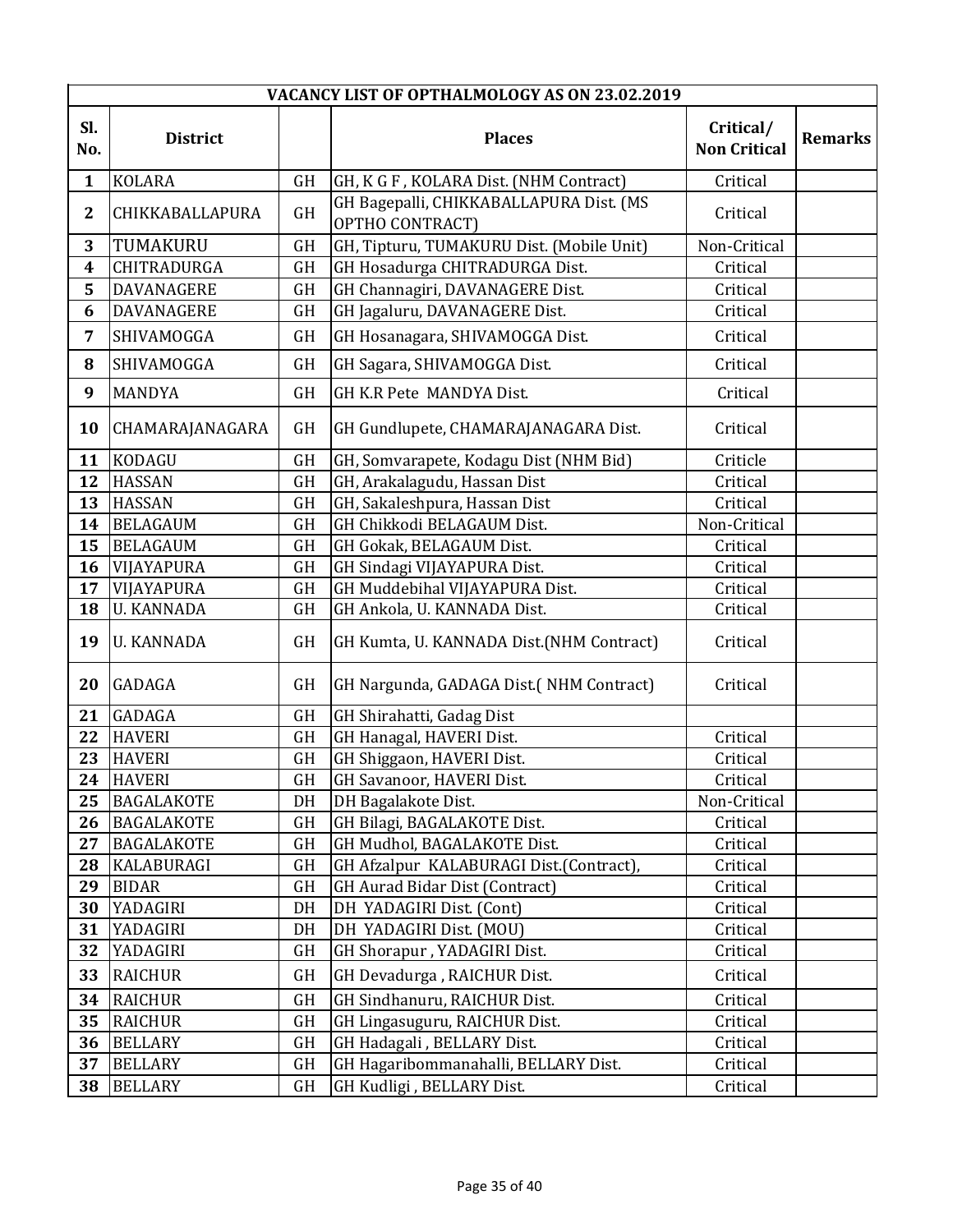| Sl.<br>No. | <b>District</b>                                            |    | <b>Places</b>                                     | Critical/<br><b>Non Critical</b> | <b>Remarks</b> |
|------------|------------------------------------------------------------|----|---------------------------------------------------|----------------------------------|----------------|
| 39         | <b>BELLARY</b>                                             |    | CHC CHC Chikkjogihalli, Kudligi Tq, BELLARY Dist. | Critical                         |                |
| 40         | <b>KOPPAL</b>                                              | GH | GH Yelaburga, KOPPAL Dist.                        | Critical                         |                |
|            | NOTE: VACANCIES SHOWN HERE MAY CHANGE SUBJECT TO CONDITION |    |                                                   |                                  |                |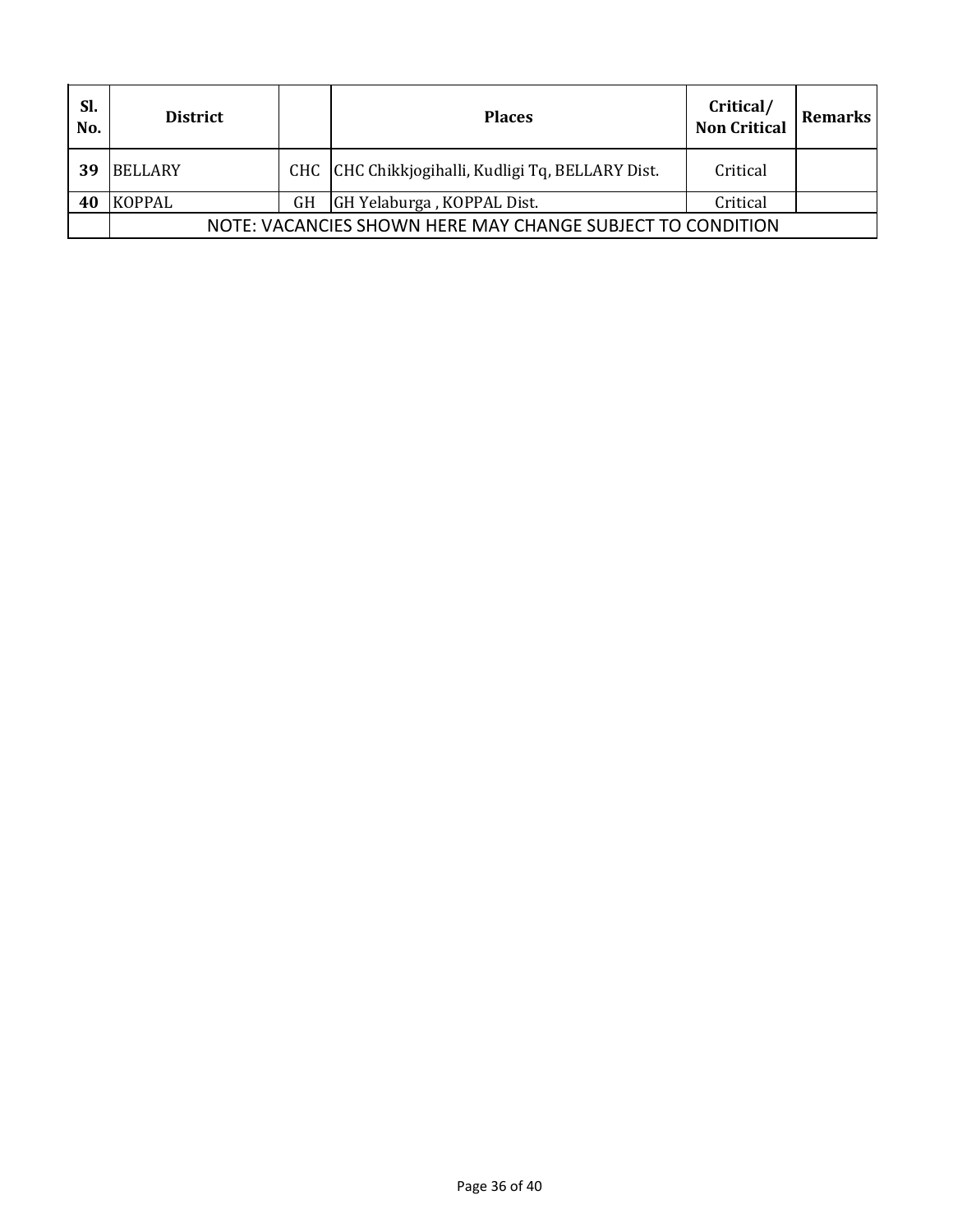|                | VACANCY LIST OF ORTHOPAEDICS AS ON 23.02.2019              |                                                     |                                              |                |  |  |  |  |
|----------------|------------------------------------------------------------|-----------------------------------------------------|----------------------------------------------|----------------|--|--|--|--|
| Sl.<br>No.     | <b>District</b>                                            | <b>Places</b>                                       | <b>Critical &amp;</b><br><b>Non-Critical</b> | <b>Remarks</b> |  |  |  |  |
| $\mathbf{1}$   | <b>KOLAR</b>                                               | DH SNR Hospital, Kolar dist                         | Non-critical                                 |                |  |  |  |  |
| $\overline{2}$ | <b>KOLAR</b>                                               | GH Mulabagilu, Kolar dist (MBBS Contract)           | Critical                                     |                |  |  |  |  |
| 3              | TUMKURU                                                    | GH Sira, Tumkuru DIST                               | Non-critical                                 |                |  |  |  |  |
| $\overline{4}$ | TUMKURU                                                    | GH Pavagada, Tumkuru DIST                           | Critical                                     |                |  |  |  |  |
| 5              | SHIVAMOGGA                                                 | GH Soraba, SHIVAMOGGA Dist.                         | Critical                                     |                |  |  |  |  |
| 6              | SHIVAMOGGA                                                 | GH Hosanagar SHIVAMOGGA Dist.                       | Critical                                     |                |  |  |  |  |
| $\overline{7}$ | CHIKKAMAGALURU                                             | GH, Koppa, CHIKKAMAGALURU Dist.                     | Critical                                     |                |  |  |  |  |
| 8              | <b>KODAGU</b>                                              | GH, Somvarapete, Kodagu Dist                        | Criticle                                     |                |  |  |  |  |
| 9              | <b>BELAGAUM</b>                                            | GH Chikkodi BELAGAUM Dist.                          | Critical                                     |                |  |  |  |  |
| 10             | <b>BELAGAUM</b>                                            | GH Hukkeri, BELAGAUM Dist.                          | Critical                                     |                |  |  |  |  |
| 11             | <b>BELAGAUM</b>                                            | GH, Khanapura, BELAGAUM Dist(NHM Bid)               | Critical                                     |                |  |  |  |  |
| 12             | <b>U. KANNADA</b>                                          | GH, Supa (Joida), U. KANNADA Dist.(NHM<br>Contract) | Critical                                     |                |  |  |  |  |
| 13             | <b>U. KANNADA</b>                                          | GH, Yellapur, U. KANNADA Dist.(NHM Contract)        | Critical                                     |                |  |  |  |  |
| 14             | <b>U. KANNADA</b>                                          | GH Mundagoda, U. KANNADA Dist.                      | Critical                                     |                |  |  |  |  |
| 15             | <b>HAVERI</b>                                              | GH, Hirikeruru HAVERI Dist.                         | Critical                                     |                |  |  |  |  |
| 16             | VIJAYAPURA                                                 | GH, Muddebihal, VIJAYAPURA Dist.                    | Critical                                     |                |  |  |  |  |
| 17             | VIJAYAPURA                                                 | GH, Indi VIJAYAPURA Dist.(COntract)                 | Critical                                     |                |  |  |  |  |
| 18             | <b>BAGALAKOTE</b>                                          | DH, BAGALAKOTE Dist.                                | Critical                                     |                |  |  |  |  |
| 19             | <b>BAGALAKOTE</b>                                          | GH, Hunagunda, BAGALAKOTE Dist.                     | Critical                                     |                |  |  |  |  |
| 20             | <b>KALABURAGI</b>                                          | GH, Aland, KALABURAGI Dist.(MBBS Contract)          | Critical                                     |                |  |  |  |  |
| 21             | <b>KALABURAGI</b>                                          | GH, Chittapur, KALABURAGI Dist.(NHM<br>Contract)    | Critical                                     |                |  |  |  |  |
| 22             | <b>BIDAR</b>                                               | GH, Aurad BIDAR Dist.(Ortho Contract)               | Critical                                     |                |  |  |  |  |
| 23             | <b>BIDAR</b>                                               | GH, Humnabad, BIDAR Dist. (MS Ortho<br>Contract)    | Critical                                     |                |  |  |  |  |
| 24             | <b>RAICHUR</b>                                             | GH, Devadurga, RAICHUR Dist.                        | Critical                                     |                |  |  |  |  |
| 25             | <b>RAICHUR</b>                                             | GH, Sindhanoor, RAICHUR Dist.                       | Critical                                     |                |  |  |  |  |
| 26             | <b>BELLARY</b>                                             | GH Harapanahalli, BELLARY Dist                      | Critical                                     |                |  |  |  |  |
|                | NOTE: VACANCIES SHOWN HERE MAY CHANGE SUBJECT TO CONDITION |                                                     |                                              |                |  |  |  |  |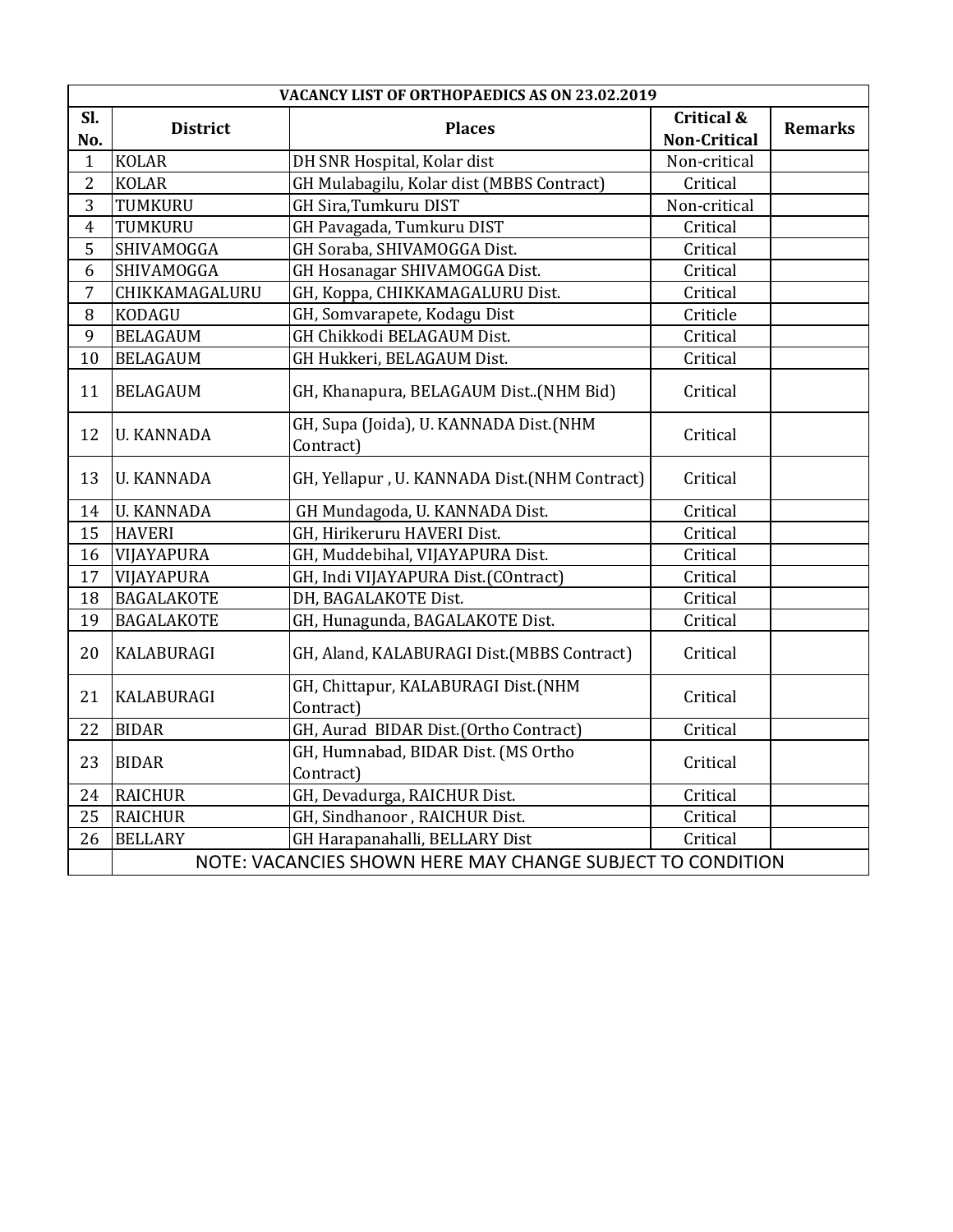|                | VACANCY LIST OF ENT AS ON 23.02.2019                       |           |                                                   |                                              |                |  |  |
|----------------|------------------------------------------------------------|-----------|---------------------------------------------------|----------------------------------------------|----------------|--|--|
| Sl.<br>No.     | <b>District</b>                                            |           | <b>Places</b>                                     | <b>Critical &amp;</b><br><b>Non-Critical</b> | <b>Remarks</b> |  |  |
| $\mathbf{1}$   | RAMANAGAR                                                  | $DH$      | DH Ramangara, RAMANGAR Dist                       | Critical                                     |                |  |  |
| $\overline{2}$ | TUMAKURU                                                   | GH        | GH Turuvekere, TUMAKURU Dist. (DLO<br>Contract)   | Critical                                     |                |  |  |
| 3              | SHIVAMOGGA                                                 | <b>GH</b> | GH Soraba SHIVAMOGGA Dist                         | Critical                                     |                |  |  |
| $\overline{4}$ | <b>BELAGAUM</b>                                            | <b>GH</b> | GH Athani, BELAGAUM Dist.                         | Critical                                     |                |  |  |
| 5              | <b>BELAGAUM</b>                                            | <b>GH</b> | GH Chikkodi, BELAGAUM Dist.                       | Critical                                     |                |  |  |
| 6              | <b>BELAGAUM</b>                                            | <b>GH</b> | GH Ramdurga, BELAGAUM Dist.                       | Critical                                     |                |  |  |
| $\overline{7}$ | <b>BELAGAUM</b>                                            | <b>GH</b> | GH Khanapura, BELAGAUM Dist.(BID)                 | Critical                                     |                |  |  |
| 8              | <b>BELAGAUM</b>                                            | <b>GH</b> | GH Savadathi, BELAGAUM Dist.                      | Non-Critical                                 |                |  |  |
| 9              | <b>GADAGA</b>                                              | <b>GH</b> | GH Rona, GADAGA Dist.                             | Critical                                     |                |  |  |
| 10             | <b>DHARAWADA</b>                                           | <b>GH</b> | GH Navalagunda, DHARAWADA Dist.                   | Critical                                     |                |  |  |
| 11             | <b>DHARAWADA</b>                                           | <b>GH</b> | GH Kalagatagi DHARAWADA Dist.                     | Critical                                     |                |  |  |
| 12             | VIJAYAPURA                                                 | GH        | GH B.Bagewadi, VIJAYAPURA Dist.                   | Critical                                     |                |  |  |
| 13             | VIJAYAPURA                                                 | <b>GH</b> | GH Sindhagi, VIJAYAPURA Dist.(MBBS<br>Contract)   | Critical                                     |                |  |  |
| 14             | VIJAYAPURA                                                 | <b>GH</b> | GH Muddebihal, VIJAYAPURA Dist.(MBBS<br>Contract) | Critical                                     |                |  |  |
| 15             | VIJAYAPURA                                                 | GH        | GH Indi VIJAYAPURA Dist.                          | Critical                                     |                |  |  |
| 16             | <b>HAVERI</b>                                              | <b>GH</b> | GH Savanuru, HAVERI Dist. (NHM Contract)          | Critical                                     |                |  |  |
| 17             | <b>HAVERI</b>                                              | GH        | GH Hangal HAVERI Dist.                            | Critical                                     |                |  |  |
| 18             | <b>BAGALAKOTE</b>                                          | <b>GH</b> | GH Bilagi, BAGALAKOTE Dist.                       | Critical                                     |                |  |  |
| 19             | <b>BAGALAKOTE</b>                                          | GH        | GH Hunagunda, BAGALAKOTE Dist.                    | Critical                                     |                |  |  |
| 20             | <b>BAGALAKOTE</b>                                          | GH        | GH Mudhol, BAGALAKOTE Dist. (NHM<br>Contract)     | Critical                                     |                |  |  |
| 21             | <b>BAGALAKOTE</b>                                          | <b>GH</b> | GH Badami, BAGALAKOTE Dist. (Contract)            | Critical                                     |                |  |  |
| 22             | <b>BIDAR</b>                                               | GH        | GH Bhalki, BIDAR Dist.(ENT Bid)                   | Critical                                     |                |  |  |
| 23             | <b>RAICHUR</b>                                             | <b>GH</b> | GH Devadurga, RAICHUR Dist.                       | Critical                                     |                |  |  |
| 24             | <b>RAICHUR</b>                                             | <b>GH</b> | GH Manvi, RAICHUR Dist.                           | Critical                                     |                |  |  |
| 25             | <b>BELLARY</b>                                             | <b>GH</b> | GH Kudligi, BELLARY Dist.                         | Critical                                     |                |  |  |
| 26             | <b>BELLARY</b>                                             | GH        | GH, Sandur, Bellary Dist                          | Critical                                     |                |  |  |
| 27             | <b>KOPPAL</b>                                              | <b>GH</b> | GH Yelaburga, KOPPAL Dist.                        | Critical                                     |                |  |  |
|                | NOTE: VACANCIES SHOWN HERE MAY CHANGE SUBJECT TO CONDITION |           |                                                   |                                              |                |  |  |